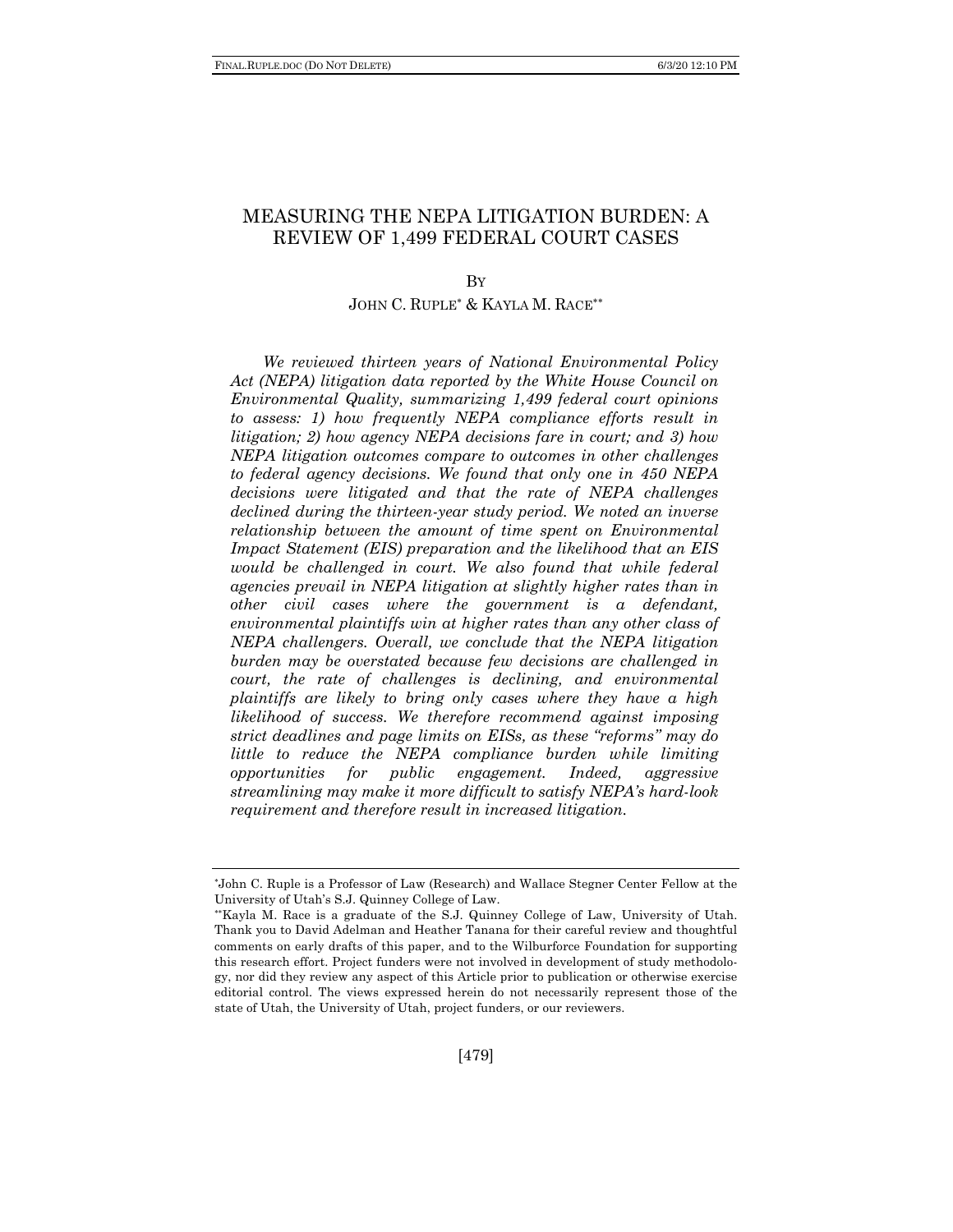| Ι.   |                  |                                                                                 |  |
|------|------------------|---------------------------------------------------------------------------------|--|
| II.  |                  |                                                                                 |  |
|      |                  |                                                                                 |  |
|      |                  |                                                                                 |  |
|      |                  |                                                                                 |  |
| III. |                  |                                                                                 |  |
|      | A.               | CEQ NEPA Production and Litigation Data  489                                    |  |
|      | <i>B.</i>        |                                                                                 |  |
|      | $\overline{C}$ . | U.S. Attorneys' Office Federal Environmental                                    |  |
|      |                  |                                                                                 |  |
|      |                  |                                                                                 |  |
|      | A.               | How Burdensome is NEPA Compliance? 492                                          |  |
|      |                  | Number and Types of NEPA Documents<br>$\mathcal{I}$ .                           |  |
|      |                  | $\label{prop:1} Government wide\,\,\,\,\,\,\,\,\,\,\,\,\,\,\,\,\,\,\,\,\,\,492$ |  |
|      |                  | EIS Production Trends over Time and By<br>2.                                    |  |
|      |                  | A gency. 493                                                                    |  |
|      |                  | 3.                                                                              |  |
|      |                  | <b>EIS</b> Production Time Compared to Litigation<br>4.                         |  |
|      |                  |                                                                                 |  |
|      | $B$ .            |                                                                                 |  |
|      |                  | <b>NEPA Lawsuit Filing Trends</b><br>1.                                         |  |
|      |                  |                                                                                 |  |
|      |                  | NEPA Lawsuit Filings Compared to All Civil<br>2.                                |  |
|      |                  |                                                                                 |  |
|      |                  | Portion of NEPA Decisions Challenged in<br>3.                                   |  |
|      |                  |                                                                                 |  |
|      |                  | Type of NEPA Documents Challenged504<br>4.                                      |  |
|      |                  | Portion of Final EISs and Supplemental Final<br>5.                              |  |
|      |                  |                                                                                 |  |
|      |                  | 6.                                                                              |  |
|      | $C_{\cdot}$      |                                                                                 |  |
|      |                  | 1.                                                                              |  |
|      |                  | Success Rates Based on Type of NEPA<br>2.                                       |  |
|      |                  |                                                                                 |  |
|      |                  | 3.                                                                              |  |
|      |                  | NEPA Litigation Outcomes Compared to Other<br>4.                                |  |
|      |                  |                                                                                 |  |
|      |                  |                                                                                 |  |
|      |                  |                                                                                 |  |

# I. INTRODUCTION

This Article reviews thirteen years of data reported by the White House Council on Environmental Quality (CEQ) on federal court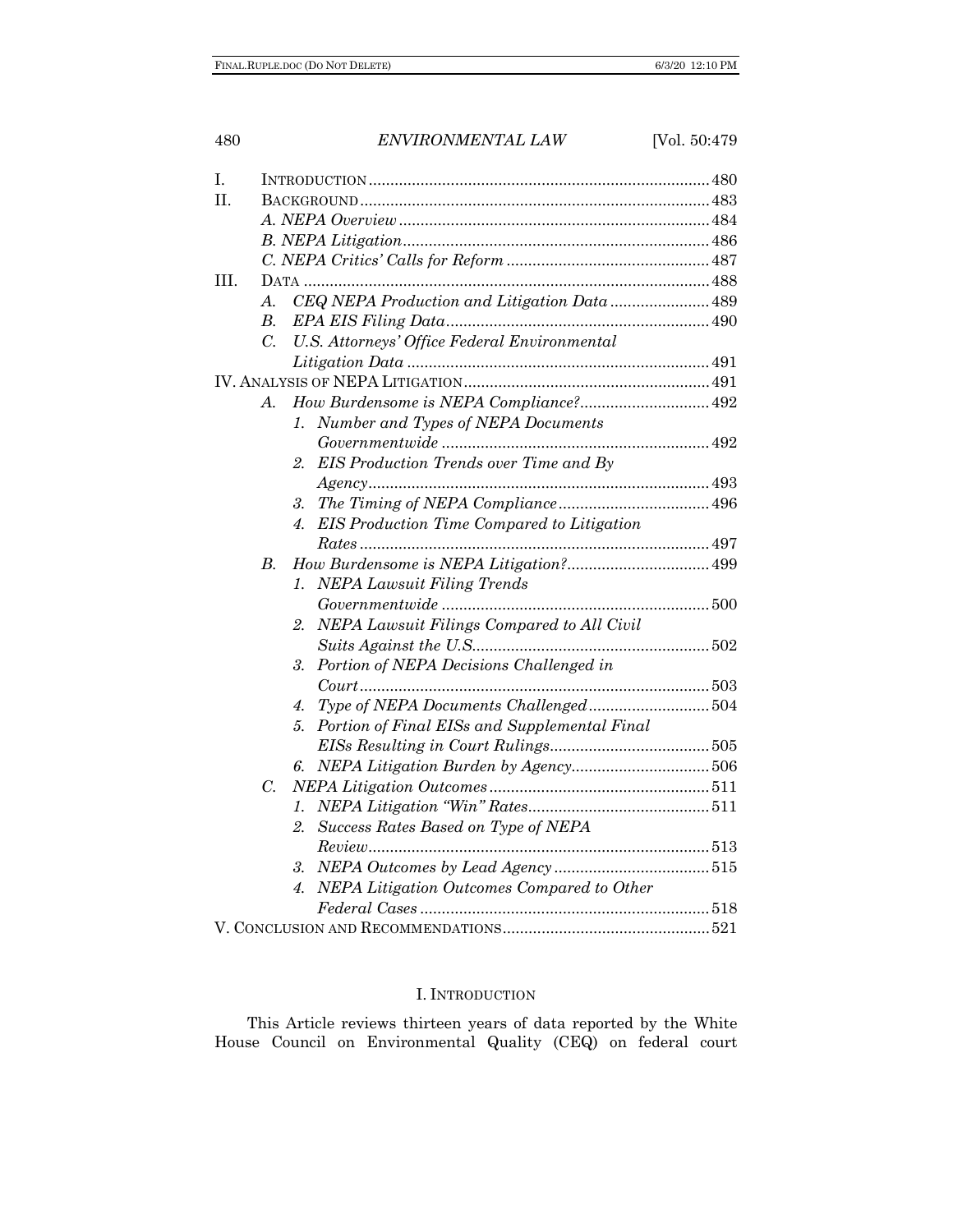litigation involving National Environmental Policy Act1 (NEPA) compliance to determine how often NEPA documents are challenged in court and how NEPA documents fare in litigation. Little data exists on the number of NEPA analyses conducted annually, or on litigation arising from those decisions. Our analysis narrows this gap in the literature, and in so doing, illuminates ongoing efforts to improve NEPA efficacy and to update NEPA's implementing regulations.2 We found that NEPA litigation does not appear to be unreasonably burdensome, and that the rate at which NEPA decisions are challenged has declined steadily over time.

NEPA has been described as the Magna Carta of environmental laws.3 NEPA declares that it is national policy to "encourage productive and enjoyable harmony between man and his [or her] environment; [and] to promote efforts which will prevent or eliminate damage to the environment and biosphere and stimulate the health and welfare of man...."<sup>4</sup> NEPA's lofty goals are met through requirements that federal agencies identify and analyze impacts on the environment prior to taking, authorizing, or funding "major Federal actions significantly affecting the quality of the human environment."5 NEPA however, "does not mandate particular results," nor does it require agencies to mitigate environmental impacts or choose the least environmentally damaging alternative.6 Instead, NEPA requires that agencies take a "hard look" at the environmental impacts of their actions and consider a range of alternative means of achieving agency goals before undertaking federal actions.7 Completing this hard look can involve significant time8 and expense.<sup>9</sup>

Whether NEPA's environmental benefits justify such environmental reviews is hotly contested, and some contend that NEPA litigation has been used by environmentalists as a tool to delay much

<sup>1</sup> National Environmental Policy Act of 1969, 42 U.S.C. §§ 4321–4370h (2012).

<sup>2</sup> On June 20, 2018, the White House Council on Environmental Quality (CEQ) published an advanced notice of proposed rulemaking for revisions to NEPA's implementing regulations. Update to the Regulations for Implementing the Procedural Provisions of the National Environmental Policy Act, 83 Fed. Reg. 28591 (June 20, 2018).

<sup>3</sup> DANIEL R. MANDELKER, NEPA LAW AND LITIGATION § 1:1 (2019).

<sup>4</sup> 42 U.S.C. § 4321.

 $5$  *Id.* § 4332(2)(C).

<sup>6</sup> Robertson v. Methow Valley Citizens Council, 490 U.S. 332, 350 (1989).

<sup>7</sup> *Id.* (quoting Kleppe v. Sierra Club, 427 U.S. 390, 410 n.21 (1976)).

<sup>8</sup> The CEQ reports that, across all federal agencies, completion time for an Environmental Impact Statement (EIS)—from issuance of a notice of intent to prepare an EIS through publication of a record of decision—took an average (mean) of 4.5 years and a median of 3.6 years. One quarter of EISs took less than 2.2 years to complete, and one quarter took more than 6.0 years to complete. EXEC. OFFICE OF THE PRESIDENT, COUNCIL ON ENVTL. QUALITY, ENVIRONMENTAL IMPACT STATEMENT TIMELINES (2010–2017) 1 (2018), https://perma.cc/VLM8-3E4F [hereinafter CEQ EIS TIMELINES].

<sup>9</sup> *See* U.S. GOV'T ACCOUNTABILITY OFFICE, GAO-14-370, NATIONAL ENVIRONMENTAL POLICY ACT: LITTLE INFORMATION EXISTS ON NEPA ANALYSES 13–14 (Apr. 2014) (citing estimates that "an EIS typically cost[s] from \$250,000 to \$2 million").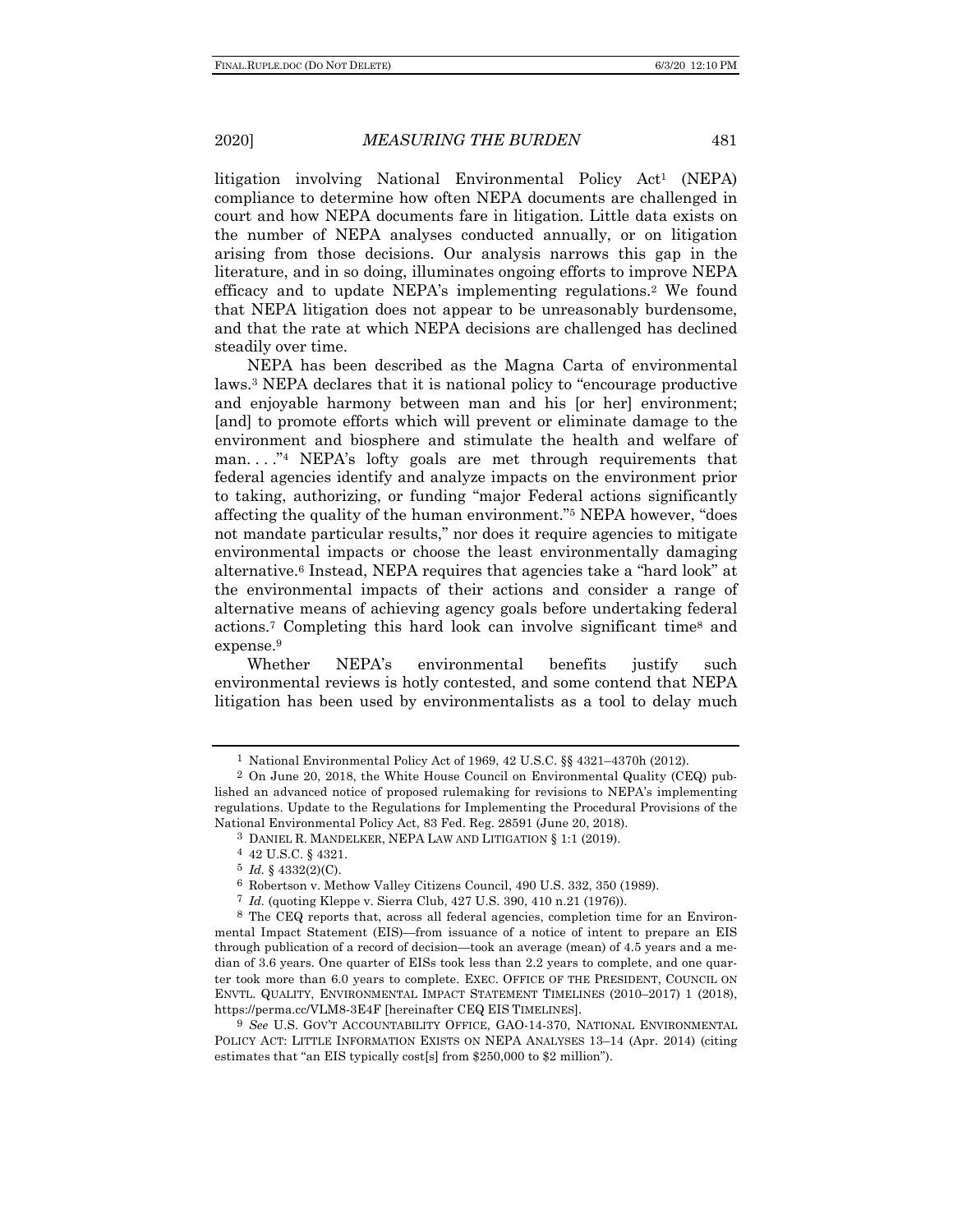needed projects. According to the Heritage Foundation, "[a]ctivists for years have used judicial review to challenge (and delay) development."10 Staff to the U.S. House of Representatives Committee on Natural Resources asserted that NEPA is the "weapon of choice"—a form of "lawfare," used by activists for the "manipulation of the legal system" to "stop, delay, restrict, or impose additional costs on all types of federal action."11 Critics' concerns often focus on NEPA or NEPA litigation allegedly adding cost or time to federal infrastructure projects.12

While soundbites such as these paint a vivid picture, they are based on anecdotal information rather than a systematic review of NEPA litigation, and they fail to consider the reasons for project delays, many of which have nothing to do with NEPA.13 While we agree that efficiencies can be gained with respect to NEPA, we also believe that changes to our foundational environmental laws should be based on rigorous and comprehensive analysis.

This Article attempts to elevate the discussion surrounding NEPA by empirically evaluating whether NEPA litigation poses an unreasonable burden on the federal agencies charged with implementing NEPA, or on the federal courts that must resolve NEPA challenges. This Article assesses: 1) how frequently NEPA compliance efforts result in litigation; 2) how NEPA lawsuits are resolved; and 3)

<sup>10</sup> Diane Katz, *Time to Repeal the Obsolete National Environmental Policy Act (NEPA)*, BACKGROUNDER, Mar. 14, 2018, at 6, https://perma.cc/9X6V-B5YL.

<sup>&</sup>lt;sup>11</sup> MAJORITY STAFF OF H. SUBCOMM. ON OVERSIGHT & INVESTIGATIONS, 115TH CONG., HEARING MEMORANDUM ON THE WEAPONIZATION OF THE NATIONAL ENVIRONMENTAL POLICY ACT AND THE IMPLICATIONS OF ENVIRONMENTAL LAWFARE 1–2 (2018); *see also* MAJORITY STAFF OF H. SUBCOMM. ON OVERSIGHT & INVESTIGATIONS, 115TH CONG., HEARING MEM. ON MODERNIZING NEPA FOR THE 21ST CENTURY 4 (2017) (NEPA "has become a magnet for litigation, with hundreds of NEPA-related lawsuits against the federal government filed or open each year").

<sup>12</sup> *See* HEARING MEMORANDUM ON THE WEAPONIZATION OF THE NATIONAL ENVIRONMENTAL POLICY ACT AND THE IMPLICATIONS OF ENVIRONMENTAL LAWFARE, *supra*  note 11, at 5–6. Agencies that tend to handle major infrastructure projects such as Federal Highway Administration and the Federal Aviation Administration take longer than average to complete their EISs. *See* CEQ EIS TIMELINES, *supra* note 8, at 10; *see also* discussion *infra* Part IV.B.6. These agencies are also sued less often than their sister agencies. S*ee*  David E. Adelman & Robert L. Glicksman, *Presidential and Judicial Politics in Environmental Litigation*, 50 ARIZ. ST. L.J. 3, 30 (2018) (noting that the Federal Highway Administration faced only 30% of the EIS lawsuits that would be expected based on its share of EISs produced, while the Department of Defense faced only 70% of the EIS lawsuits expected, and the U.S. Army Corps of Engineers faced only 50% of the EIS lawsuits expected).

<sup>13</sup> *See generally, e.g*., William Perry Pendley, Mountain States Legal Found., *NEPA Needs U.S. Supreme Court Intervention*, CARE ENERGY COUNCIL (June 23, 2009), https://perma.cc/GP2B-TCFV; *The Weaponization of the National Environmental Policy Act and the Implications of Environmental Lawfare: Hearing Before the H. Comm. on Nat. Res.*, 115th Cong. 1, 5–6 (2018) (statement of Melissa L. Hamsher, Vice President, Environmental, Health, Safety, and Regulatory, Eclipse Resources Corporation). *But cf.*, LINDA LUTHER, CONG. RESEARCH SERV., RL33267, THE NATIONAL ENVIRONMENTAL POLICY ACT: STREAMLINING NEPA, at CRS-3 (updated 2007) (explaining that delays may be unrelated to NEPA compliance).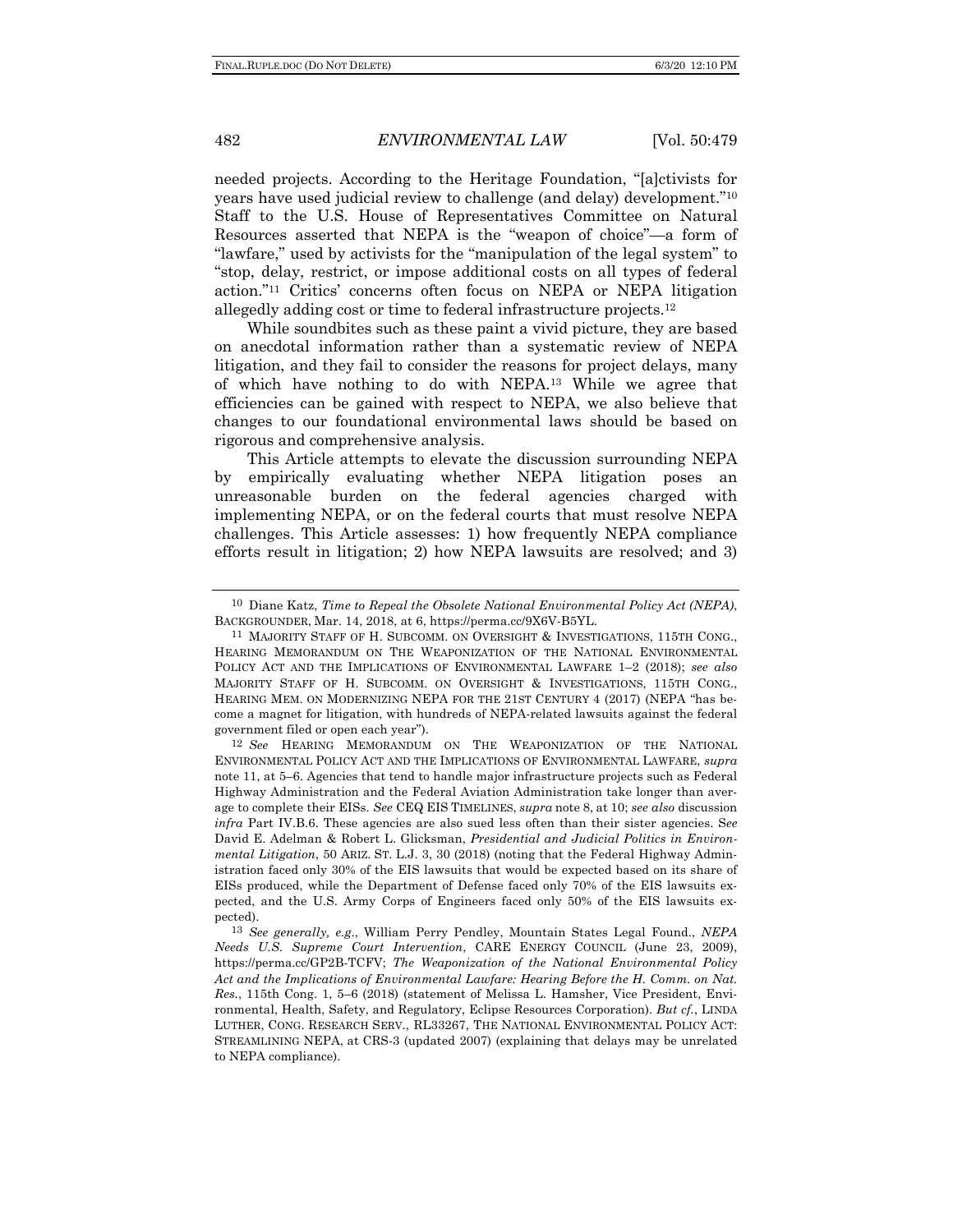how NEPA litigation outcomes compare to outcomes in other environmental litigation involving the federal government.

After reviewing thirteen years of NEPA litigation and summary data for 1,499 court opinions (published and unpublished) reported by the CEQ,14 we conclude that NEPA litigation has not been used excessively in order to stop or delay federal decisions. Only a small fraction of NEPA decisions result in litigation—approximately one in 450 decisions are litigated.15 Further, the amount of NEPA litigation declined during the thirteen year study period.16 Environmental plaintiffs, however, prevail in NEPA claims at a higher rate than other plaintiffs,17 and their rate of success when combined with selective litigation fillings suggests that these groups are reluctant to expend limited resources on weak legal cases. We also found that agencies that spend less time on their NEPA analysis are sued at a higher rate than their more contemplative counterparts.18

Part II of this Article provides background on NEPA, NEPA litigation, and calls for NEPA reform. Part III describes the main sources of data used in this analysis: CEQ's NEPA production and litigation data, the Environmental Protection Agency's (EPA's) EIS filing data, and data on federal environmental litigation obtained from the U.S. Attorneys' Office. Part IV analyzes that data to assess the extent of the burden imposed by NEPA compliance, the extent of the burden imposed by NEPA litigation, and how federal agencies fare in NEPA litigation. Part V concludes and identifies several NEPA reform recommendations.

### II. BACKGROUND

NEPA is a foundational element of our national effort to protect human health and the environment. But where other statutes protect specific environmental amenities, NEPA guards the process under which federal agencies make decisions affecting the environment, guaranteeing the public an opportunity to offer input before those decisions are made.19 This review is intended to be proportional to the

<sup>14</sup> *See* WHITE HOUSE COUNCIL ON ENVTL. QUALITY, NEPA LITIGATION SURVEYS: 2001- 2013, https://perma.cc/J7A4-GTM7 (last visited Apr. 18, 2020) [hereinafter NEPA LITIGATION REPORT].

<sup>15</sup> *See* discussion *infra* Part IV.B.3.

<sup>16</sup> *See* discussion *infra* Part IV.B.3.

<sup>17</sup> Adelman & Glicksman, *supra* note 12, at 27 (noting that environmental plaintiffs win 35% of NEPA cases at the district court and 27% on appeal, while other plaintiffs win just 16% of NEPA cases at the district court and only 14% on appeal).

<sup>18</sup> *See infra* note 124 and accompanying text.

<sup>19</sup> *See Methow Valley Citizens Council*, 490 U.S. 332, 349–54 (1989) (explaining that "NEPA itself does not mandate particular results, but simply prescribes the necessary process," and that the NEPA process ensure that agencies "will carefully consider[ ] detailed information concerning significant environmental impacts; it also guarantees that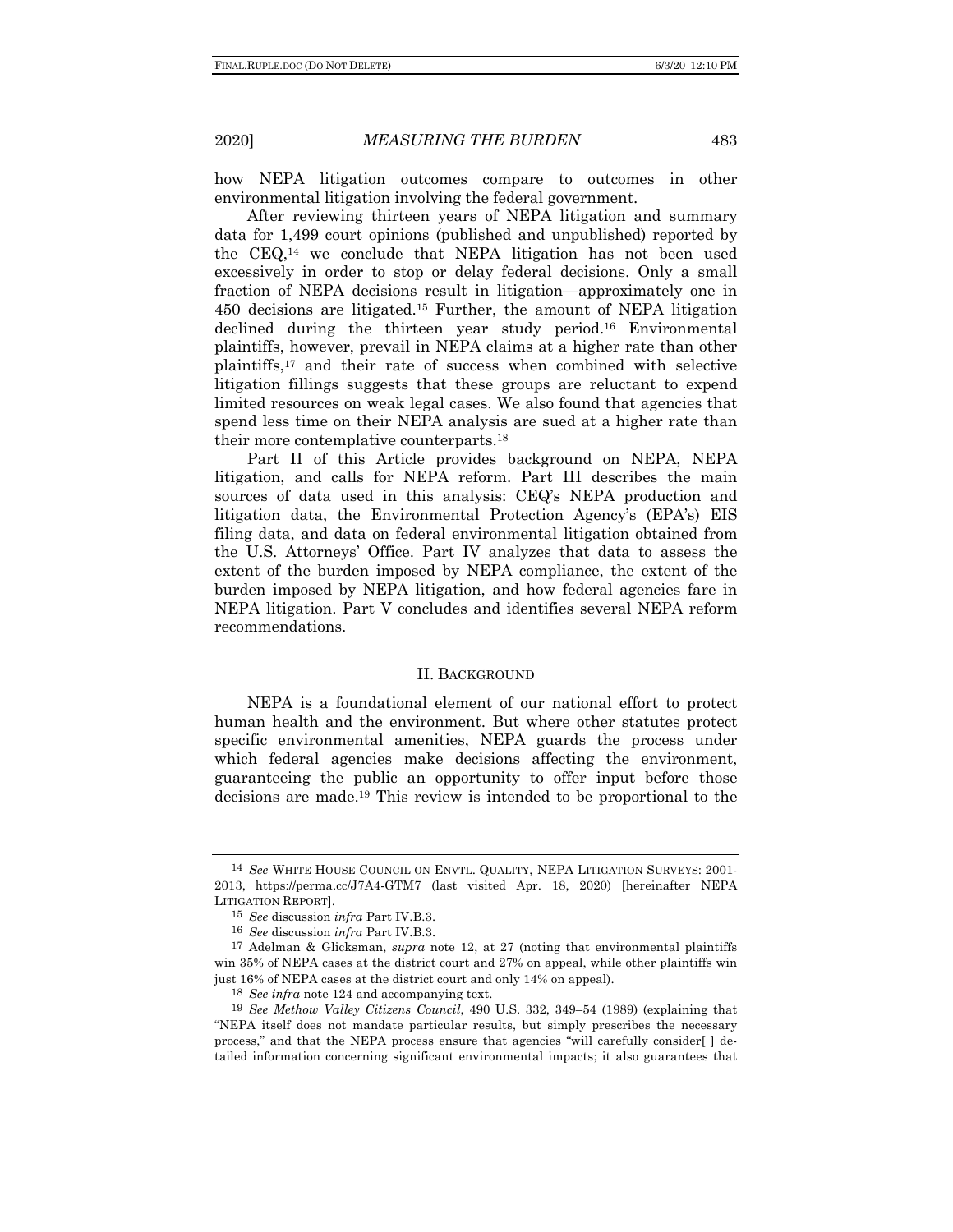risk of environmental harm, with the most significant decisions undergoing the most rigorous review. The idea is simple, but the practice can be difficult to implement. Before evaluating the burden imposed by NEPA litigation, this Part provides an overview of the Act itself, the litigation that NEPA compliance has spawned, and pending calls for NEPA reform.

## *A. NEPA Overview*

Under NEPA, "major federal actions significantly affecting the quality of the human environment" must undergo an environmental review before those actions can proceed.20 When a federal project's impacts are known to be significant in terms of their context and intensity, compliance requires completion of an Environmental Impact Statement (EIS).21 EISs are prepared in stages. At the outset of the NEPA process, the lead agency publishes a Notice of Intent to Prepare an EIS (NOI) in the Federal Register.22 The NOI describes the action contemplated, as well as the reasons for the action, and invites public comments on environmental issues raised by the proposed action.23 After receiving and considering public comment, the lead agency prepares a Draft EIS analyzing the direct, indirect, and cumulative impacts of both the proposed action and one or more alternative means of achieving the desired outcome.24 The Draft EIS compares the impacts that are likely to result from each alternative to the impacts that would result from a continuation of the status quo (the "no action alternative").25 The public is then invited to review the Draft EIS and provide comments, which the agency reviews and considers, responding as appropriate and revising the EIS where needed before issuing a Final EIS and Record of Decision (ROD).26 If significant deficiencies are identified in a Draft or Final EIS, the lead agency may prepare a Revised or Supplemental EIS.27

Most federal actions do not involve significant environmental impacts and therefore do not require an EIS. NEPA authorizes agencies to promulgate regulations specifying "Categorical Exclusions" (CEs) categories of actions that the agency determines do not individually or cumulatively have a significant impact on the human environment.28

the relevant information will be made available to the larger audience that may also play a role in both the decision-making process and the implementation of that decision").

<sup>20</sup> 42 U.S.C. § 4332(2)(C) (2012).

<sup>21</sup> 40 C.F.R. § 1502.4 (2018). 22 *Id.* §§ 1501.7, 1508.22.

<sup>23</sup> *Id.* § 1506.6

<sup>24</sup> *Id.* § 1502.14–.16.

<sup>25</sup> *Id.* § 1502.14(d).

<sup>26</sup> *Id.* § 1503.1, .4.

<sup>27</sup> *Id.* § 1502.9(a), (c). EIS naming conventions vary, and for this Article's analysis we treat all but the first iteration of an EIS as a Supplemental EIS.

<sup>28</sup> *Id.* §§ 1508.4, 1507.3(b)(1)–(2)(ii).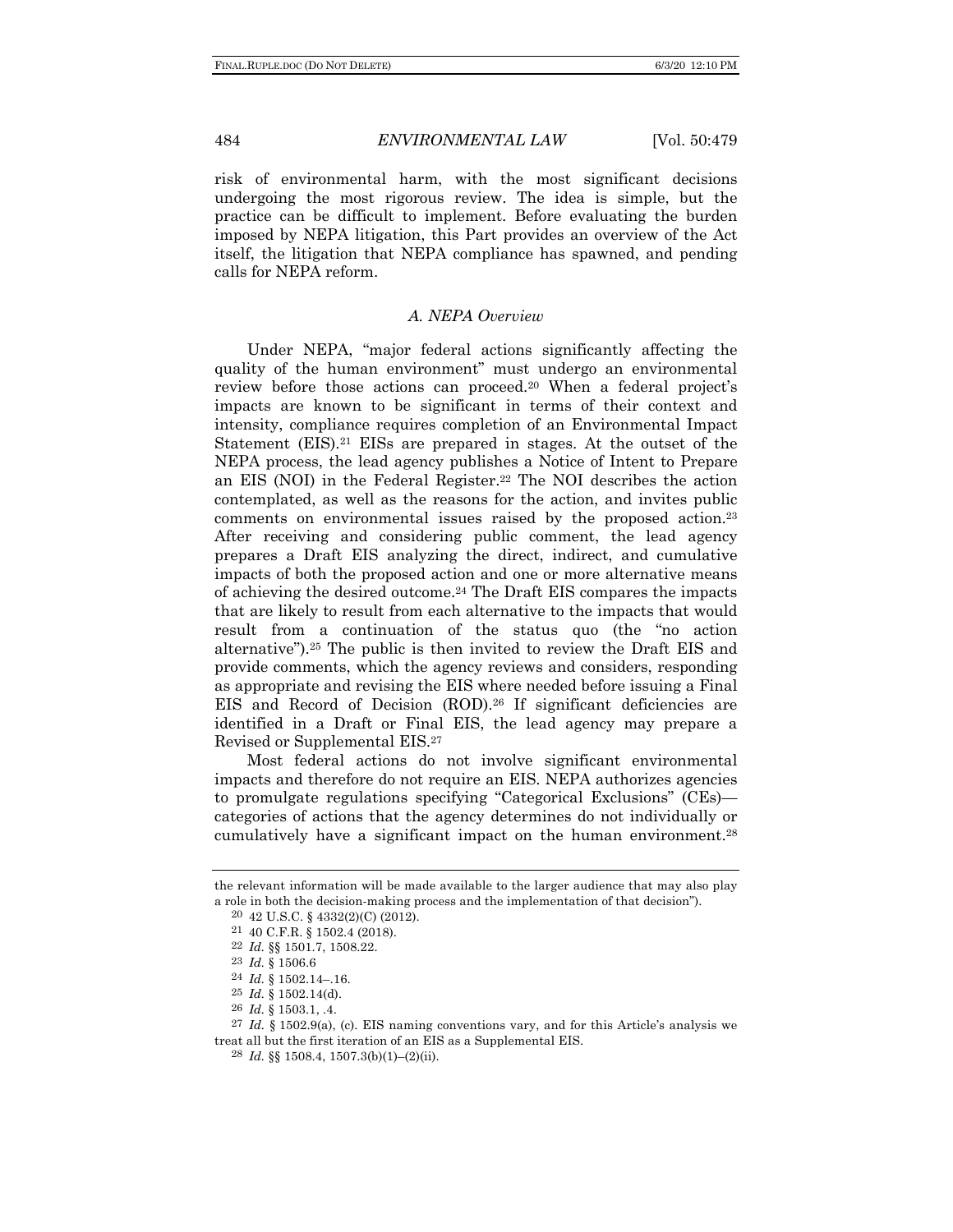Actions that fall within one of these regulatory CEs can be approved without an EIS, provided that the action does not involve "extraordinary circumstances."29 Congress has also created statutory CEs for certain types of oil and natural gas development.30

Actions that fall outside the scope of a CE can avoid preparation of an EIS if a federal agency prepares an Environmental Assessment (EA) and determines that the proposed action would not cause significant impacts.31 If projected impacts are not significant, the agency issues a Finding of No Significant Impact (FONSI), the NEPA review process is complete, and an EIS is not required.32 Alternatively, the agency may issue a "mitigated FONSI," which includes measures to reduce the impact of the proposed project to a level that is not significant.33 If the proposed action is determined to have a significant effect, then however, an EIS is required.34 Most federal actions do not require completion of an EIS because they are authorized in a CE or are determined in an EA not to have significant environmental impacts.35

While the EPA tracks the number of EISs prepared annually,<sup>36</sup> there are no centralized figures on the number of EAs or CEs completed each year, and estimates of such numbers vary wildly. The U.S. Government Accountability Office (GAO) estimates that 95% of NEPA documents are CEs, nearly 5% are EAs, and less than 1% are EISs.<sup>37</sup> Data compiled by the EPA shows that an average of 513 EISs are published each year governmentwide.38 Based on GAO and EPA data, we can estimate that the federal government issues approximately

34 40 C.F.R. § 1501.4.

35 *See* U.S. GOV'T ACCOUNTABILITY OFFICE, *supra* note 9, at 8 (explaining that less than 1% of federal actions require an EIS).

36 *Environmental Impact Statement (EIS) Database*, U.S. ENVTL. PROTECTION AGENCY, https://perma.cc/6W5S-B3WR (last updated Feb. 4, 2020) [hereinafter *EPA EIS Database*].

37 U.S. GOV'T ACCOUNTABILITY OFFICE, *supra* note 9, at 8. However, these are rough estimates that vary considerably by agency. For example, the GAO noted that the Department of Energy reported 95% of its NEPA documents are CEs, but 2.6% were EAs and 2.4% were EISs, while the Forest Service reported that only 78% of its NEPA analyses were CEs, 20% were EAs, and 2% were EISs. *Id.* We reviewed NEPA decisions by the Bureau of Land Management and found that 63.1% of their NEPA reviews were documented in a CE, 36.5% in an EA, and just 0.4% in an EIS. *See infra* Part IV.A.1.

38 Calculated from data available at *EPA EIS Database*, *supra* note 36*.* This calculated average is for the span of years from 2001 through 2013 and reflects both Draft and Final EISs. We contacted the GAO and confirmed that the number of EISs reported in their report, U.S. GOV'T ACCOUNTABILITY OFFICE, *supra* note 9, reflects the total number of Draft and Final EISs completed, rather than only Final EISs.

<sup>29</sup> *Id.* § 1508.4.

<sup>30</sup> 42 U.S.C. § 15942(a) (2012).

<sup>31</sup> 40 C.F.R. § 1508.9.

<sup>32</sup> *Id.* § 1508.13.

<sup>33</sup> *Id.* § 1501.4; Final Guidance for Federal Departments and Agencies on the Appropriate Use of Mitigation and Monitoring and Clarifying the Appropriate Use of Mitigated Findings of No Significant Impact, 76 Fed. Reg. 3843, 3847 (Jan. 21, 2011).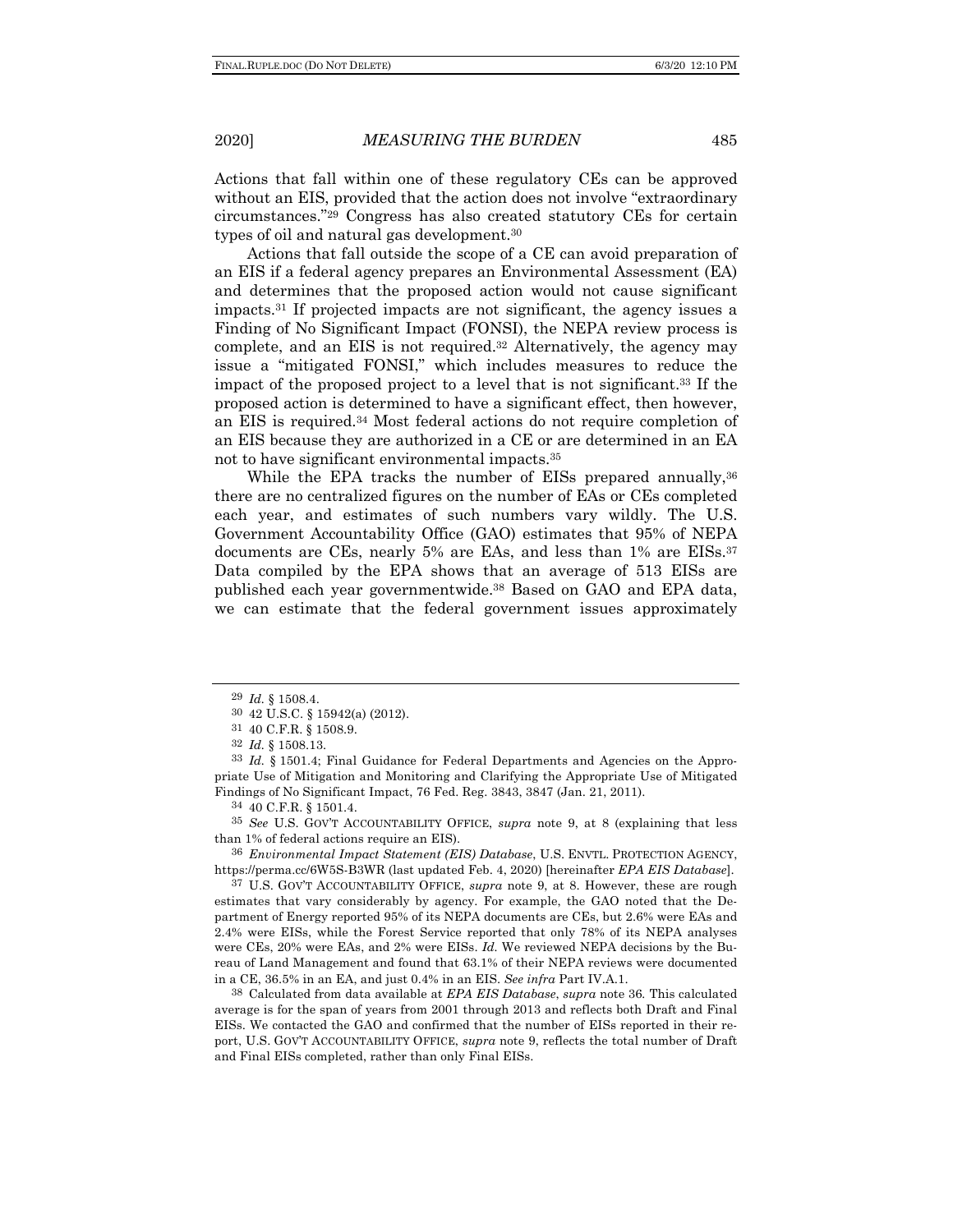48,700 CEs and roughly 2,560 EAs annually, for a total of roughly 51,300 NEPA analyses each year.39

# *B. NEPA Litigation*

CEs, FONSIs, and RODs are all final agency actions and subject to federal court review under the Administrative Procedure Act.40 When reviewing a NEPA decision, courts consider compliance with NEPA's procedural requirements and whether the agency took the requisite "hard look" at likely impacts.<sup>41</sup>

There is currently no governmentwide system tracking NEPA litigation or its associated timing and costs. NEPA litigation data was collected and published by the CEQ from 2001 through 2013.42 With limited data to draw from, few scholarly efforts have assessed NEPA litigation's impact on government agencies. The scholarship that does exist tends to be limited in the scope of agencies reviewed, the timeframe covered, or to other narrow questions. For example, multiple studies focus on NEPA litigation at the U.S. Forest Service.43 The Forest Service may receive more attention because it manages 192.9 million acres of land (roughly 26% of all federal land and over 8% of the entire United States) across forty-three states and Puerto Rico.44 The Forest Service is also called upon to balance a host of competing uses, from logging to endangered species protection.45 These tradeoffs invariably leave some stakeholders dissatisfied, and those groups or individuals can turn to the courts for redress. Indeed, during our thirteen-year study period, Forest Service NEPA decisions were challenged at over twice the rate of any other federal agency, and cases involving the Forest Service make up over one-third of all NEPA litigation.46

<sup>39</sup> This calculation is based on an extrapolation from the GAO's reported percentages for each kind of NEPA analysis and the number of EISs tracked and reported by the EPA, U.S. GOV'T ACCOUNTABILITY OFFICE, *supra* note 9. Other scholars recently estimated that the federal government annually produced 137,750 CEs, 6,820 EAs, and 435 (draft and final) EISs for the period of 2008–2015. Adelman & Glicksman, *supra* note 12, at 16–17.

<sup>40</sup> 5 U.S.C. §§ 701–706 (2012); Lujan v. Nat'l Wildlife Fed'n, 497 U.S. 871, 882 (1990).

<sup>41</sup> *Methow Valley Citizens Council*, 490 U.S. 332, 350 (1989).

<sup>42</sup> NEPA LITIGATION REPORT, *supra* note 14; *see also* U.S. GOV'T ACCOUNTABILITY OFFICE, *supra* note 9, at 19–22.

<sup>43</sup> *See, e.g*., Amanda M.A. Miner et al., *Twenty Years of Forest Service National Environmental Policy Act Litigation*, 12 ENVTL. PRAC. 116, 118, 122 (2010) (examining NEPA litigation in which the Forest Service was a defendant, in lawsuits filed between 1989 and 2008); Shorna R. Broussard & Bianca D. Whitaker, *The Magna Charta of Environmental Legislation: A Historical Look at 30 Years of NEPA-Forest Service Litigation*, 11 FOREST POL'Y & ECON. 134, 135 (2009) (examining the "litigants, success rates, and management activities disputed for NEPA litigation involving the Forest Service from 1970 to 2001" and examining "differences and patterns in cases . . . among the U.S. District, U.S. Circuit Court of Appeals, and U.S. Supreme Court.").

<sup>44</sup> FOREST SERV., U.S. DEP'T OF AGRIC., LAND AREA OF THE NATIONAL FOREST SYSTEM (2017).

<sup>45</sup> 16 U.S.C. § 528 (2012).

<sup>46</sup> *See infra* Part IV.B.6.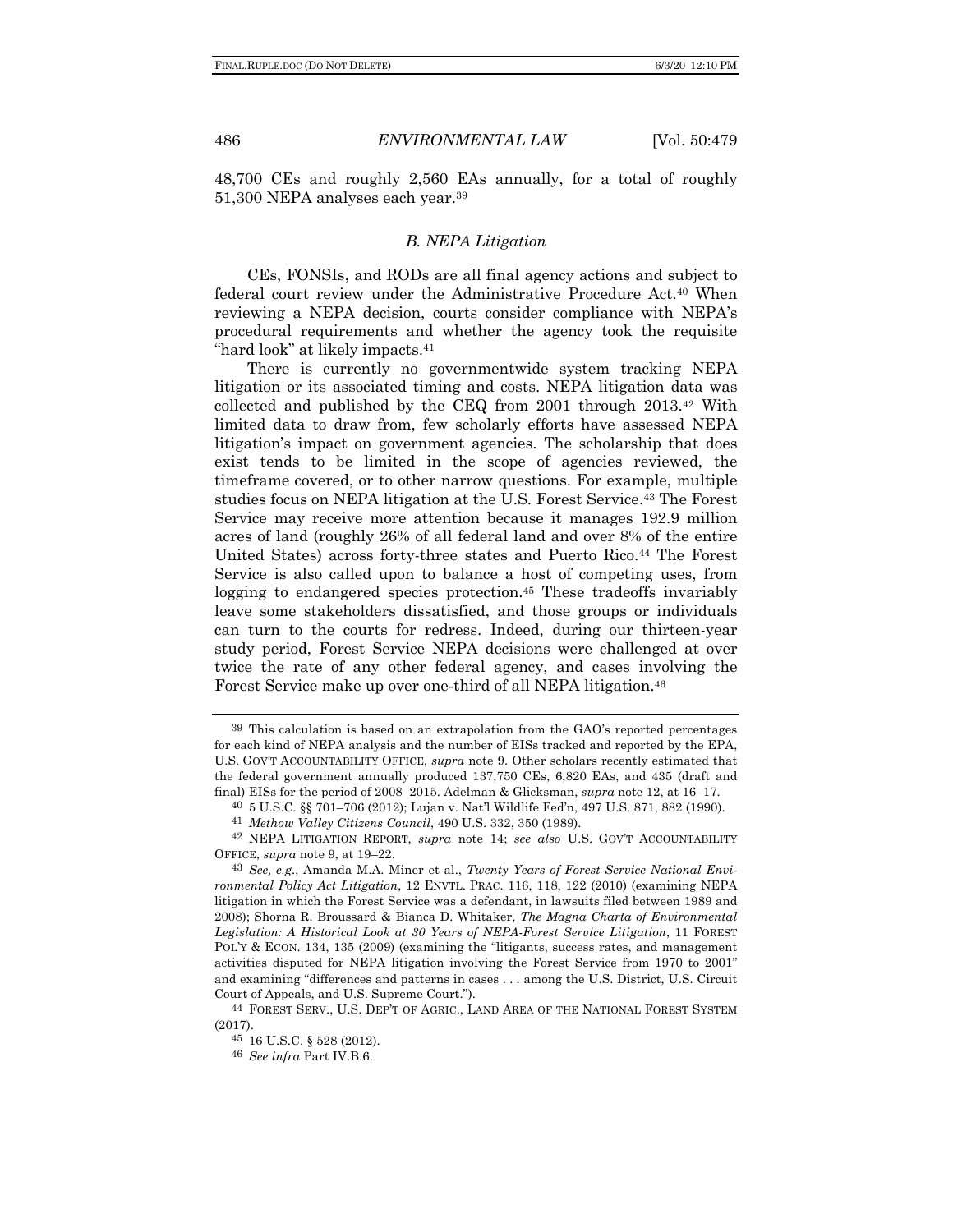Other articles focus on the seventeen NEPA cases decided by the U.S. Supreme Court.<sup>47</sup> Recent NEPA litigation scholarship focuses on the impacts of the political ideology of judges and presidential administrations on the outcomes of NEPA litigation, using an independently created database of cases from 2001 through 2015.48 These articles utilize data gathered and coded by the authors or other independent sources. We are not aware of any academic articles relying on the NEPA litigation data reported by the CEQ, as this Article does.49

## *C. NEPA Critics' Calls for Reform*

Numerous bills were introduced during the 115th Congress that would have limited judicial review of NEPA decisions.<sup>50</sup> H.R. 527, for example, directed that requirements imposed pursuant to NEPA could not preclude actions impacting the greater sage grouse, and exempted those decisions from judicial review.<sup>51</sup> While unsuccessful,<sup>52</sup> such efforts indicate sustained interest in reducing the NEPA compliance burden.

Apart from congressional action, Presidential action can influence the NEPA process. President Trump issued an Executive Order in 2017

50 *See, e.g*., S. 2068, 115th Cong. § 314 (2017); S. 879, 115th Cong. § 106 (2017); H.R. 2936, 115th Cong. § 311 (2017); and H.R. 875, 115th Cong. § 4 (2017) (all authorizing the Secretary of Agriculture to require arbitration in lieu of judicial review of NEPA Actions); H.R. 4423, 115th Cong. § 2 (2017); S. 3202, 115th Cong. § 2 (2017); H.R. 4419, 115th Cong. § 4–5 (2017) (all shortening the statute of limitations for challenging NEPA claims).

51 Greater Sage Grouse Protection and Recovery Act of 2017, H.R. 527, 115th Cong. (2017); *see also* S. 273, 115th Cong. (2017).

52 *H.R. 527 (115th): Greater Sage Grouse Protection and Recovery Act of 2017*, GOVTRACK, https://www.govtrack.us/congress/bills/115/hr527 (last visited Jan. 31, 2020); *S. 273 (115th): Greater Sage-Grouse Protection and Recovery Act of 2017*, GOVTRACK, https://www.govtrack.us/congress/bills/115/s273/details (last visited Jan. 31, 2020).

<sup>47</sup> *See* Richard J. Lazarus, *The National Environmental Policy Act in the U.S. Supreme Court: A Reappraisal and a Peek Behind the Curtains*, 100 GEO. L.J. 1507, 1510 (2012); Richard J. Lazarus, *The Power of Persuasion Before and Within the Supreme Court: Reflections on NEPA's Zero for Seventeen Record at the High Court*, 2012 U. ILL. L. REV*.* 231, 236 (2012).

<sup>48</sup> Adelman & Glicksman, *supra* note 12, at 7–9. The authors of this article created and coded a database of published and unpublished cases issued between 2001 and 2015, drawn from PACER and Westlaw. *Id.* at 66–67.

<sup>49</sup> In addition to articles examining NEPA *litigation*, several articles examine the substantive effects of agencies' NEPA reviews (prior to and regardless of litigation) on environmental outcomes of agency projects and plans. But these articles evaluate only a narrow range of agency projects and plans in a limited geographic area. *See* John Ruple & Mark Capone, *NEPA—Substantive Effectiveness Under a Procedural Mandate: Assessment of Oil and Gas EISs in the Mountain West*, 7 GEO. WASH. J. ENERGY & ENVTL. L. 39, 39–41 (2016); John Ruple & Mark Capone, *NEPA, FLPMA, and Impact Reduction: An Empirical Assessment of BLM Resource Management Planning and NEPA in the Mountain West*, 46 ENVTL. L. 953, 958–59 (2016); Mark K. Capone & John C. Ruple, *NEPA and the Energy*  Policy Act of 2005 Statutory Categorical Exclusions: What are the Environmental Costs of *Expedited Oil and Gas Development?*, 18 VT. J. ENVTL. L. 371, 384 (2017). Other scholarship discusses the procedural efficiencies in the NEPA administrative processes, prior to litigation. DANIEL R. MANDELKER ET AL., NEPA LAW AND LITIGATION § 11:1 (2d ed. 2019).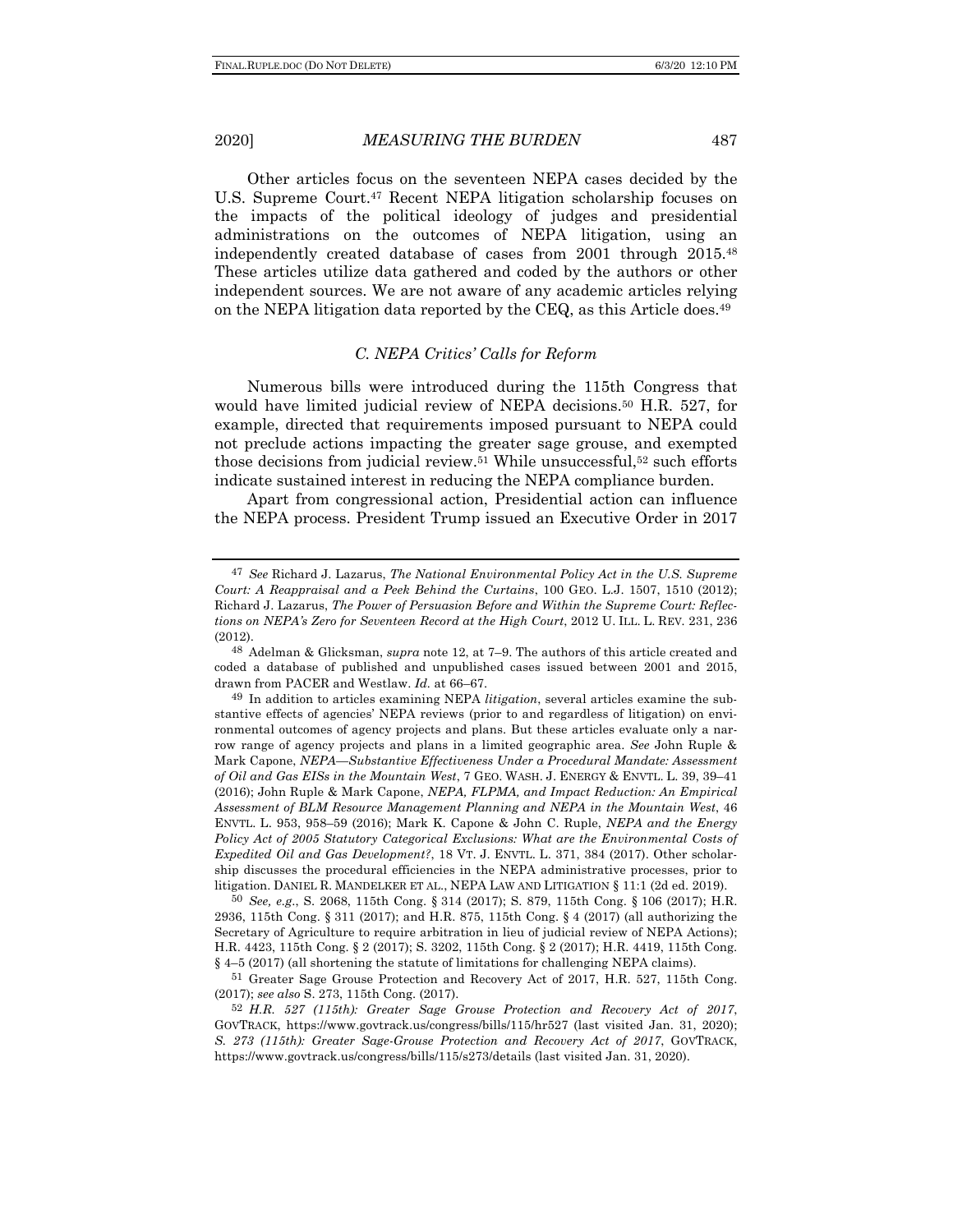purporting to "streamline" NEPA's administrative processes by requiring, among other things, that EISs be completed in less than two years from publication of the NOI.53 Following President Trump's Executive Order, federal agencies signed a Memorandum of Understanding to implement the Order,<sup>54</sup> and the CEQ published an Advanced Notice of Proposed Rulemaking in anticipation of proposing amendments to NEPA.55

It has been more than thirty years since CEQ's NEPA regulations were last revised,<sup>56</sup> and much has changed over the intervening decades. We recognize that improvements in NEPA efficacy could be obtained by updating NEPA's implementing regulations. We fear, however, that amendments that are not grounded in an understanding of NEPA practice may result in changes that could undermine our national environmental and public health goals<sup>57</sup> while doing little to reduce the costs involved in NEPA compliance. The analysis that follows is our effort to illuminate the decisions ahead with regard to judicial review of NEPA decisions.

### III. DATA

This Article focuses on federal court litigation challenging NEPA decisions. The vast majority of decisions addressed herein occurred at the district court level, though appellate litigation, including litigation before the U.S. Supreme Court, did occur.58

While litigation involving NEPA often involves other areas of substantive law such as the Endangered Species Act,59 National Forest Management Act, $60$  Federal Land Policy and Management Act, $61$  the Clean Water Act,62 and other statutes, this Article focuses on the outcomes of the NEPA claims and does not examine the outcome of substantive law claims raised under other statutes. We acknowledge

56 *See* National Environmental Policy Act Regulations; Incomplete or Unavailable Information, 51 Fed. Reg. 15,618 (Apr. 25, 1986) (amending 40 C.F.R. § 1502.22).

57 *See* 42 U.S.C. § 4321 (2012).

58 Little statistical information is available regarding administrative protests or appeals of NEPA decisions, which could precede district court litigation. Administrative challenges are not addressed in this Article.

<sup>53</sup> Exec. Order No. 13807, 82 Fed. Reg. 40,463 (Aug. 24, 2017) (Establishing Discipline and Accountability in the Environmental Review and Permitting Process for Infrastructure Projects).

<sup>54</sup> DEP'T OF INTERIOR ET AL., MEMORANDUM OF UNDERSTANDING IMPLEMENTING ONE FEDERAL DECISION UNDER EXECUTIVE ORDER 13807 (Apr. 9, 2018), https://perma.cc/WE5Q-U34A.

<sup>55</sup> Update to the Regulations for Implementing the Procedural Provisions of the National Environmental Policy Act, 83 Fed. Reg. 28,591 (proposed June 20, 2018).

<sup>59</sup> 16 U.S.C. §§ 1531–1544 (2012).

<sup>60</sup> 16 U.S.C. §§ 472a, 521b, 1600, 1611–1614 (2012) (amending Forest and Rangeland Renewable Resources Planning Act of 1974, Pub. L. No. 93-378, 88 Stat. 476 (1974)).

<sup>61</sup> 43 U.S.C. §§ 1701–1787 (2012).

<sup>62</sup> Federal Water Pollution Control Act, 33 U.S.C. §§ 1251–1388 (2012).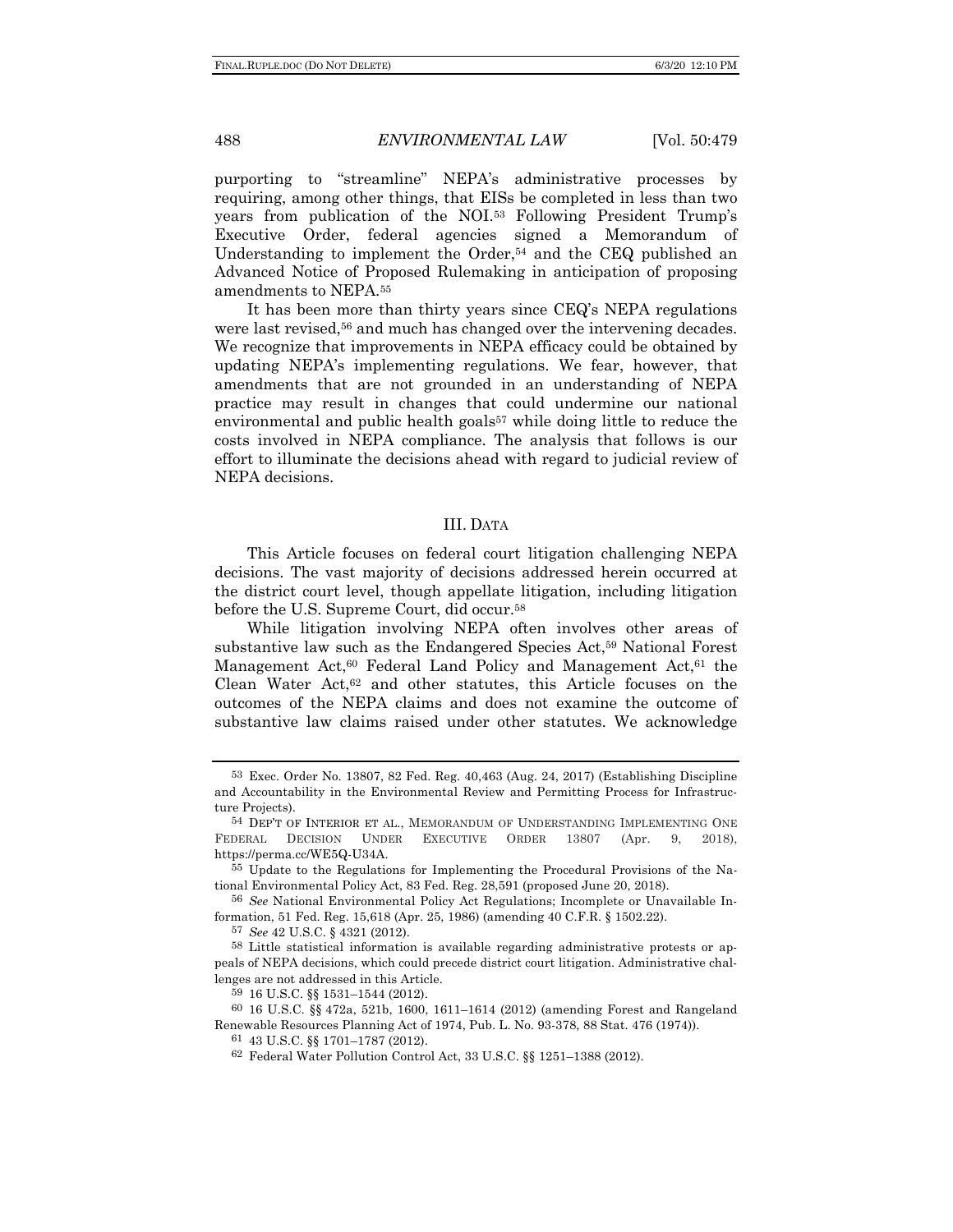that it is also possible for an agency to prevail on other grounds only to lose on NEPA compliance.<sup>63</sup> At the same time, an agency may win on a NEPA claim but lose the case because of a violation of another statute.<sup>64</sup> Accordingly, where claims are brought under multiple statutes, criticisms focused on litigation may not distinguish between statutes, and this could result in overstatement of the NEPA litigation burden, if NEPA becomes a surrogate for all environmental laws.65

### *A. CEQ NEPA Production and Litigation Data*

Data on NEPA litigation came from reports compiled by the CEQ that were published annually between 2001 and 2013. These reports "identify the number of cases involving a NEPA-based cause of action, federal agencies that were identified as a lead defendant, general information on plaintiffs, general information on why litigation was pursued, and the outcomes of the cases decided during the year."66 We combined the data from each annual CEQ published report into a single spreadsheet in order to track trends over time and analyze averages for the thirteen year period.67

<sup>63</sup> *See*, *e.g.*, Diné Citizens Against Ruining Our Env't v. Bernhardt, 923 F.3d 831, 849, 859 (10th Cir. 2019) (holding that BLM was successful on its National Historic Preservation Act claims but lost on NEPA).

<sup>64</sup> Miner et al., *supra* note 43, at 122.

<sup>65</sup> However, one study focused on Forest Service litigation found that only in about one in ten NEPA lawsuits did the agency prevail on NEPA grounds while losing on other statutory requirements. Miner et al., *supra* note 43, at 122. We are not aware of any studies testing if this finding holds true across other agencies besides the Forest Service. This study examined Forest Service litigation between 1989 and 2008 and found that, in cases where the court specifically ruled on a NEPA challenge (as opposed to withdrawals or dismissals), the Forest Service "won the NEPA claim, but lost the case because of a violation of another statute or statutes" in 7.5% of studied cases (or 10.9% of the NEPA wins). *Id.*

<sup>66</sup> *See* NEPA LITIGATION REPORT, *supra* note 14 (compilation of annual surveys from 2001–2013). For the individual annual surveys for 2001–2011, see *NEPA Litigation Surveys*, OFFICE OF NEPA POL'Y & COMPLIANCE, https://perma.cc/V7TE-M5XP (last visited Apr. 18, 2020).

 $67$  The CEQ's published reports contained discrepancies in the summary data. We also identified gaps in agency-level information on the number of government "wins" and "settlements," the types of NEPA documents each agency most often saw challenged in court, and each agency's success rates in litigation on each type of document. The CEQ's published reports provided "win" and "settle" data on a governmentwide level, but not on an agency level. The CEQ's published data did, however, include agency-level "losses," i.e. injunctions and remands. *See* NEPA LITIGATION REPORT, *supra* note 14. We worked with the CEQ to resolve questions regarding the summary data. We also obtained and reviewed the CEQ's raw data, which tracks and codes every NEPA case between 2001 and 2013. We ultimately concluded that we could not make agency-level calculations on the type of NEPA review at issue in litigation and each agency's litigation success rates for each type of NEPA review. We were, however, able to calculate agency-level numbers of "wins" and "losses" generally for all kinds of NEPA litigation using the CEQ's coding. While we were unable to completely reconcile all discrepancies with the CEQ summary data, we believe that our final dataset is more than adequate to identify broad trends in NEPA litigation.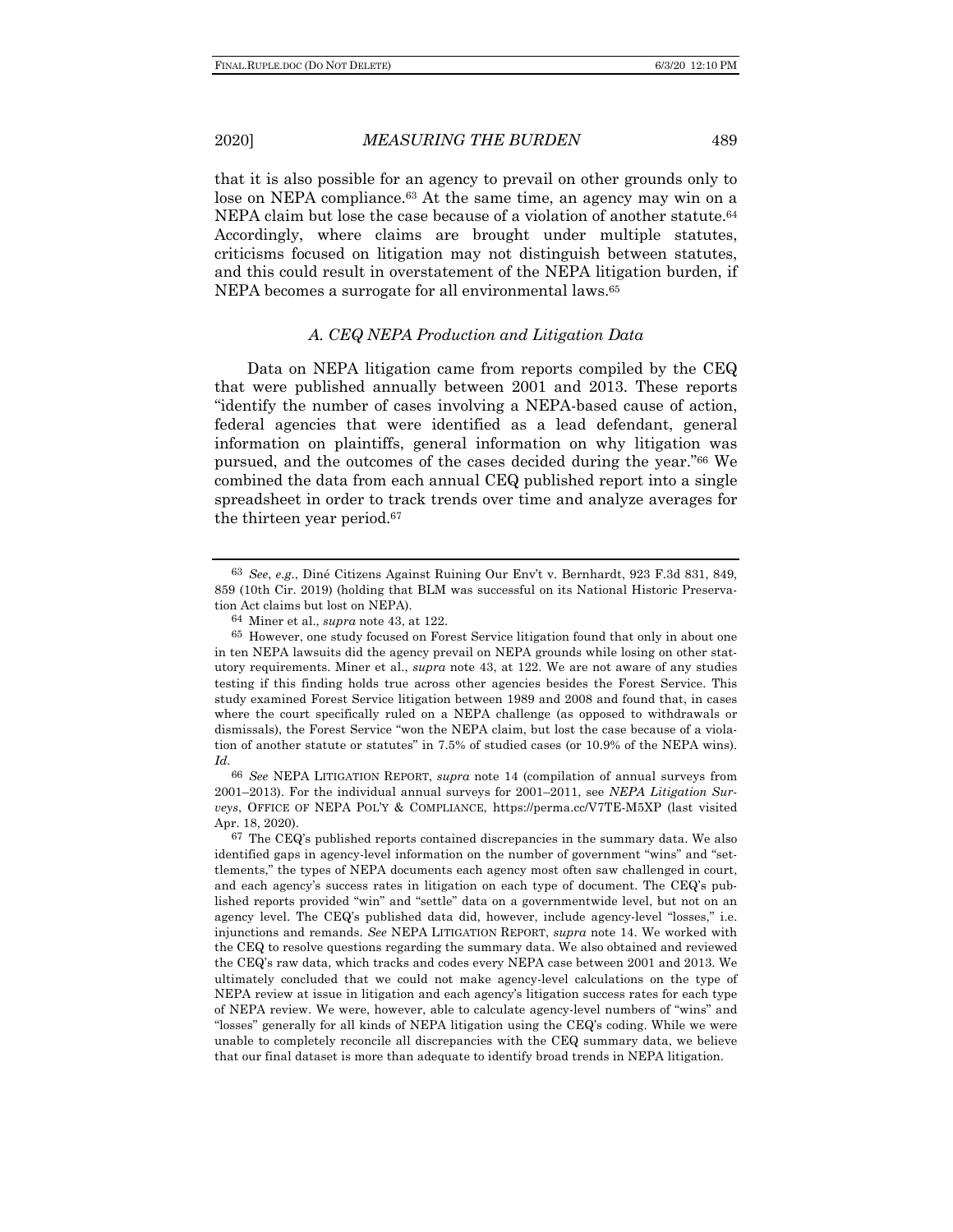We used the CEQ data to examine the number of NEPA lawsuits filed, the number and types of NEPA documents challenged, and the outcomes of NEPA litigation,<sup>68</sup> including the number of NEPA lawsuits that were disposed of based on the adequacy of an EIS or SEIS.69 These results reflect the data as reported by the CEQ and federal agencies.70

In addition to the data referenced above on NEPA litigation, the CEQ recently released a database containing start and end dates for 1,161 EISs completed between 1992 and 2018.71 Specifically, that database includes the publication dates for the NOI, Draft EIS, Final EIS, and ROD as well as the amount of time that passed between each phase of EIS preparation. We used this data in order to investigate the potential relationship between the amount of time spent on EIS preparation and litigation.

#### *B. EPA EIS Filing Data*

The EPA publishes in the Federal Register a notice of availability for every Draft, Final, and Supplemental EIS.72 This information is stored in an online database that can be searched based on the date of the notice, the lead agency responsible for preparing the EIS, and the state where the proposed action would occur.73 We used this database to determine the universe of Final EISs that would potentially be subject to litigation as well as the total number of EISs produced by each agency during the analysis period.

While the EPA dataset provides a complete record of EISs, there is not a similar repository of statistics on other types of NEPA documents (EAs and CEs). The lack of a centralized repository of NEPA documents, or even a record of the number of NEPA actions by agency, is problematic because an estimated 99% of all NEPA reviews occur via CEs and EAs.74

Any NEPA reform should begin with an effort to better understand the universe of NEPA actions. The BLM's ePlanning website, which includes a database of all BLM NEPA decisions that is searchable by

<sup>68</sup> The NEPA Litigation CEQ Reports refer to this type of data as the "NEPA Case Dispositions."

<sup>69</sup> The NEPA Litigation CEQ Reports refer to this type of data as the "Basis for NEPA Disposition."

<sup>70</sup> Although we were unable to independently verify how the CEQ data was coded, we used the data as reported by the government. CEQ data was not accompanied by a data dictionary, and without a clear explanation of CEQ's assumptions or methods, we feared that our uninformed efforts to recode data could increase rather than resolve coding issues. While errors may exist, we believe that the dataset is sufficient to identify broad trends in NEPA litigation. We also believe that relying on CEQ data will serve as an important complement to other articles that use independently coded data. 71 *See* CEQ EIS TIMELINES, *supra* note 8.

<sup>72</sup> 40 C.F.R. § 1506.10(a) (2018); *see also EPA EIS Database*, *supra* note 36 (containing records of all EISs prepared by all federal agencies since 1987).

<sup>73</sup> *EPA EIS Database*, *supra* note 36.

<sup>74</sup> U.S. GOV'T ACCOUNTABILITY OFFICE, *supra* note 9, at 8.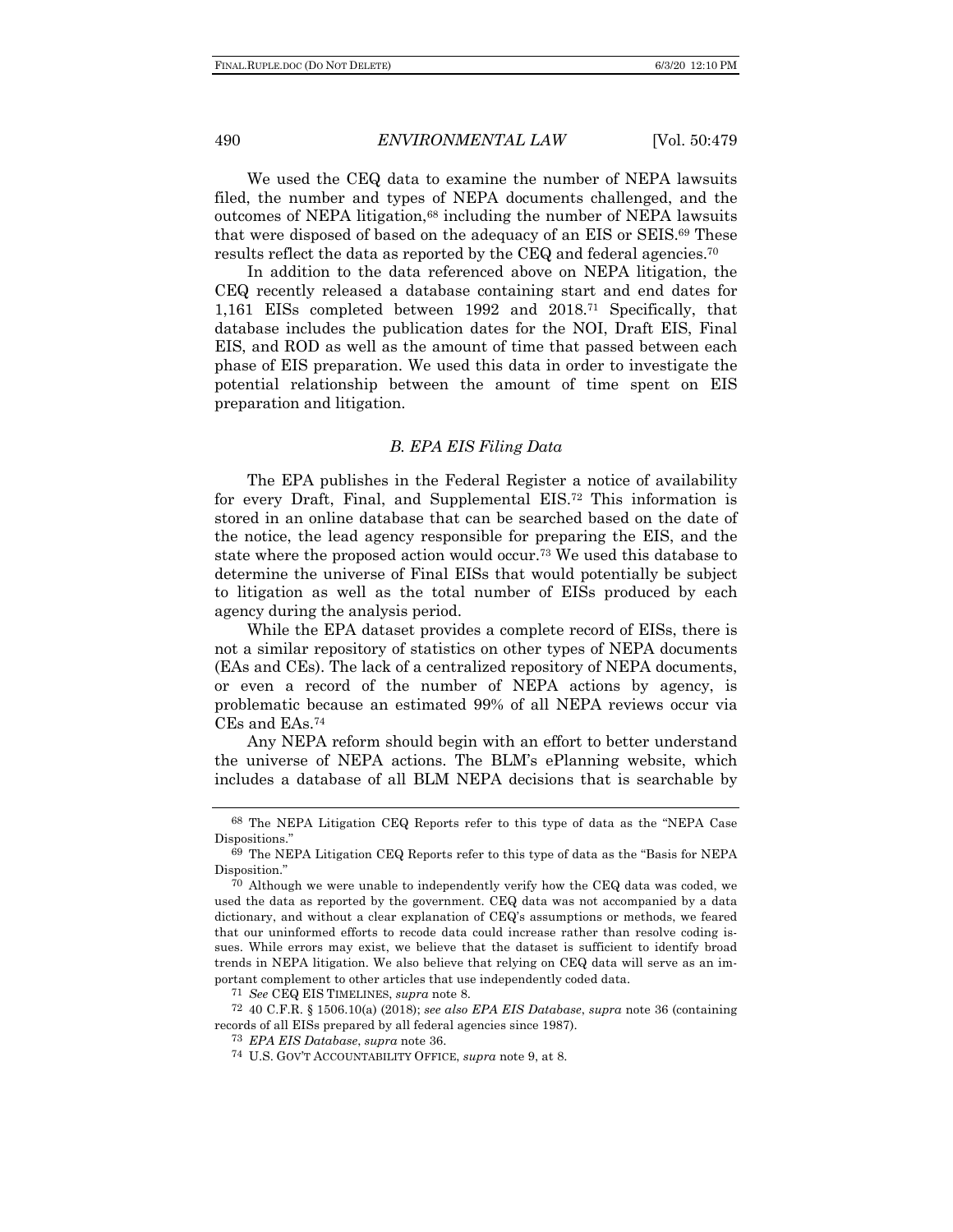date, project type, and level of NEPA analysis,75 is an example of a positive step in this direction. Reform divorced from a clear understanding of the actions being amended is likely to have limited benefits and could have unintended negative consequences.

## *C. U.S. Attorneys' Office Federal Environmental Litigation Data*

The Executive Office for U.S. Attorneys annually publishes statistics summarizing federal litigation involving the U.S. government.76 These reports indicate the number of cases involving the federal government that were filed, terminated, or that remain pending by year.77 Civil litigation involving the United States is further broken down by cases in which the federal government is a defendant or plaintiff, and by categories of cause of action.78 Relying on this data, we were able to quantify the number of civil actions and "environmental/lands" civil actions in which the federal government was a defendant over the 2001–2013 period. We used this data to determine how common NEPA litigation is as a percent of all civil actions filed against the United States, and as a percent of all "environmental/lands" civil actions filed against the United States.

Department of Justice statistics also indicate the number of judgements for the United States, settlements, judgements against the United States, dismissals, and "other" dispositions over the project period.79 We divided data for each of these five categories by the number of cases terminated in that year to determine the percent of dispositions by category. We compared this to the CEQ's NEPA litigation data to assess whether the federal government fares similarly in NEPA and non-NEPA civil litigation in which the federal government is a defendant.80

# IV. ANALYSIS OF NEPA LITIGATION

We conducted a historical analysis of NEPA litigation<sup>81</sup> in the U.S. federal court system that had an outcome or resolution<sup>82</sup> between 2001 and 2013. We also tracked cases that remained pending during that

<sup>75</sup> *ePlanning Project Search*, BUREAU LAND MGMT., https://perma.cc/Z5RS-69QJ (last visited Apr. 18, 2020) (online National NEPA Register).

<sup>76</sup> *Annual Statistical Reports*, OFFICE U.S. ATT'YS, https://perma.cc/8329-LHE6 (last updated Sept. 4, 2019).

<sup>77</sup> *Id.*

<sup>78</sup> *Id.*

<sup>79</sup> *Id.*

<sup>80</sup> For purposes of this analysis, we assumed that the federal government was a defendant in all NEPA cases.

<sup>81</sup> This Article uses the term "NEPA litigation" to refer to cases in which the federal government was a defendant and NEPA was a subject of the litigation.

<sup>82</sup> This includes final rulings as well as settlements and temporary relief such as preliminary injunctions.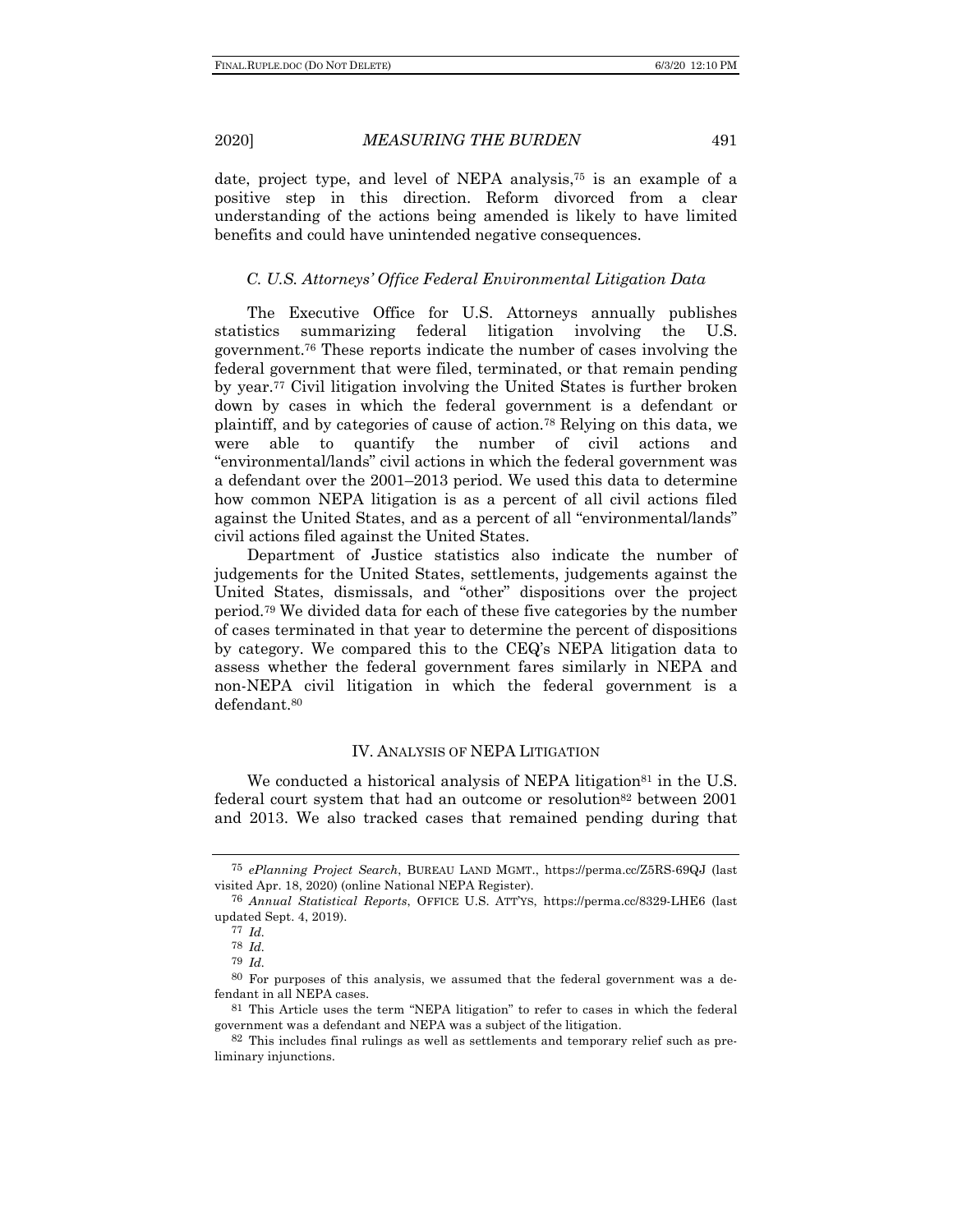period. Part A reviews information on the number and burden of NEPA documents completed annually. Part B examines the burden of NEPA litigation in terms of the frequency with which the government's NEPA documents were challenged in court and which type of NEPA actions were most frequently litigated (CEs, EAs, or EISs). Part C examines the outcomes of NEPA litigation in terms of the government's success rates, which type of NEPA actions are most frequently upheld, and the government's success in NEPA litigation compared to its success in other kinds of litigation.

#### *A. How Burdensome is NEPA Compliance?*

We considered the burden imposed by NEPA compliance in terms of the number of federal actions requiring NEPA analysis annually, and the level of NEPA analysis conducted. We were particularly interested in the share of actions evaluated in an EIS, the most lengthy and expensive process for NEPA compliance. We also examined the time required to complete NEPA analyses. We found that the vast majority of NEPA decisions do not require completion of an EIS and that the number of EISs produced annually has declined steadily. We also found that the time required to complete the NEPA review varies by agency and that agencies that spend less time on their NEPA analysis are sued at higher rates than their more contemplative counterparts.

### *1. Number and Types of NEPA Documents Governmentwide*

As noted earlier, the GAO estimates that 95% of NEPA documents involve CEs, nearly 5% are EAs, and less than 1% are EISs.83 According to EPA data, there were an average of 513 EISs produced annually between 2001 and 2013.84 Extrapolating from the number of EISs prepared annually, we estimate that roughly 2,560 EAs and 48,700 CEs are also prepared annually.85 Draft EISs account for slightly more than half of all EISs, at 269 annually.<sup>86</sup> Final EISs average 239 annually.<sup>87</sup> The distinction between Draft and Final EIS is important because a Draft EIS is not a final agency action and therefore cannot give rise to litigation.

The number and proportion of total NEPA documents are rough estimates and actual numbers vary considerably by agency. For example, the GAO noted that the Department of Energy (DOE) reported 95% of its NEPA documents are CEs, 2.6% were EAs, and 2.4% were

<sup>83</sup> U.S. GOV'T ACCOUNTABILITY OFFICE, *supra* note 9, at 8.

<sup>84</sup> *EPA EIS Database*, *supra* note 36.

<sup>85</sup> *See supra* Part II.A.

<sup>86</sup> *EPA EIS Database*, *supra* note 36 (calculated from data available). These estimates include Revised and Supplemental Final EISs.

<sup>87</sup> *Id.* These estimates include Revised and Supplemental Final EISs.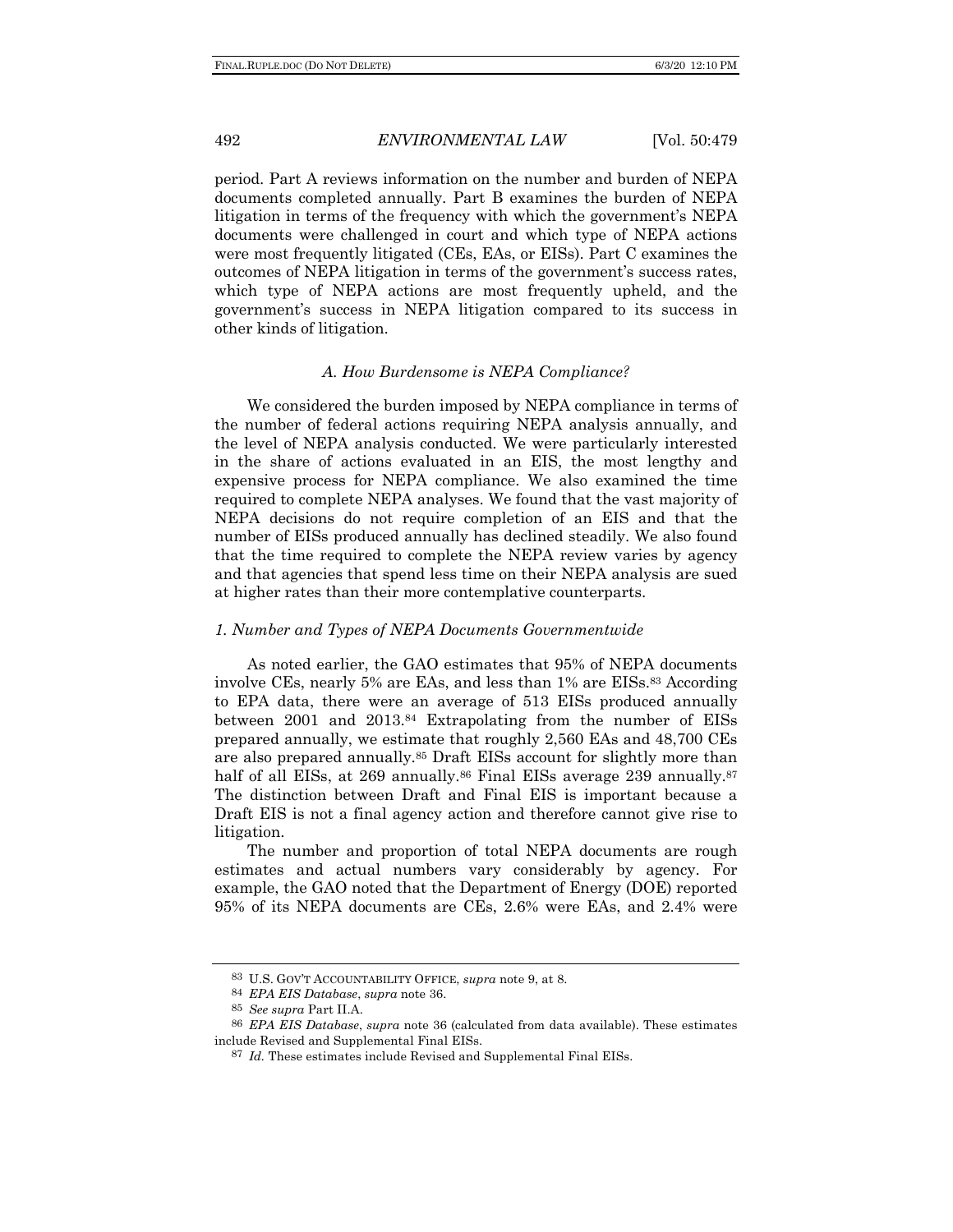EISs.88 The Forest Service reported that 78% of its NEPA analyses were CEs, 20% were EAs, and 2% were EISs.89 Beginning in 2015, the BLM began posting its NEPA documents online.90 Based on documents published to the BLM's ePlanning website, the BLM prepared EISs for just 0.43% of all of its NEPA documents, or just 67 EISs out of 15,439 total NEPA documents from 2015 through 2018.91 Over that period the BLM relied on EAs 36.5% of the time, and CEs for 63.1% of its NEPA decisions.92

While differences between agencies are notable, it is clear that EISs remain exceedingly rare, accounting for a very small percentage of all NEPA actions.

### *2. EIS Production Trends over Time and By Agency93*

The number of Final EISs<sup>94</sup> (including Revised and Supplemental Final EISs) produced governmentwide declined over 16% between 2001 and 2013, from 216 in 2001 to 181 in 2013. The decline, however, has not been steady. The number of Final EISs produced peaked in 2004 at 305, then oscillated over the next several years along an overall downward trajectory. The fewest number of Final EISs produced over the study period occurred in 2013, with 181 EISs. Final EIS production was below the 13-year average in each of the last five years of the study period.95 Annual EIS production is shown in Table 1.

<sup>88</sup> U.S. GOV'T ACCOUNTABILITY OFFICE, *supra* note 9, at 8.

<sup>89</sup> *See id.* 

<sup>90</sup> *See* BUREAU LAND MGMT., *supra* note 75. Unless noted otherwise, we extrapolated from the GAO's figures in order to estimate the BLM's total NEPA burden. We did not extrapolate from the BLM's figures because of the short period of BLM data (four years) and because we do not know if all BLM NEPA documents were reported on the ePlanning website.

<sup>91</sup> *See* BUREAU LAND MGMT., *supra* note 75.

<sup>92</sup> *See id.* Approximately 18% of all BLM NEPA actions were authorized in a "Determination of NEPA Adequacy," which documents analysis in a prior NEPA document. *Id.* Determinations of NEPA Adequacy are excluded from the percentage breakdown discussed above because they do not represent a new NEPA analysis or decision.

<sup>93</sup> Data for this section is calculated from *EPA EIS Database*, *supra* note 36*.*

<sup>94</sup> We narrow our focus in this section to Final EISs (as opposed to also including Draft EISs) because a Draft EIS is not a final agency action subject to judicial review, and NEPA litigation is the ultimate focus of this Article.

<sup>95</sup> We limit our analysis to EISs produced through 2013 to maintain consistency with CEQ litigation data but note that the number of Final EISs produced was below the 13 year average each year from 2014 through 2017. *See EPA EIS Database*, *supra* note 36*.*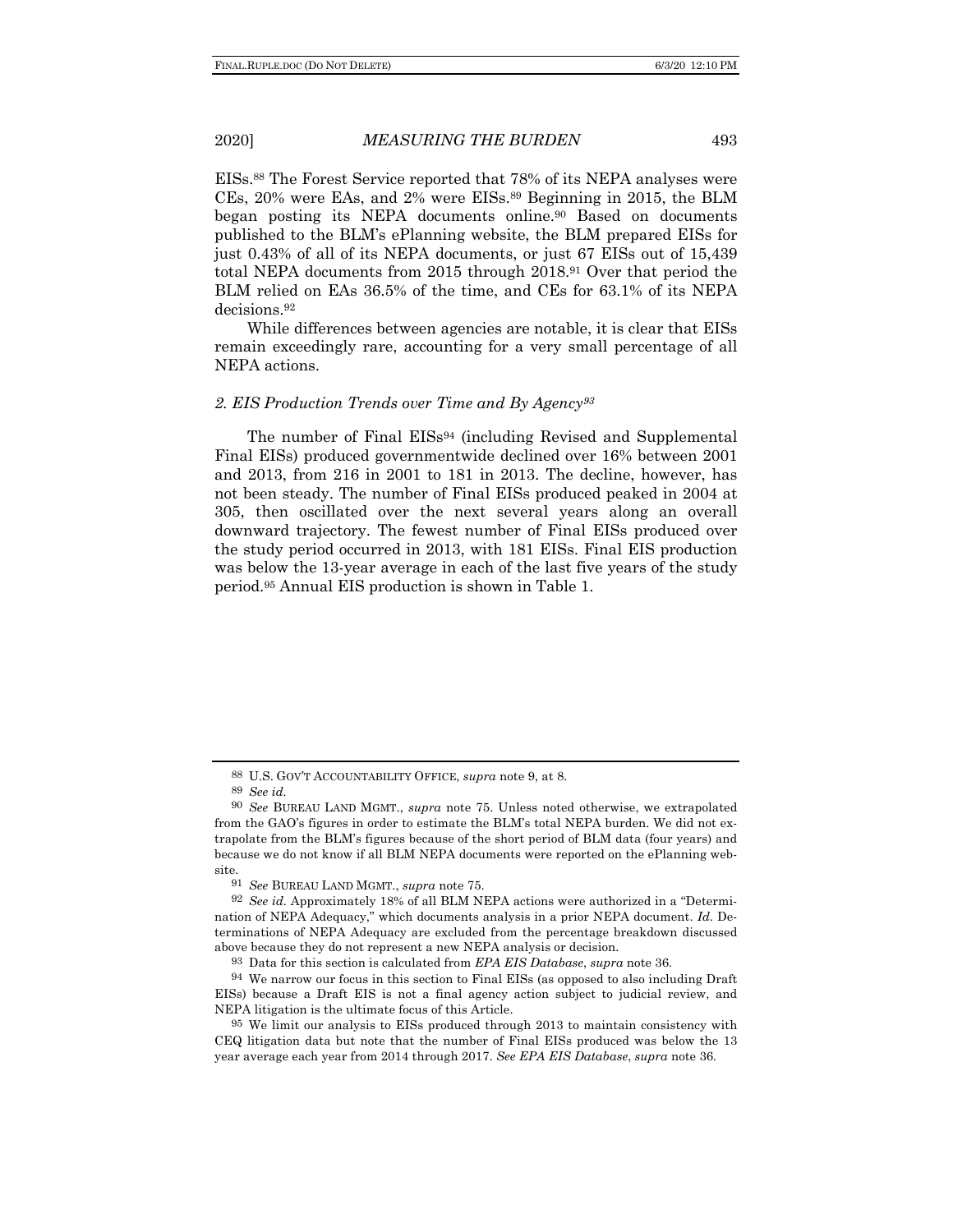|                                         | 2001 | 2002 | 2003 | 2004 | 2005 | 2006 | 2007 | 2008 | 2009     | 2010 | 2011           | 2012     | 2013 | Total | Mean |
|-----------------------------------------|------|------|------|------|------|------|------|------|----------|------|----------------|----------|------|-------|------|
| Draft and<br>Supplemental<br>Draft EISs | 275  | 282  | 316  | 304  | 292  | 295  | 290  | 271  | 256      | 247  | 237            | 208      | 217  | 3,490 | 268  |
| Final and<br>Supplemental<br>Final EISs | 216  | 251  | 261  | 305  | 254  | 252  | 260  | 281  | 208      | 248  | 204            | 211      | 181  | 3,132 | 241  |
| Other EISs <sup>96</sup>                | 5    | 5    | 4    | 7    | 5    | 4    | 7    | 1    | $\Omega$ |      | $\overline{2}$ | $\Omega$ | 0    | 41    | 3    |
| Total                                   | 496  | 538  | 581  | 616  | 551  | 551  | 557  | 553  | 464      | 496  | 443            | 419      | 398  | 6,663 | 513  |

### **Table 1: EISs Completed, 2001–2013**<sup>97</sup>

EIS production and trends varied by agency. Among the four primary federal land management agencies, the Forest Service produced 26% of all Final and Supplemental Final EISs governmentwide, averaging almost 63 annually. The BLM produced 8.3% of all Final and Supplemental Final EISs, averaging 20 per year over the 13-year period. The National Park Service (NPS) produced 5.9% of Final and Supplemental Final EISs governmentwide, averaging 14.2 per year. The Fish and Wildlife Service produced only 2.6% of Final and Supplemental Final EISs governmentwide, with an annual average of 6.2 over the 13 year period.

As shown in Figure 1, the Forest Service's production of Final and Supplemental Final EISs declined over the study period, falling to 40 EISs in 2013; well below the 13-year average of 62.7 EISs per year. Similarly, the NPS reduced its Final EIS production over the 13-year period to 10 in 2013; down from an average of 14.2 EISs annually. In contrast, the Fish and Wildlife Service and the BLM both increased their Final EIS production over the 13-year period. The Fish and Wildlife Service produced an average of 6.2 Final and Supplemental Final EISs annually from 2001 through 2013 and completed 10 EISs in 2013. The BLM completed 19 Final or Supplemental Final EISs in 2013, which was down slightly from its average of 19.9 EISs annually, but overall, the BLM saw a slight increase in EIS production over the study period.

<sup>96</sup> The EPA database included several abbreviations for EIS types (e.g., LF, LD, DD, DE, and DF) that we were not confident in recoding. These abbreviation EIS types are coded as "other."

<sup>97</sup> *See EPA EIS Database*, *supra* note 36.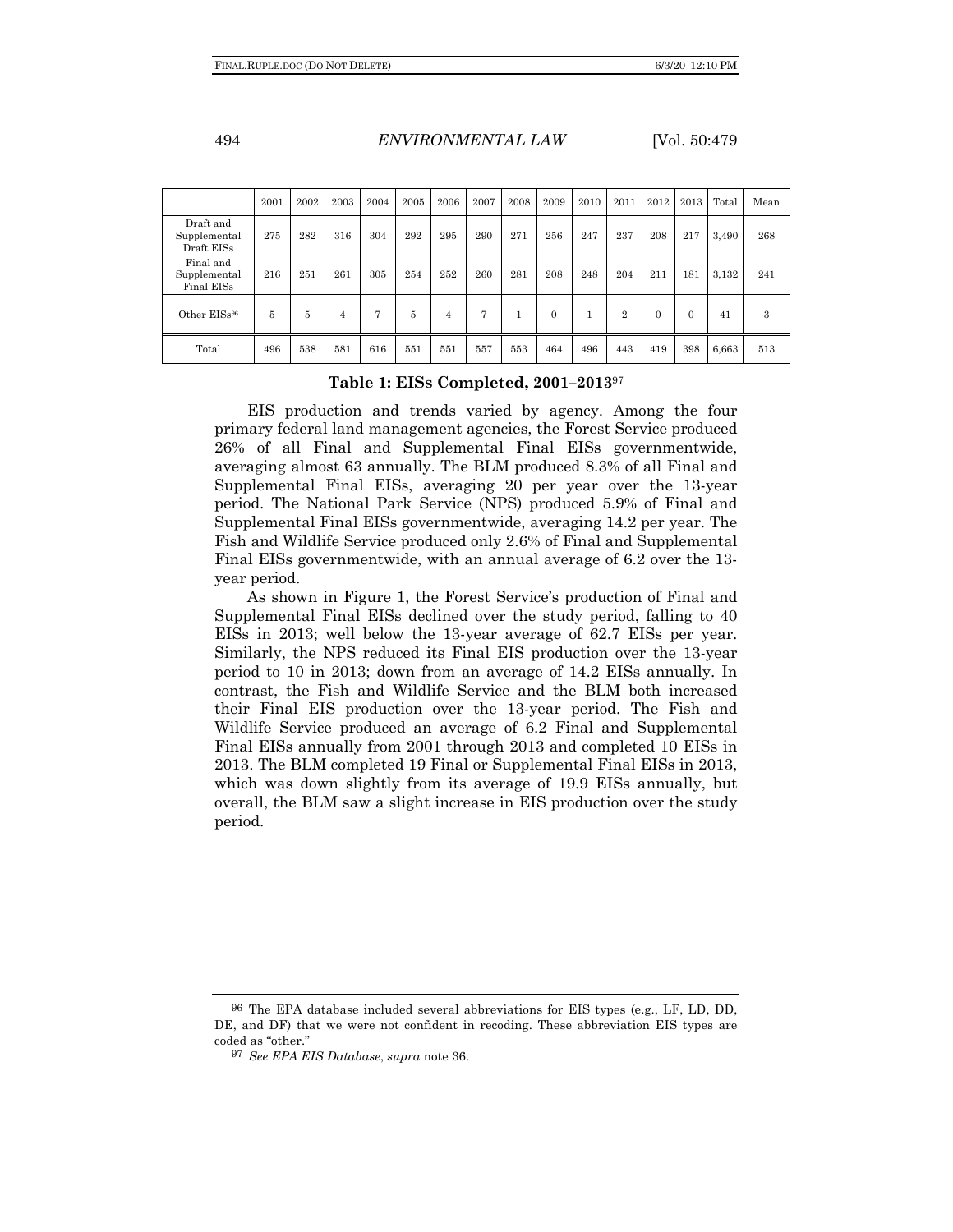

## **Figure 1: Final and Supplemental EIS Filings for the Four Primary Land Management Agencies, 2001–2013**<sup>98</sup>

Overall, the four primary land managers experienced a decline in EIS production  $(R^2 = 0.092)$  over the study period, producing a combined total of just 79 Final or Supplemental Final EISs during 2013, down from an average of 103 per year.99 While the cause of this decline is uncertain, it may be that agencies are becoming more efficient in tiering to other NEPA documents,100 a practice that could facilitate the use of EAs and Mitigated FONSIs.101 If this is the case, it would appear that agencies have become more effective at reducing environmental impacts, which is one of NEPA's primary goals.<sup>102</sup> It would also show progress in paperwork reduction and reducing delays that result from reducing the number of decisions subject to the most demanding level of analysis.<sup>103</sup>

<sup>98</sup> *See EPA EIS Database*, *supra* note 36 (data limited to EISs produced through 2013).

<sup>99</sup> *See* 40 C.F.R. § 1500.4–.5 (2018) (identifying paperwork reduction and reducing delays as regulatory goals).

<sup>100</sup> "Tiering" is the practice of covering broader matters in an EIS and incorporating that analysis into subsequent NEPA documents by reference in order to focus the subsequent analysis. *See id.* § 1500.4(i).

<sup>101</sup> A mitigated FONSI incorporates required mitigation designed to ensure that project impacts remain below the threshold of significance. *See* Forty Most Asked Questions Concerning CEQ's National Environmental Policy Act Regulations, 46 Fed. Reg. 18,026, 18,037–38 (Mar. 23, 1981) (questions 39 and 40).

 $102 \text{ R}^2$  is a statistical measure of how much variation in the dependent variable is explained by the independent variable. For the decline in the number of Final EISs produced by the four main land management agencies, annual change explained just 9.2% of the overall reduction while explaining 31.9% of the decline by the BLM. *See EPA EIS Database*, *supra* note 36.

<sup>103</sup> *See* NEPA, 42 U.S.C. § 4321 (2012). Other goals include encouraging public involvement and transparency. *Id.*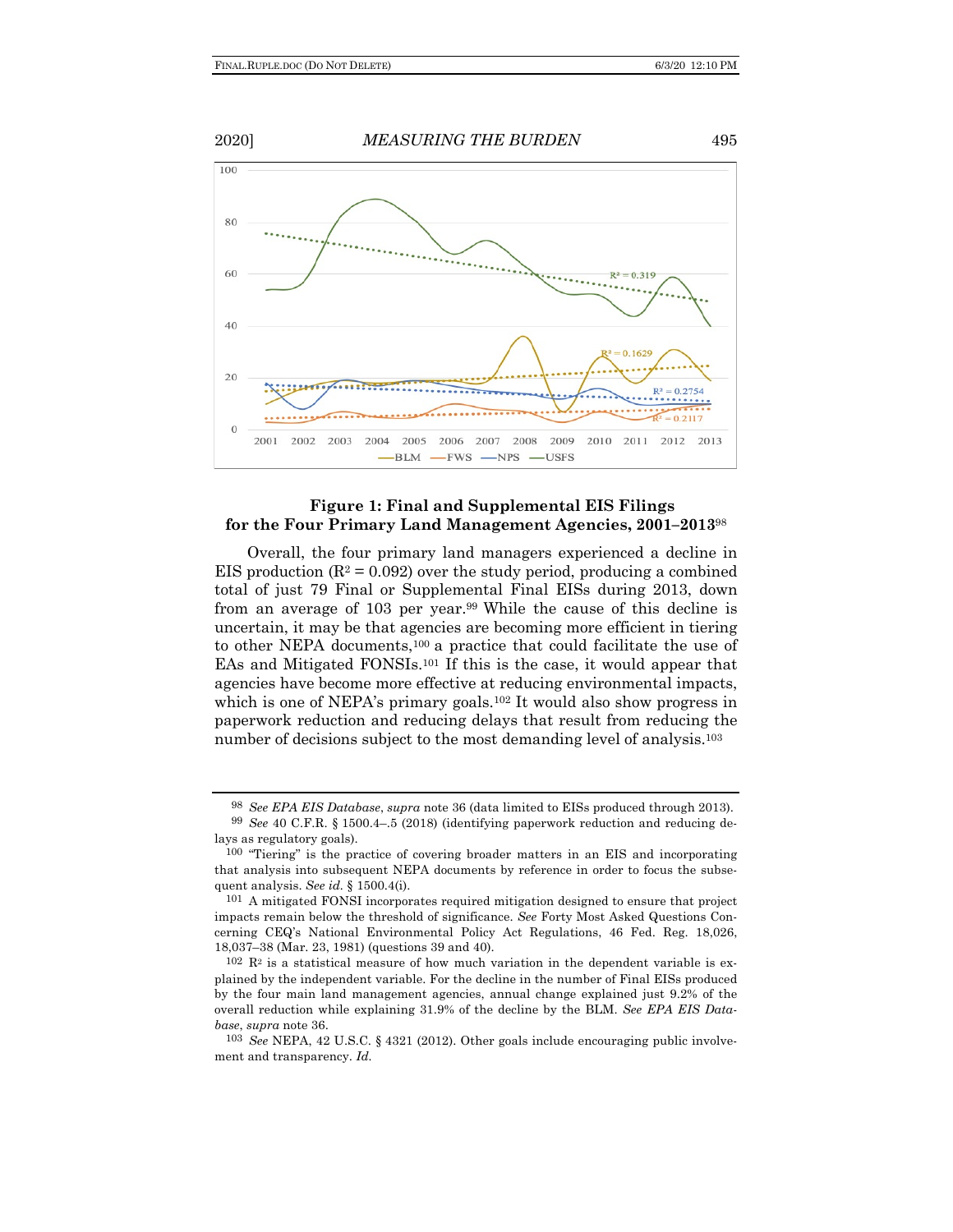### *3. The Timing of NEPA Compliance*

Timeframes for completing a NEPA review vary dramatically based upon the agency and type of review completed. A CE, for example, can take as little as one to two days to complete, as reported by the DOE and the Department of the Interior's Office of Surface Mining, while the Forest Service reports taking an average of 177 days to complete CEs.104 EAs take longer to complete, ranging from one month for the Bureau of Indian Affairs, four months for the Department of Interior's Office of Surface Mining, and 13 months for the DOE, to 18 months for the Forest Service.<sup>105</sup>

Across all federal agencies, EISs take the longest and have the greatest variability in completion times, with a median of 3.6 years and an average (mean) of 4.5 years from the time of issuance of an NOI to publication of a ROD.106 The fastest 25% of EISs took less than 2.2 years to complete, and the fastest EIS completion time overall was one year (achieved by 36 out of 1,161 EISs between 2010 and 2017).<sup>107</sup> By contrast, the slowest 25% took more than 6.0 years to complete, with longest overall completion time being over 17 years (experienced by only 4 out of 1,161 EISs).108 However, this data does not indicate how much work was completed before the NOI, whether these timeframes include suspensions of work on an EIS, or the reasons for lengthy completion times. Many intervening factors are beyond the agency's control, such as changes proposed by the applicant, funding limitations, delays to complete required surveys or studies, or shifting federal or agency priorities.109 For example, Yucca Mountain, the proposed long-term repository for high-level nuclear waste, has been mired in political controversy for decades.110 While NEPA analysis for that project has languished, these delays appear to say more about scientific uncertainty and the underlying political conflict than extreme cases such as this do about NEPA, and they may skew average EIS completion times.

Average EIS completion time also varies considerably by agency. The Forest Service had faster than typical EIS completion times, with a median of 2.92 years and a mean of 3.35 years.111 The National Oceanic and Atmospheric Administration (NOAA) was also faster than the governmentwide norms for EIS completion, with a median of 2.79 years

<sup>104</sup> U.S. GOV'T ACCOUNTABILITY OFFICE, *supra* note 9, at 16.

<sup>105</sup> *Id.* at 15–16.

<sup>106</sup> CEQ EIS TIMELINES, *supra* note 8, at 4 fig.1.

<sup>107</sup> *Id.*

<sup>108</sup> *Id.*

<sup>109</sup> *Id.* at 2; *see also* LINDA LUTHER, CONG. RESEARCH SERV., RL33267, THE NATIONAL ENVIRONMENTAL POLICY ACT: STREAMLINING NEPA 8–9 (2007) (discussing sources of delays for federal projects).

<sup>110</sup> U.S. NUCLEAR REG. COMM'N, LICENSING YUCCA MOUNTAIN 2–3 (2018), https://perma.cc/QLQ9-SKVY; *see also* 153 CON. REC. 5813 (2007) (statement of Rep. Berkley).

<sup>111</sup> CEQ EIS TIMELINES, *supra* note 8, at 8 fig.5, 12 fig.6.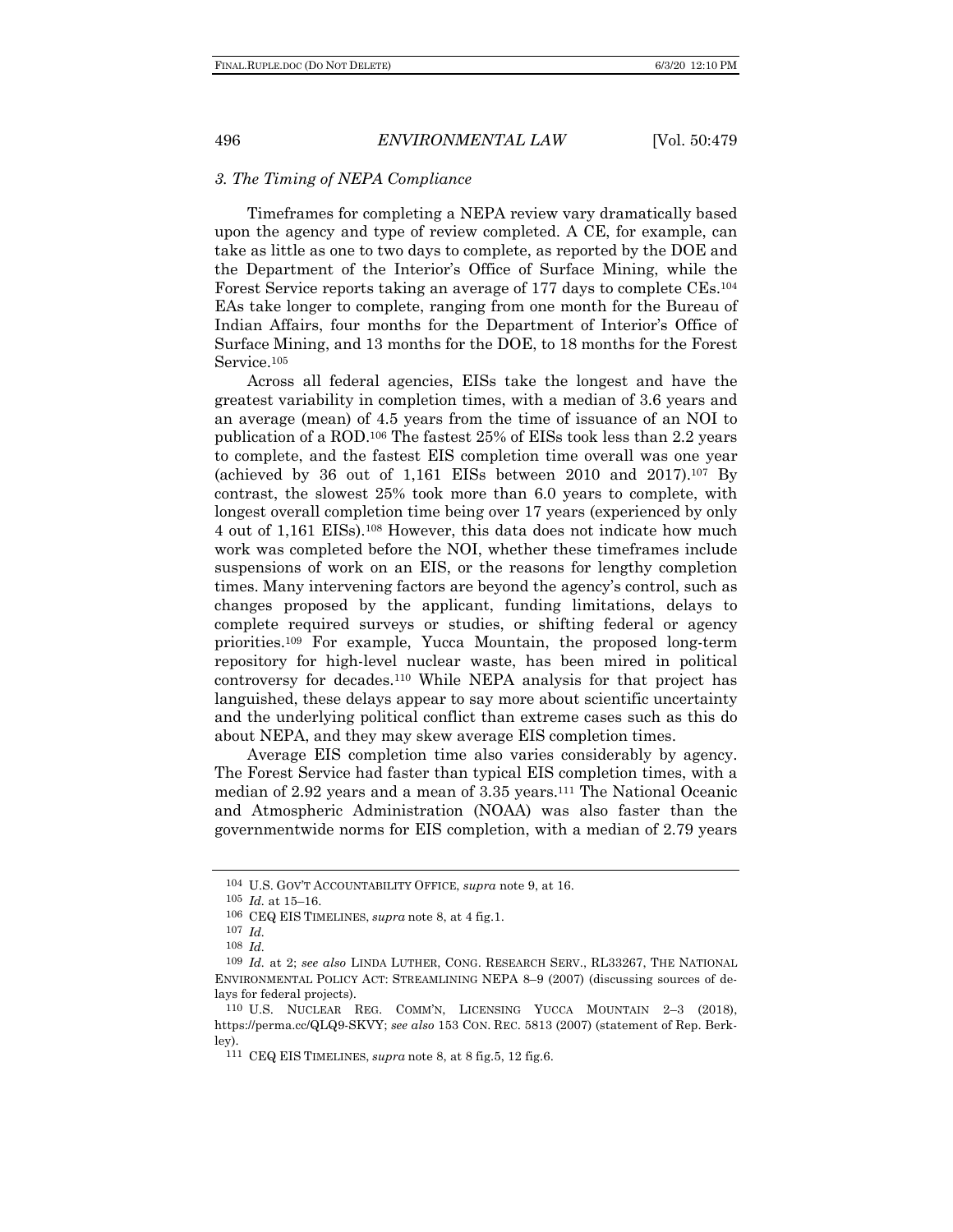and a mean of 3.59 years.112 The BLM's EIS completion time hovered around the governmentwide norms, with a median of 3.83 years and a mean of 4.41 years.113 The Fish and Wildlife Service had slightly longer than average EIS completion times, with a median of 4.23 years and a mean of 4.64 years.114 The NPS was in the slowest quartile, with a median of 6.35 years and a mean EIS completion time of 6.72 years.115 Other comparatively slow agencies include Army Corps of Engineers, with an median EIS completion time of 5.16 years and a mean of 6.13 years; the Federal Aviation Administration with a median of 6.63 years and a mean of 7.72 years; and the Federal Highway Administration with a median of  $6.85$  years and a mean of  $7.3$  years.<sup>116</sup>

Litigation that follows completion of a NEPA document can also add to the time-cost of NEPA compliance. The CEQ's NEPA Litigation Reports, the primary data source for this Article, do not provide information on how long individual court cases took. However, a recent article on NEPA litigation estimated that the median duration of NEPA litigation is 23 months, and 75% of cases were resolved within 3.2 years.117 For the cases in which the government won, the median case only took 1.5 years.118 We have not, however, found data reporting on variation in the temporal duration of NEPA lawsuits that distinguish between CEs, EAs, and EISs.

### *4. EIS Production Time Compared to Litigation Rates*

Professors Adelman and Glicksman recently calculated the ratio between the percent of EISs produced by an agency, as a share of the total governmentwide number of EISs, and that agency's share of EIS litigation governmentwide.<sup>119</sup> This allowed the professors to determine the rate at which agencies' EISs are challenged in court compared to the number of EISs they produced. The higher the ratio, the more likely the agency is to face litigation over an EIS. The BLM, for example, prepared 11.6% of all EISs and was the subject of 11.4% of all EIS litigation, resulting in a multiplier of one, meaning that the amount of EIS litigation faced by the BLM was proportionate to the number of EISs it prepared.120 The Forest Service, by comparison, produced 21.7% of all EISs and was involved in 30.8% of EIS litigation, generating a multiplier of 1.4, meaning that the number of EIS challenges faced by the Forest Service was roughly 40% higher than expected based on the

- 115 *Id.*
- 116 *Id.*

118 *Id.*

<sup>112</sup> *Id.*

<sup>113</sup> *Id.*

<sup>114</sup> *Id.*

<sup>117</sup> Adelman & Glicksman, *supra* note 12, at 38.

<sup>119</sup> *Id.* at 30 tbl.1.

<sup>120</sup> *Id.*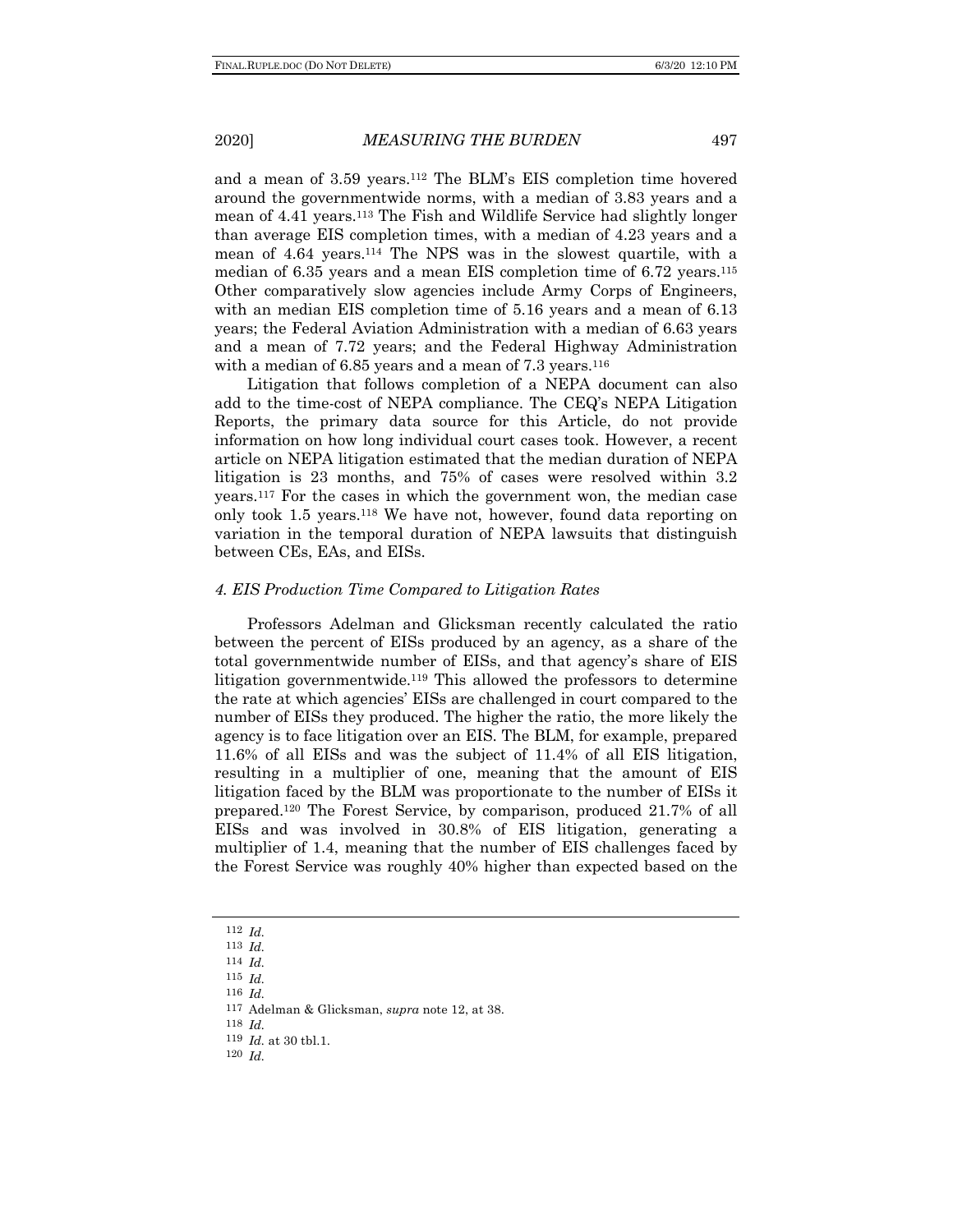number of EISs the agency prepared.<sup>121</sup> Other agencies were sued at a rate disproportionate to the number of EISs they produced. As shown in Table 2, the Fish and Wildlife Service (the FWS) has a litigation ratio of 1.8, indicating that they are sued approximately 80% more often than would be expected based on the number of EISs they prepare.122 The Federal Highway Administration, conversely, has a litigation ratio of 0.3, indicating that they are sued at about one-third the rate of their peers.123

Based on our examination of Professors Adelman and Glicksman's EIS litigation-ratio data and the CEQ's EIS production timeline data, both described above, we observed that the amount of time spent on EIS preparation appears to be inversely related to the likelihood that an EIS will be challenged in court.<sup>124</sup> For example, the Forest Service spends an average of 1.13 years less on EIS preparation and is sued at a much higher rate than its sister agencies.<sup>125</sup> The Federal Energy Regulatory Commission (FERC) also proceeds faster than average and is sued at an above average rate.126 The Army Corps of Engineers and Federal Highway Administration take considerably more time to prepare an EIS and are sued at much lower rates.127 Rapid EIS preparation therefore appears correlated with an increased risk of litigation.

<sup>121</sup> *Id.*

<sup>122</sup> *Id.*

<sup>123</sup> *Id.*

<sup>124</sup> The relationship between EIS preparation time and litigation rates was not statistically significant (p= 0.2089). The lack of statistical significance was anticipated because of the small number of agencies for which we have litigation ratios.

<sup>125</sup> *See supra* note 111 and accompanying text; *see also infra* Table 2.

<sup>126</sup> FERC's mean time from the NOI to ROD on an EIS is 2.67 years and its median time is 2.29 years. CEQ EIS TIMELINES, *supra* note 8, at 10 fig. 5, 14 fig. 6.

<sup>127</sup> *See supra* note 116 and accompanying text; *see also infra* Table 2.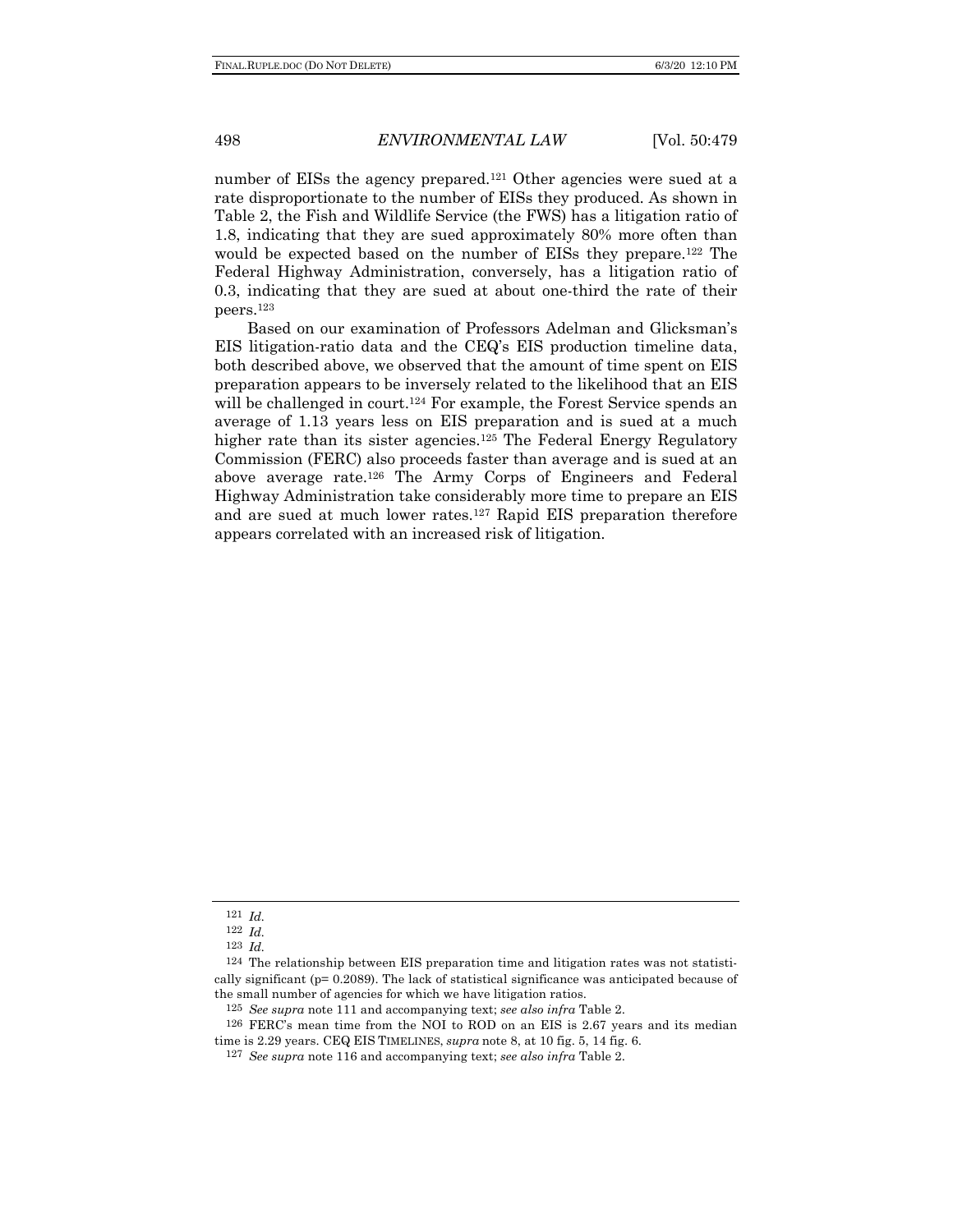|                                                 | Number of EISs<br>Completed | NOI-<br><b>DEIS</b><br>(Years) | <b>DEIS-FEIS</b><br>(Years) | <b>FEIS-ROD</b><br>(Years) | NOI-ROD<br>(Years) | Litigation<br>Ratio <sup>128</sup> |
|-------------------------------------------------|-----------------------------|--------------------------------|-----------------------------|----------------------------|--------------------|------------------------------------|
| Army Corps of<br>Engineers                      | 89                          | 3.3                            | 0.9                         | 0.5                        | 5.2                | 0.5                                |
| Dep't of Defense<br>(w/o Corps of<br>Engineers) | 76                          | $1.5\,$                        | 1.0                         | 0.2                        | 3.1                | 0.6                                |
| Dep't of Energy                                 | 16                          | $1.6\,$                        | 0.8                         | 0.2                        | 2.7                | 0.7                                |
| <b>BLM</b>                                      | 128                         | 2.0                            | 1.1                         | 0.3                        | 3.8                | 1.0                                |
| <b>FWS</b>                                      | 40                          | 2.4                            | 1.0                         | $0.2\,$                    | 4.2                | 1.8                                |
| Fed. Highway<br>Admin.                          | 114                         | $3.5\,$                        | 2.1                         | 0.2                        | 6.9                | 0.3                                |
| Fed. Energy Reg.<br>Comm'n                      | 34                          | 1.3                            | 0.5                         | 0.3                        | 2.3                | 1.1                                |
| Forest Serv.                                    | 276                         | 1.4                            | 0.9                         | 0.1                        | 2.9                | 1.4                                |
| All Agencies                                    | 1.161                       | 1.9                            | 1.0                         | 0.2                        | $3.6\,$            | 1.0                                |

## **Table 2: Median Time to Complete an EIS & Likelihood of Litigation 2010–2017**

Together the BLM, Forest Service, FERC, Army Corps of Engineers, and Federal Highway Administration account for almost 83% of the EISs for which we have litigation ratio data (see Table 2).129 We recognize that a number of factors may influence the rate at which an agency prepares its NEPA documents, including an agency's approach to NEPA analysis, agency resources, effort preceding publication of an NOI, the complexity of projects, and changes attributable to a non-agency project proponent. Nonetheless, the apparent relationship between rapid EIS preparation time and subsequent litigation should caution those seeking to expedite EIS preparation. With NEPA litigation taking an average of 23 months,130 gains in preparation time could be more than offset by litigation delays, should litigation occur. An adverse legal ruling will only compound those delays. The benefits gained by expediting NEPA may, in short, be subsumed by even greater costs associated with NEPA litigation.

### *B. How Burdensome is NEPA Litigation?*

We examined the burden posed by NEPA litigation on various agencies and the federal government as a whole by analyzing: 1) the number of NEPA lawsuits filed annually;131 2) NEPA lawsuit filings compared to other civil suits against the federal government;<sup>132</sup> 3) the

<sup>128</sup> Litigation ratio is the agency's share of EISs produced (compared to all agencies) versus the agency's share of EIS litigation (compared to all agencies). *See supra* note 119 and accompanying text.

<sup>129</sup> We calculated this by dividing the total number of EISs prepared by these five agencies (641) by the total for the eight agencies specifically listed in Table 2 (773).

<sup>130</sup> *See supra* note 117 and accompanying text.

<sup>131</sup> *See infra* Part IV.B.1. The data comes from NEPA LITIGATION REPORT, *supra* note 14. CEQ calls the data on NEPA lawsuits "Cases Filed."

<sup>132</sup> *See infra* Part IV.B.2.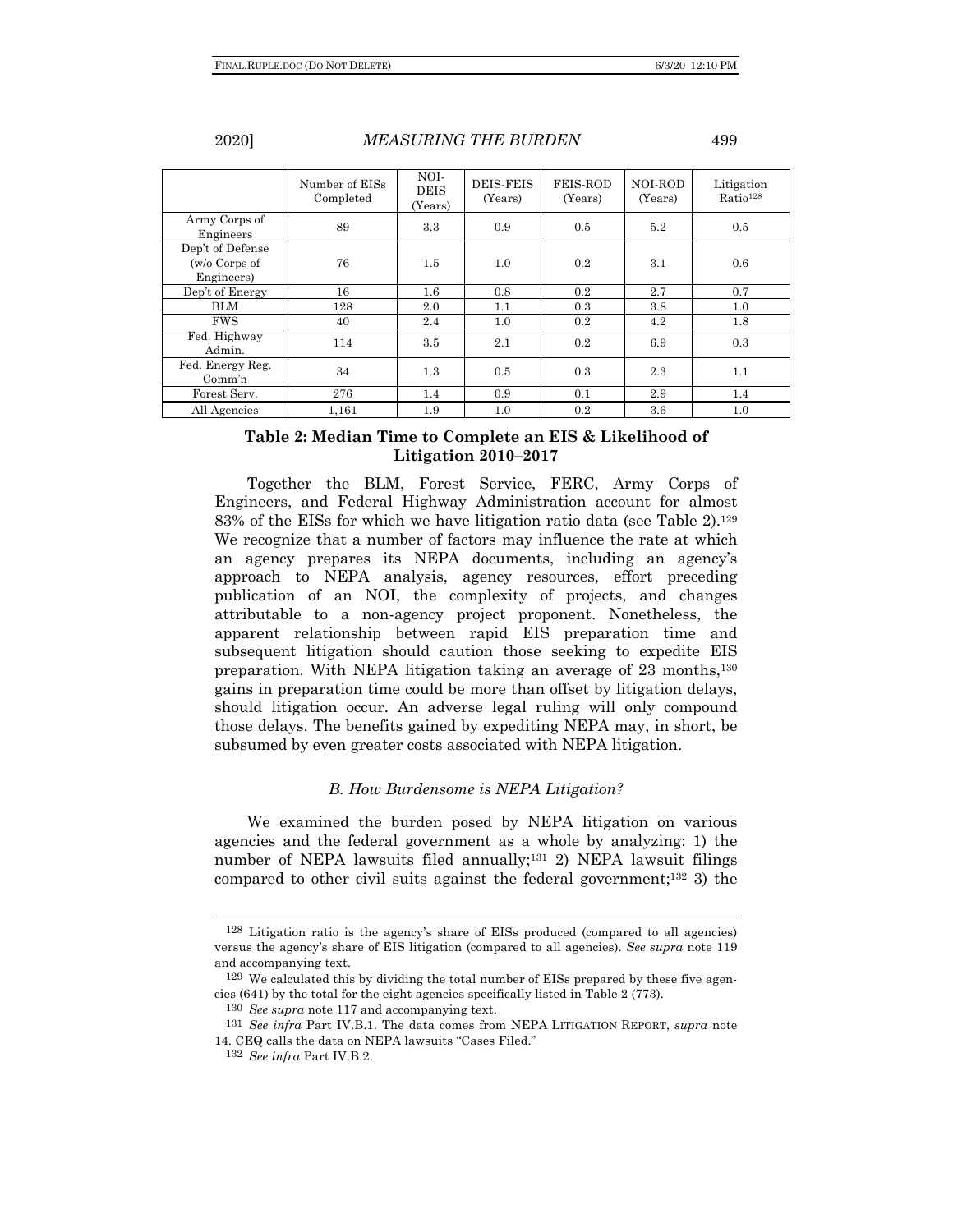percentage of all NEPA documents challenged in court;133 4) the type of NEPA documents challenged;134 5) the frequency with which EISs and Supplemental EISs are challenged;<sup>135</sup> and 6) differences in the NEPA litigation burden between agencies.<sup>136</sup>

We found that very few NEPA decisions are challenged in court and that the rate at which NEPA decisions are challenged is declining. We also found that NEPA challenges declined faster than the rate at which agencies prepare EISs, which is also declining. Additionally, NEPA litigation is declining as a percent of environmental litigation against the federal government, while general civil litigation against the federal government is on the rise. These findings, we believe, call into question claims that NEPA litigation is unreasonably burdensome and that environmental organizations use NEPA indiscriminately in order to stop or delay federal actions.

#### *1. NEPA Lawsuit Filing Trends Governmentwide*

As noted in Part II.A., we conservatively estimate that the federal government prepares approximately 51,300 NEPA documents and 51,000 NEPA decisions annually.137 Despite the large number of NEPA documents, there are on average just 115 NEPA lawsuits filed every year governmentwide,138 which represents a litigation rate of 0.22%—or roughly one out of every 450 NEPA decisions.

The number of NEPA case filings is also in decline, with some yearly variation. There were 138 NEPA suits filed in 2001, and 96 NEPA suits filed in 2013. NEPA lawsuits peaked in 2004 at 166, the same year as the peak number of Final EISs produced. The fewest lawsuits were filed in 2007, with just 86 NEPA lawsuits filed governmentwide. While filings varied by year, each of the last five years experienced below-average NEPA case filings and a clear downward trend in litigation filings, which can be seen in Table 3 and Figure 2.

<sup>133</sup> *See infra* Part IV.B.3.

<sup>134</sup> *See infra* Part IV.B.4.

<sup>135</sup> *See infra* Part IV.B.5.

<sup>136</sup> *See infra* Part IV.B.6.

<sup>137</sup> *See supra* note 39 and accompanying text. The number of documents and decisions differ slightly because more than half of all EISs are drafts and therefore do not reflect a final decision.

<sup>138</sup> Compilation of data from NEPA LITIGATION REPORT, *supra* note 14.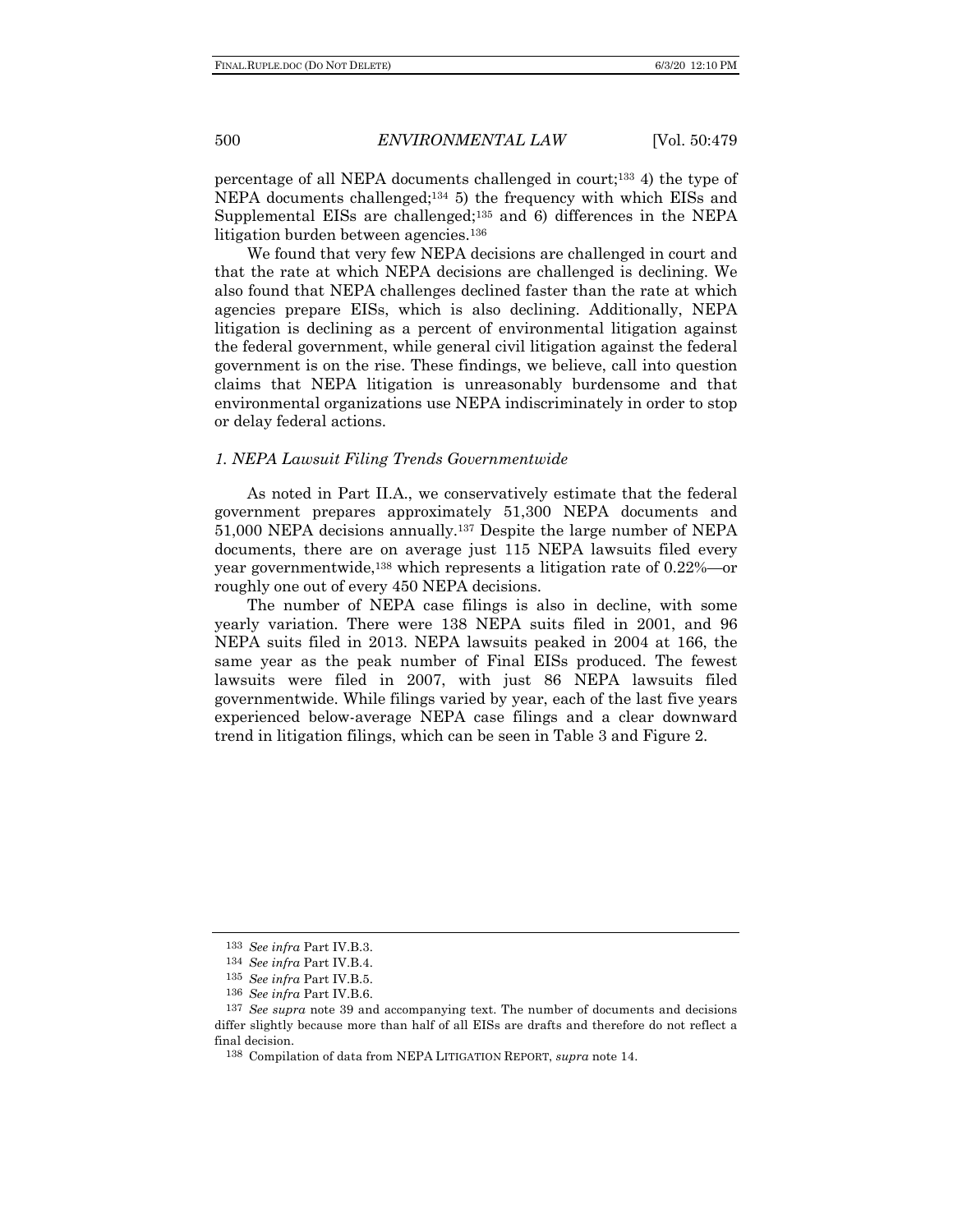|                                             | 2001 | 2002 | 2003 | 2004 |     | 2005   2006   2007 |    |     | 2008 2009 2010 |    |    | 2011   2012   2013 |    | Total<br>Filed | Annual  <br>Mean |
|---------------------------------------------|------|------|------|------|-----|--------------------|----|-----|----------------|----|----|--------------------|----|----------------|------------------|
| All<br>Agencies                             | 138  | 147  | 140  | 166  | 120 | 108                | 86 | 132 | 97             | 87 | 94 | 88                 | 96 | 1,499          | 115.3            |
| 4 Federal<br>Land<br>Management<br>Agencies | 84   | 74   | 84   | 104  | 69  | 57                 | 52 | 72  | 44             | 43 | 55 | 54                 | 65 | 857            | 65.9             |

**Table 3: NEPA Case Filings 2001–2013**<sup>139</sup>



## **Figure 2: NEPA Case Filings 2001–2013**

This governmentwide trend in NEPA lawsuit filings represents a 30.4% reduction over the study period  $(R^2=0.6247)$ . NEPA challenges involving the four primary federal land management agencies (the BLM, Forest Service, Park Service, and the FWS) also declined steadily, but at a slightly slower pace, 22.6%, over the same period of time  $(R<sup>2</sup>=.4392)$ .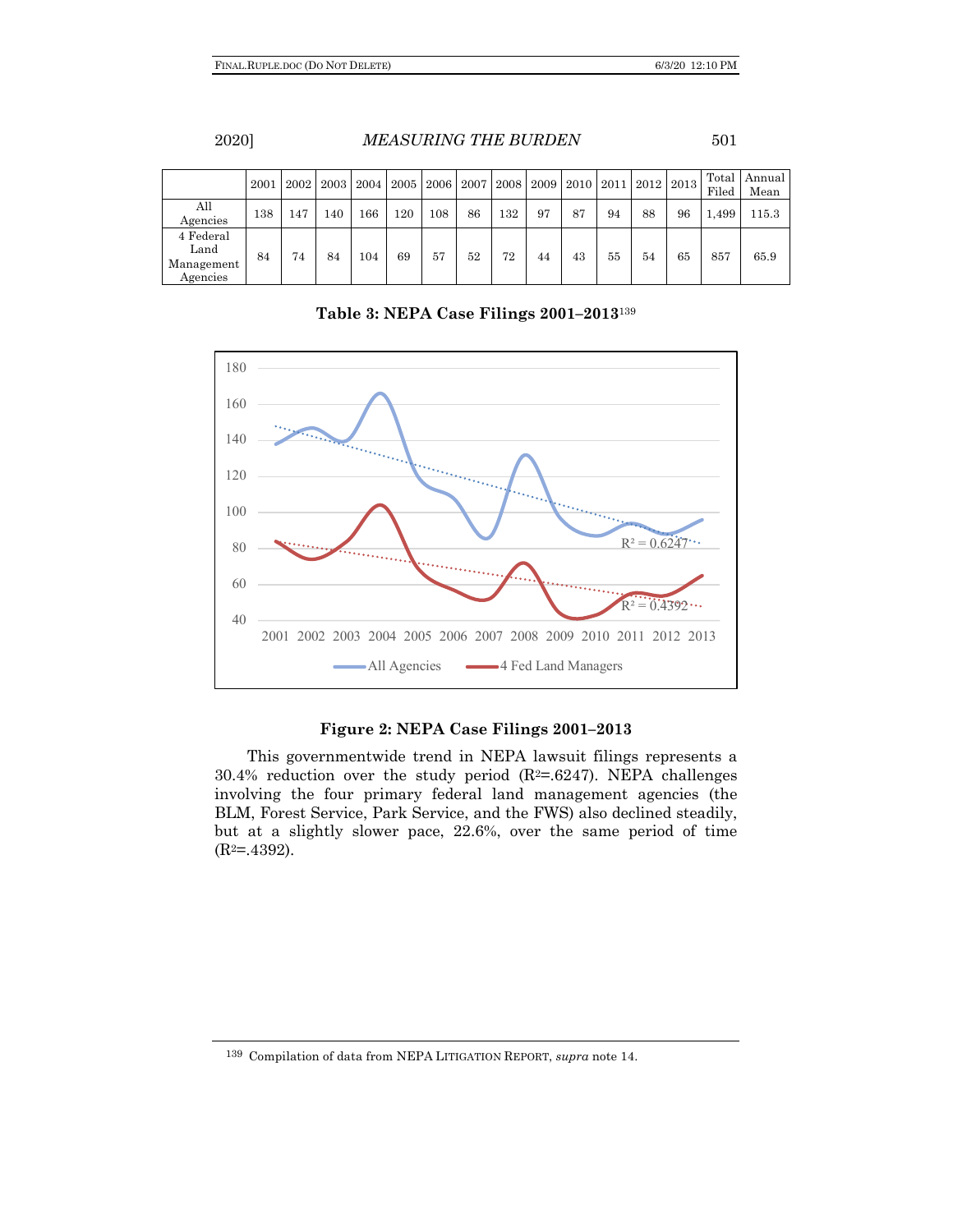

## **Figure 3: NEPA Case Filings & Federal District Court Civil Filings Handled by the U.S. Attorneys Office 2001–2013**

The decline in NEPA lawsuit filings cannot be fully explained by trends in EIS production nor general trends in litigation involving the federal government. The 30.4% decline in NEPA lawsuits filed against the federal government was sharper than the 16% decline in the number of Final EISs produced during the period studied.140 Additionally, the 30.4% decline in NEPA lawsuits filed during the 13-year study period stands in contrast to a 19.5% increase in the number of U.S. district court civil cases handled by the U.S. Attorneys Office over that same period.141 A complete breakdown of court filings by agency is contained in Part IV.B.6. With NEPA litigation declining faster than the rate of EIS production and in the face of increased civil litigation, it appears that the burden of NEPA litigation is declining.

# *2. NEPA Lawsuit Filings Compared to All Civil Suits Against the United States*

To understand the relative burden posed by NEPA versus non-NEPA litigation, we compared the number of NEPA lawsuits filed to the total number of civil suits against the federal government.142 As shown in Table 4, we found that NEPA litigation represents only 0.043% of all civil litigation in which the federal government was a defendant (i.e., one out of roughly every 2,500 cases). Further, the last five years for

<sup>140</sup> *See supra* Part IV.A.2.

<sup>141</sup> *See supra* Fig. 3. The data comes from: *Annual Statistical Reports*, *supra* note 76.

<sup>142</sup> The data comes from: *Statistical Tables for the Federal Judiciary*, U.S. COURTS https://perma.cc/R9GU-W8HE (last visited Apr. 18, 2020).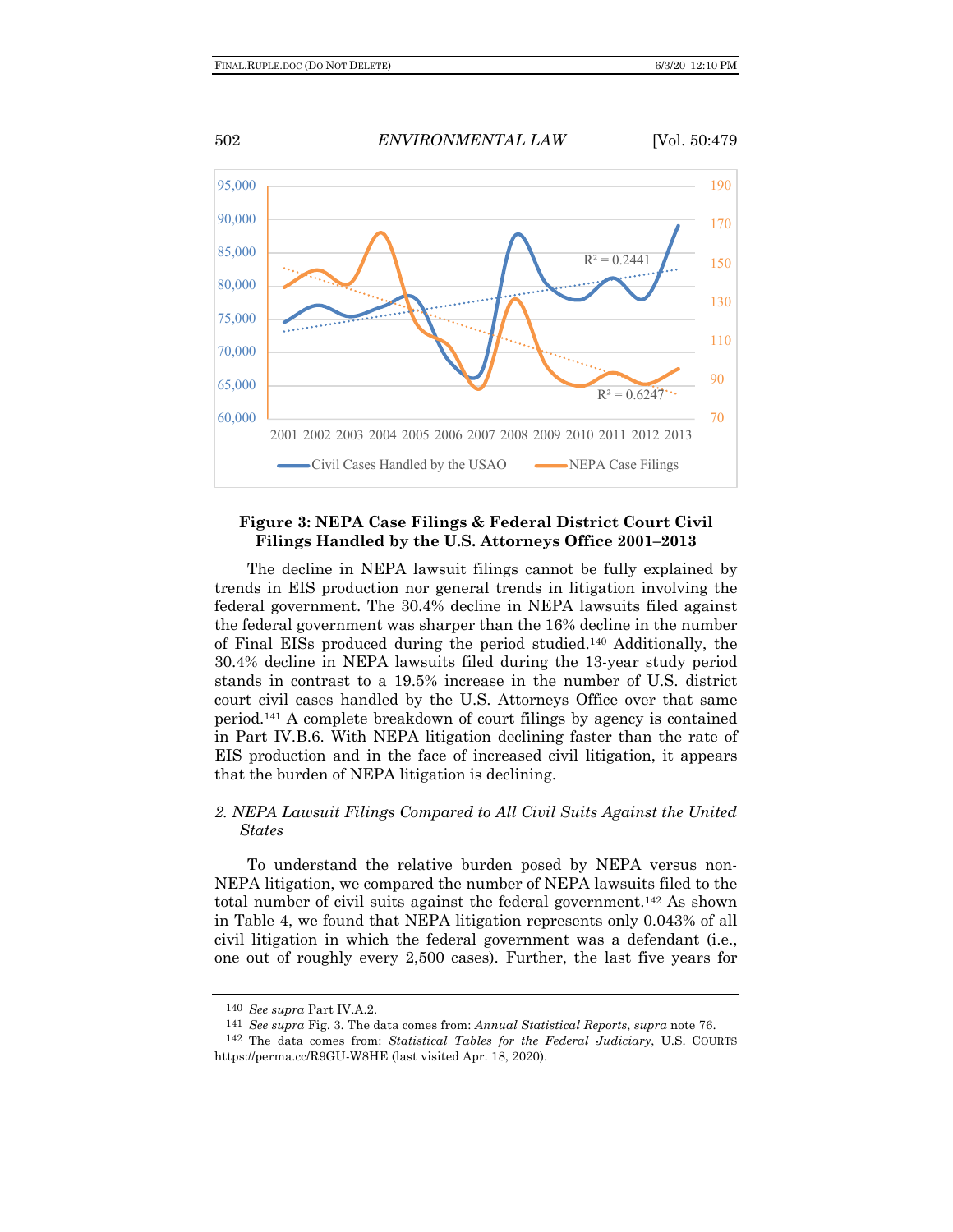which we have NEPA litigation data (2009–2013) all experienced below average rates of NEPA litigation. The low percentage of NEPA litigation as a share of all federal litigation, when coupled with a downward trend in litigation hardly seems to support claims that NEPA litigation represents an undue burden for the federal government.

|                           | 2001    | 2002    | 2003    | 2004    | 2005    | 2006            | 2007  | 2008  | 2009            | 2010  | 2011                    | 2012  | 2013    | Total     |
|---------------------------|---------|---------|---------|---------|---------|-----------------|-------|-------|-----------------|-------|-------------------------|-------|---------|-----------|
| Fed. Dist. Ct.<br>Filings | 259,927 | 256,562 | 257,234 | 276,942 | 245,575 | 270,171 246,039 |       |       | 265,178 278,884 |       | 293,352 289,969 267,990 |       | 292,912 | 3,500,735 |
| <b>NEPA</b><br>Filings    | 138     | 147     | 140     | 166     | 120     | 108             | 86    | 132   | 97              | 87    | 94                      | 88    | 96      | 1,499     |
| NEPA % of<br>all Filings  | 0.053   | 0.057   | 0.054   | 0.060   | 0.049   | 0.040           | 0.035 | 0.050 | 0.035           | 0.030 | 0.032                   | 0.033 | 0.033   | 0.043     |

# **Table 4: Civil Litigation with Federal Defendants, 2001–2013**

We also compared the number of NEPA lawsuits to the number of civil suits against the federal government that involve environmental or lands matters.143 As shown in Table 5, we found that NEPA represents 12.2% of all federal environmental or lands civil litigation against the United States. We also observed a general downward trend in the number of NEPA cases as a percent of environmental or lands litigation.

|                                           | 2001  | 2002 | 2003 | 2004 | 2005 | 2006 | 2007 | 2008 | 2009 | 2010 | 2011 | 2012 | 2013  | Total  |
|-------------------------------------------|-------|------|------|------|------|------|------|------|------|------|------|------|-------|--------|
| Envtl.<br>Matters-U.S.<br>as<br>Defendant | 1,807 | 790  | 947  | 978  | 714  | 871  | 767  | 920  | 741  | 942  | 726  | 696  | 1,436 | 12,335 |
| NEPA Case<br>Filings                      | 138   | 147  | 140  | 166  | 120  | 108  | 86   | 132  | 97   | 87   | 94   | 88   | 96    | 1,499  |
| NEPA Cases<br>as % of Envtl.<br>Matters   | 7.6   | 18.6 | 14.8 | 17.0 | 16.8 | 12.4 | 11.2 | 14.3 | 13.1 | 9.2  | 12.9 | 12.6 | 6.7   | 12.2   |

# **Table 5: Environmental/Lands Litigation with Federal Defendants, 2001–2013**

## *3. Portion of NEPA Decisions Challenged in Court*

Based on our calculations of the number of NEPA documents produced144 and the number of NEPA lawsuits filed,145 we estimated that, over the thirteen year study period, only about 0.22% of NEPA

<sup>143</sup> *Id.* 

<sup>144</sup> *See supra* note 85 and accompanying text.

<sup>145</sup> *See supra* note 138 and accompanying text.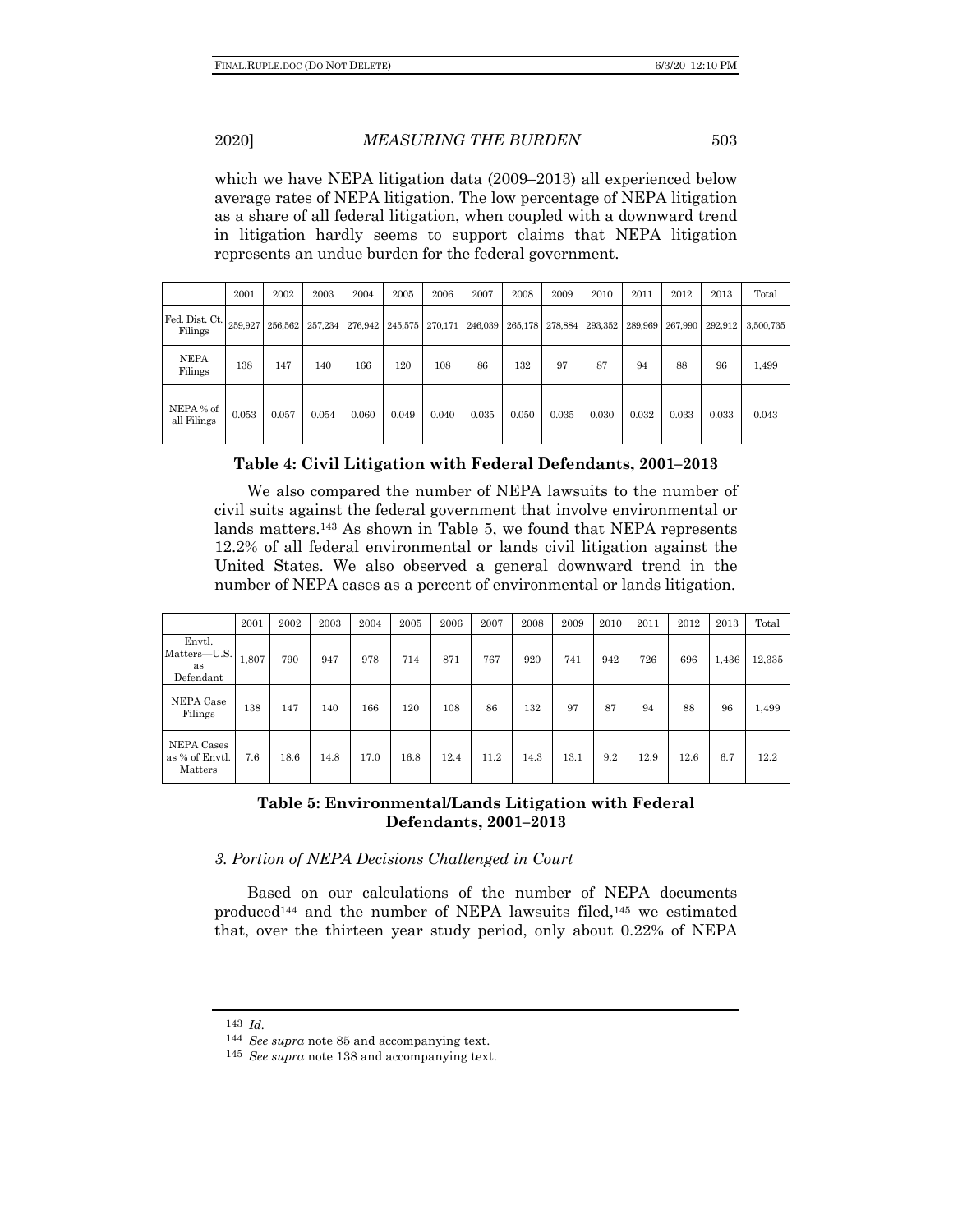decisions (or roughly 1 in 450) were challenged in federal court.<sup>146</sup> As previously noted, this should be viewed as a rough estimate due to challenges extrapolating the total number of NEPA documents from the number of EISs.147

The percentage of NEPA reviews challenged in court declined slightly over time, as shown in Figure 4, peaking in 2001 with 0.28% of NEPA reviews challenged in court and ending in 2013 with 0.24% of NEPA reviews challenged in court. The lowest rate of NEPA litigation occurred in 2007, when just 0.15% of NEPA decisions faced legal challenges. The low rate at which NEPA decisions are challenged, when coupled with an overall decline in the rate of challenges, does not appear to support claims that stakeholders are overly litigious or that NEPA litigation is unduly burdensome.



## **Figure 4: Estimated Percent of Final NEPA Decisions Challenged in Federal Court**

### *4. Type of NEPA Documents Challenged*

We found that 20.7% of all NEPA cases were resolved on justiciability or jurisdictional grounds.148 The CEQ's data does not

<sup>146</sup> We calculated this by taking the number of NEPA lawsuits filed each year, as reported in the CEQ's NEPA Litigation Reports and dividing that by our calculated estimate of NEPA decisions completed. *See supra* Part IV.B.1.

<sup>147</sup> *See supra* Part IV.A.1.

<sup>148</sup> Calculated from the "Basis for disposition" data provided in NEPA LITIGATION REPORT, *supra* note 14. The CEQ data labels all justiciability and jurisdictional ruling as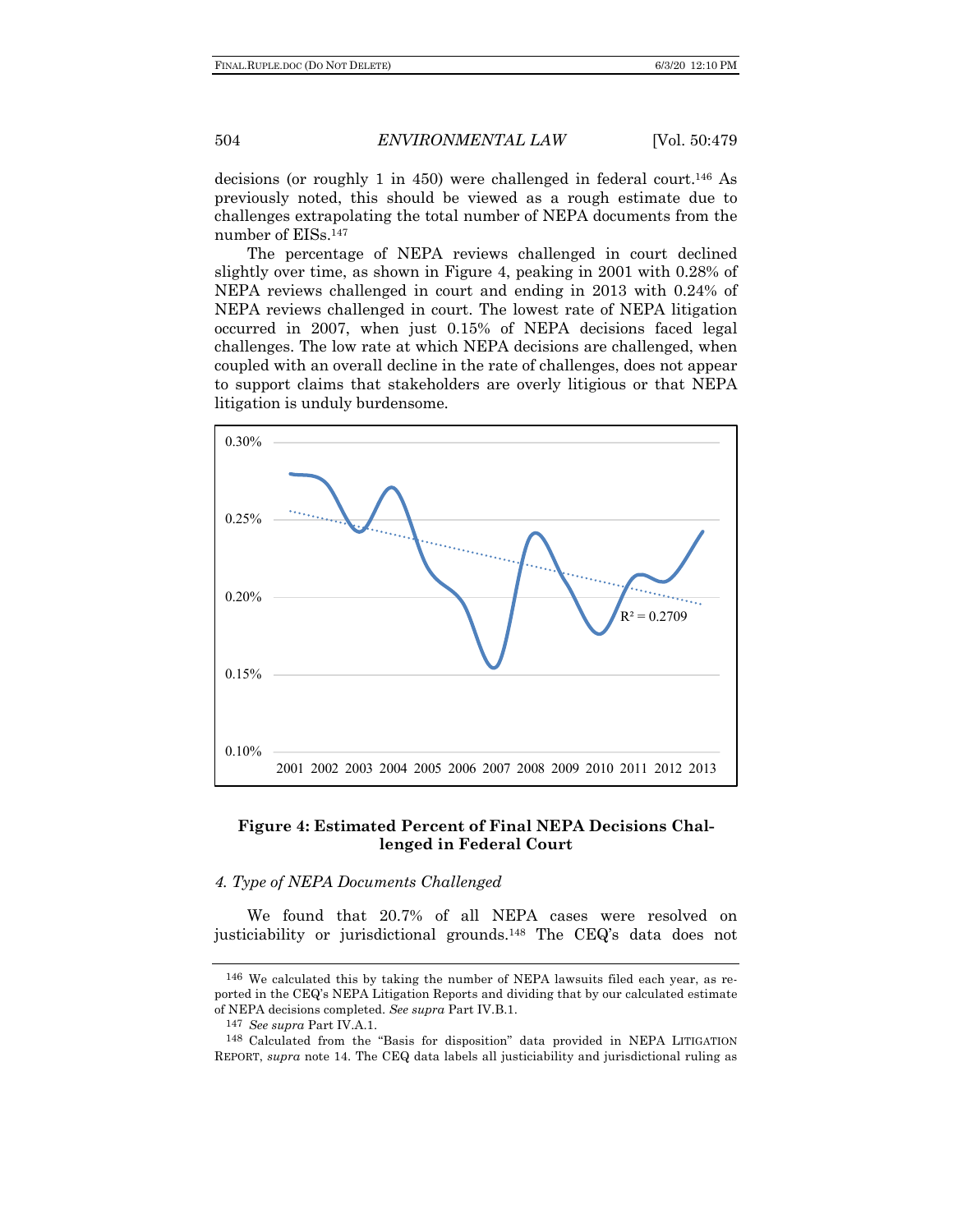delineate which type of NEPA documents were at issue in such rulings. Of the cases that survived jurisdictional and justiciability challenges, and that were not subject to settlement, 34.2% were resolved based on EIS adequacy; 26.6% were resolved based on EA adequacy; 6.4% were involved CE adequacy; and 6.7% were resolved on the adequacy of a Supplemental EIS.149 Whether NEPA was required at all was the basis for determining 5.4% of all NEPA cases that were decided on the merits.

## *5. Portion of Final EISs and Supplemental Final EISs Resulting in Court Rulings*

We estimated the number of final judgements on Final EISs and Supplemental EIS adequacy by comparing the number of Final EISs and Supplemental Final EISs produced by all federal agencies<sup>150</sup> to the number of federal court decisions on the adequacy (or inadequacy) of an EIS or SEIS.151

|                                   | 2001 | 2002 | 2003 | 2004 | 2005 | 2006 | 2007 | 2008 | 2009 | 201<br>$\Omega$ | 2011 | 2012     | 2013         | Total  |
|-----------------------------------|------|------|------|------|------|------|------|------|------|-----------------|------|----------|--------------|--------|
| Total<br><b>FEISs</b>             | 191  | 224  | 226  | 276  | 229  | 224  | 239  | 250  | 188  | 231             | 187  | 185      | 153          | 2803   |
| Resolved<br>on FEIS<br>adequacy   | 38   | 47   | 30   | 25   | 38   | 55   | 64   | 36   | 41   | 22              | 47   | $\Omega$ | 9            | 452    |
| % Resolved<br>on FEIS<br>adequacy | 19.9 | 21.0 | 13.3 | 9.1  | 16.6 | 24.6 | 26.8 | 14.4 | 21.8 | 9.5             | 25.1 | 0.0      | 5.9          | 16.1   |
| <b>FEIS</b><br>Inade-<br>quate    |      |      |      |      | 13   | 26   | 35   | 15   | 20   | 5               | 15   | $\Omega$ | $\mathbf{1}$ | 130    |
| % FEISs<br>Inade-<br>quate        |      |      |      |      | 5.7  | 11.6 | 14.6 | 6.0  | 10.6 | 2.2             | 8.0  |          | 0.7          | $6.9*$ |

\* total based on 2005–2013

### **Table 6: NEPA Case Filings Challenging FEISs, 2001–2013**

We found that overall 16.1% of Final EISs resulted in a federal court decision based on the adequacy or inadequacy of the EIS.152 While

simply "jurisdictional," but in examining the raw data we discovered such labels include cases that were decided on ripeness, mootness, and standing grounds, in addition to subject matter jurisdiction and personal jurisdiction.

<sup>149</sup> EISs do not always bear consistent titles, and this analysis refers to all but the initial iteration of an EIS, whether draft or final, as a Supplemental EISs.

<sup>150</sup> EIS production data comes from *EPA EIS Database*, *supra* note 36. The Database contains records of all EISs prepared by all federal agencies since 1987.

<sup>151</sup> EIS litigation information comes from the "Basis for NEPA Disposition" section of the NEPA LITIGATION REPORT, *supra* note 14.

<sup>152</sup> This percentage is calculated by dividing the 452 Final EIS litigation decisions by the 2,803 FEISs produced. *See id.* We note that 16.1% does not reflect the portion of FEISs *challenged*, as the CEQ data does not delineate the type of NEPA document in the initial filings data nor settlement data. Rather, 16.1% reflects the number of FEISs that that were challenged *and* made it to a court ruling. The number of FEISs that were initially challenged but later withdrawn or settled before a court ruling could be higher.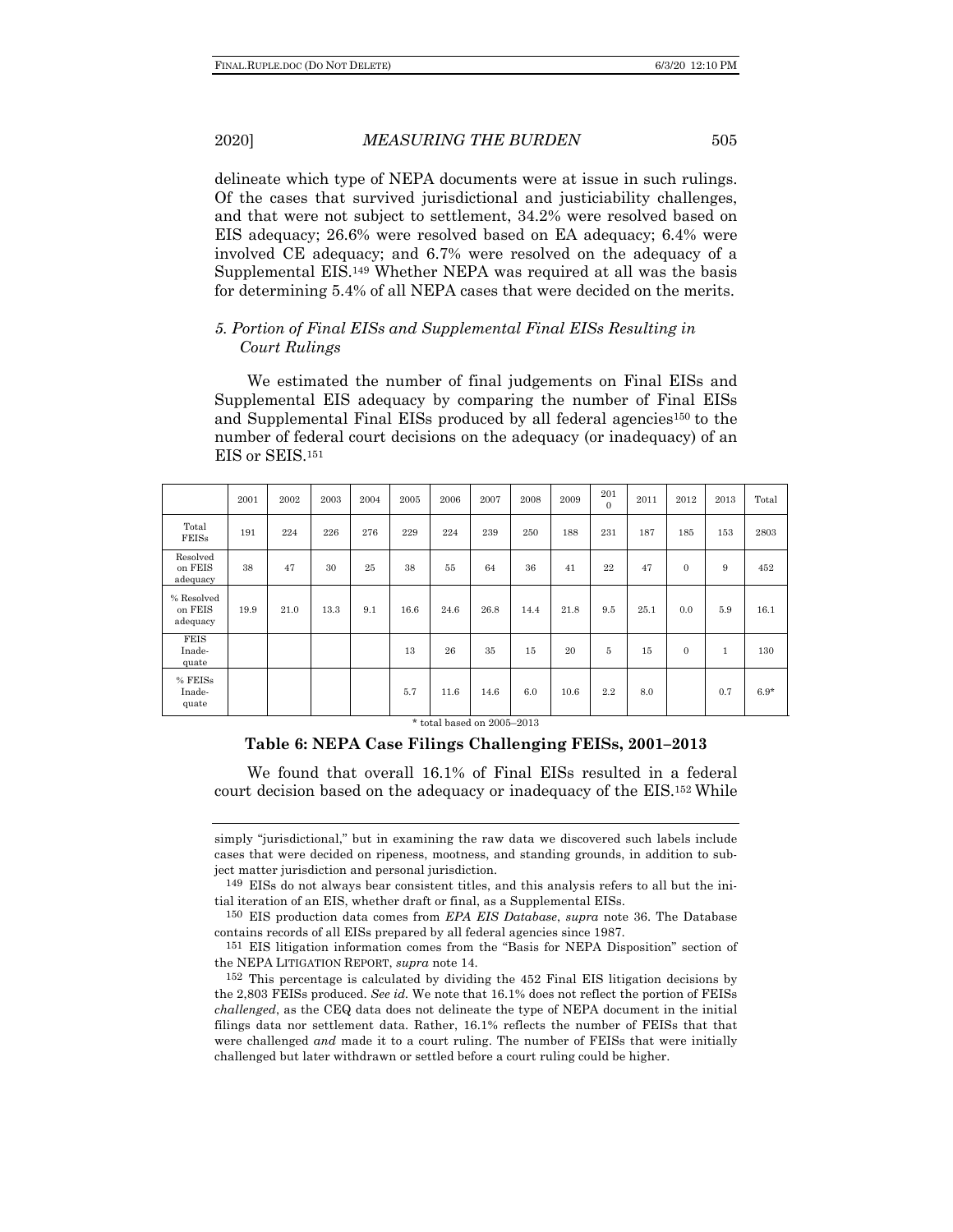this number may appear high, it is important to remember that EISs are completed only for the most complicated and impactive 1% of all federal actions.153 Further, only 6.9% of Final EISs were held inadequate.154 These figures are displayed in Table 6.

Challenges to Supplemental Final EISs were more likely to be resolved based on document adequacy, with 28.9% of such documents resulting in a court decision based on its adequacy or inadequacy.155 Supplemental Final EISs also fared worse in court than Final EISs, but were still frequently upheld, with just 15.0% of Supplemental Final EISs being held inadequate.156 These figures are displayed in Table 7.

That Supplemental Final EISs are challenged at a higher rate may indicate that errors and omissions in an EIS are uniquely difficult to correct, that a flawed analysis invites a higher level of ongoing scrutiny, or that projects that require supplemental NEPA analysis involve uniquely thorny problems.

|                                        | 2001 | 2002 | 2003 | 2004 | 2005           | 2006 | 2007 | 2008 | 2009 | 2010           | 2011 | 2012     | 2013     | Total   |
|----------------------------------------|------|------|------|------|----------------|------|------|------|------|----------------|------|----------|----------|---------|
| Total SEISs                            | 25   | 27   | 35   | 29   | 25             | 28   | 21   | 31   | 20   | 17             | 17   | 26       | 28       | 329     |
| Resolved on<br><b>SEIS</b><br>adequacy | 6    | 7    | 4    | 4    | 7              | 20   | 15   | 9    | 8    | $\overline{2}$ | 7    | 3        | 3        | 95      |
| % Resolved<br>on SEIS<br>adequacy      | 24.0 | 25.9 | 11.4 | 13.8 | 28.0           | 71.4 | 71.4 | 29.0 | 40.0 | 11.8           | 41.2 | 11.5     | 10.7     | 28.9    |
| <b>SEIS</b><br>Inadequate              |      |      |      |      | $\overline{4}$ | 14   | 9    |      | 3    | $\Omega$       |      | $\theta$ | $\Omega$ | 32      |
| % SEISs<br>Inadequate                  |      |      |      |      | 16.0           | 50.0 | 42.9 | 3.2  | 15.0 | 0.0            | 5.9  |          | 0.0      | $15.0*$ |

#### \* total based on 2005–2013

## **Table 7: NEPA Case Filings Challenging Supplemental FEISs, 2001–2013**

### *6. NEPA Litigation Burden by Agency*

In addition to calculating the portion of NEPA documents that were challenged on a governmentwide level, we also examined which agencies

<sup>153</sup> *See supra* note 34 and accompanying text.

<sup>154</sup> Unlike most other figures quoted in this paper, these results reflect only the period from 2005 through 2013 because data on the number of EISs deemed inadequate prior to 2005 was not available. This percentage is calculated taking the number of lawsuits labelled by the CEQ as having a court disposition in the plaintiff's favor based on the inadequacy of the EIS (130) and dividing that number by the number of FEISs produced (1,886). NEPA LITIGATION REPORT, *supra* note 14.

<sup>155</sup> This percentage is calculated by dividing the number of *Supplemental* Final EISbased litigation decisions involving SEIS adequacy (95) by the number of Supplemental Final EISs produced (329). *Id.*

<sup>156</sup> These results reflect only the period from 2005 through 2013 because data on the number of EISs deemed inadequate was not available prior to 2005. The percentage is calculated taking the number of lawsuits labelled by the CEQ as having a court disposition in the plaintiff's favor based on the inadequacy of the Supplemental EIS (32) and dividing that number by the number of Supplemental Final EISs produced over the same time period (213). *Id.*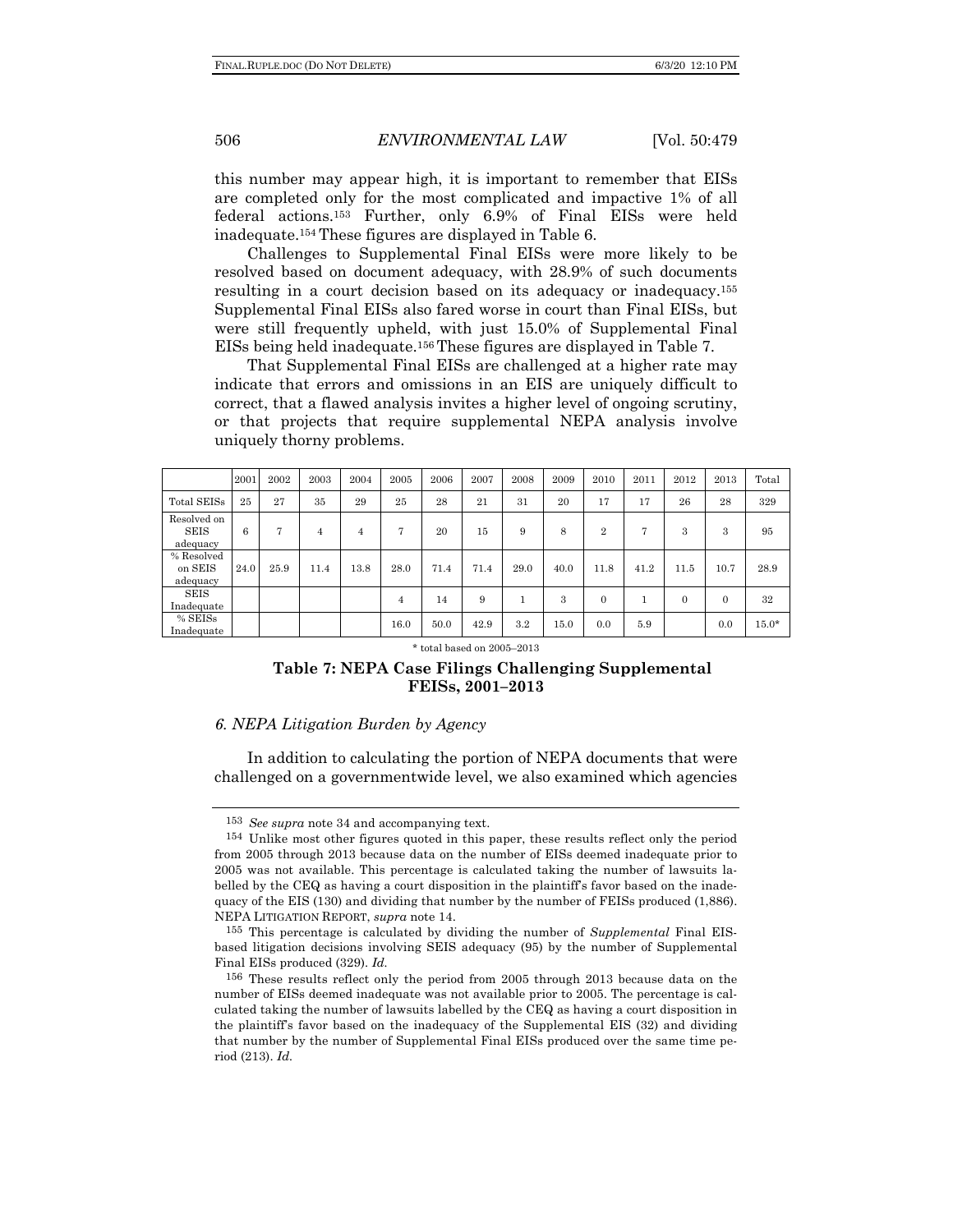were sued most frequently, as displayed in Table 8. Notably, NEPA case filings were below the governmentwide average for each of the last five years for which reportable data was available.157 Three of the four primary land managers (Forest Service, Park Service, FWS) also experienced below average NEPA filings during three or more of the last five years of record, as did three of the four major agencies that focus on infrastructure development (DOE, Federal Highway Administration, FERC).158

Over the 13-year dataset, the Forest Service was the most-sued agency for NEPA issues, facing 526 NEPA lawsuits between 2001 and 2013, averaging over 40 per year. In fact, the Forest Service has been sued under NEPA over twice as many times as any other federal agency and was responsible for 35% of all NEPA litigation governmentwide.159 The Forest Service also saw more NEPA lawsuits between 2001 and 2013 than the next four most-sued agencies combined, though the Forest Service was sued less than its 13-year average in 4 of the last 5 years of record.

<sup>157</sup> *See infra* Table 8.

<sup>158</sup> *See infra* Table 8.

<sup>159</sup> Calculated from the "Cases File" data provided in NEPA LITIGATION REPORT, *supra*  note 14.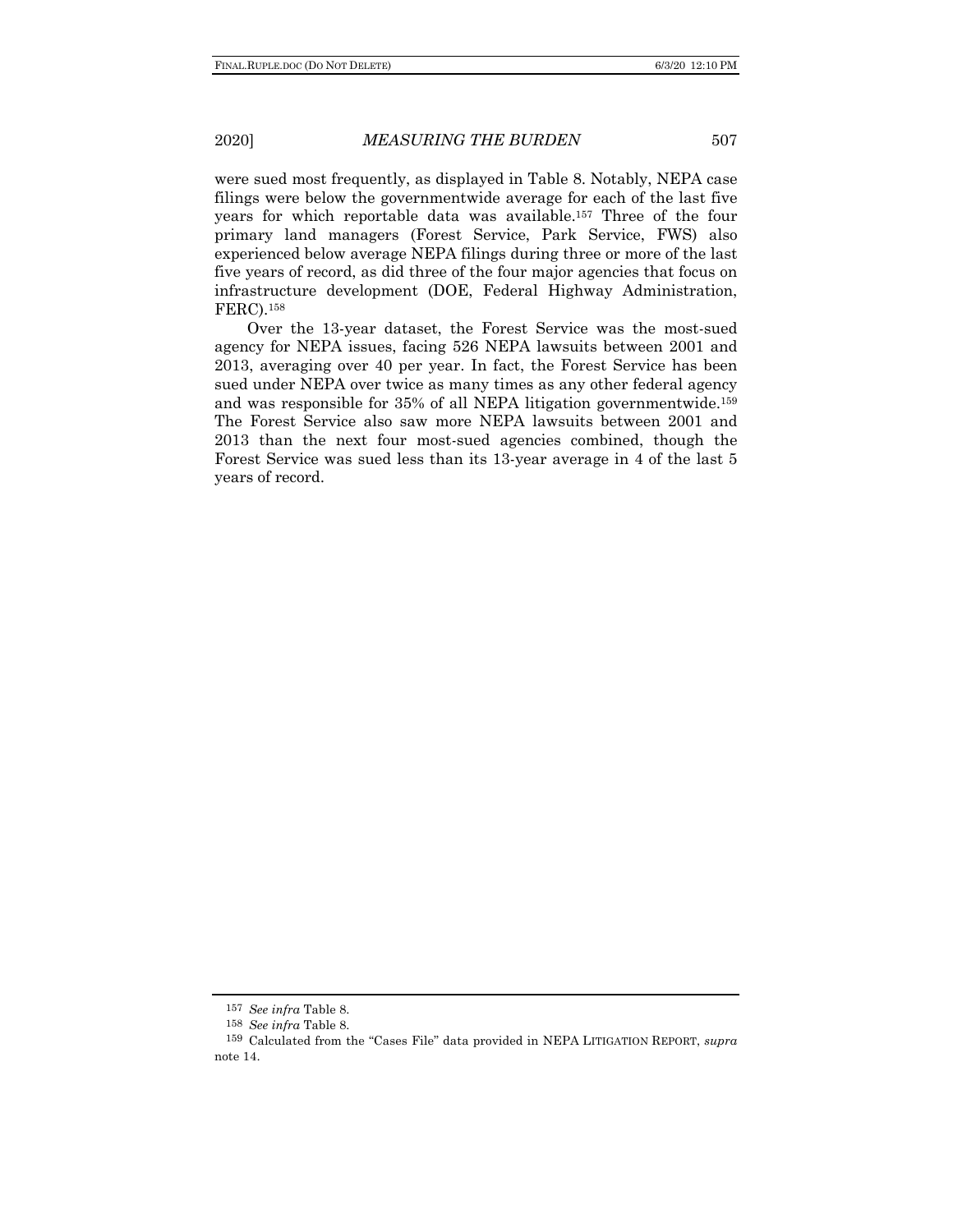# 508 *ENVIRONMENTAL LAW* [Vol. 50:479

|                                                             | 2001           | 2002           | 2003           | 2004           | 2005           | 2006           | 2007           | 2008           | 2009             | 2010           | 2011             | 2012                    | 2013           | Total<br>Filed | Annual<br>Mean |
|-------------------------------------------------------------|----------------|----------------|----------------|----------------|----------------|----------------|----------------|----------------|------------------|----------------|------------------|-------------------------|----------------|----------------|----------------|
| Army Corps of Eng'rs                                        | $\overline{7}$ | 13             | 12             | 13             | 8              | 25             | $\mathbf{1}$   | 15             | 5                | $6\phantom{1}$ | 3                | 10                      | 8              | 126            | 9.7            |
| Dep't of Commerce                                           | 8              | 10             | 6              | 15             | 3              | $\overline{4}$ | $\overline{2}$ | 8              | 12               | 5              | 8                | 8                       | $\overline{7}$ | 96             | 7.4            |
| Dep't of Defense                                            | $\overline{4}$ | 3              | $\overline{2}$ | 3              | $\overline{2}$ | $\mathbf{1}$   | $\mathbf{1}$   | 3              | $\overline{2}$   | 3              | $\mathbf{0}$     | $\mathbf{1}$            | $\overline{0}$ | 25             | 1.9            |
| Dep't of Energy                                             | $\overline{2}$ | $\overline{4}$ | $\mathbf{1}$   | $\overline{4}$ | 3              | $\mathbf{0}$   | $\mathbf{1}$   | 6              | $\overline{4}$   | $\mathbf{1}$   | $\overline{2}$   | $\theta$                | $\Omega$       | 28             | 2.2            |
| Bureau of Indian<br>Affairs & Nat'l Indian<br>Gaming Comm'n | 3              | 3              | $\,2$          | $\overline{0}$ | $\overline{2}$ | $\mathbf{1}$   | $\overline{2}$ | 3              | $\boldsymbol{0}$ | $\mathbf{1}$   | $\boldsymbol{0}$ | $\mathbf{1}$            | $\mathbf{1}$   | 19             | 1.5            |
| Bureau of Land Mgmt.                                        | 20             | 18             | 15             | 19             | 12             | 21             | $\overline{7}$ | 14             | $\overline{2}$   | 17             | 22               | 20                      | 18             | 205            | 15.8           |
| <b>Bureau of Reclamation</b>                                | $\mathbf{1}$   | $\overline{2}$ | 11             | $\mathbf{1}$   | $\mathbf{a}$   | $\mathbf{0}$   | $\mathcal{S}$  | $\mathbf{1}$   | 3                | $\theta$       | $\mathbf{1}$     | $\overline{\mathbf{3}}$ | $\Omega$       | 29             | 2.2            |
| Fish & Wildlife Serv.                                       | 17             | 12             | $\overline{2}$ | 5              | 3              | 6              | 3              | 6              | $\overline{0}$   | 6              | $\overline{4}$   | 5                       | 16             | 85             | 6.5            |
| Nat'l Park Serv.                                            | $\overline{7}$ | $\overline{4}$ | $\mathbf{1}$   | $\overline{4}$ | $\overline{4}$ | $\mathbf{0}$   | $\overline{2}$ | 6              | $\overline{0}$   | $\overline{2}$ | $\overline{4}$   | $\overline{4}$          | 3              | 41             | 3.2            |
| Dep't of the<br>Interior.<br>other agencies                 | $\Omega$       | $\overline{0}$ | $\mathbf{1}$   | $\Omega$       | $\overline{2}$ | $\mathbf{0}$   | $\mathcal{R}$  | $\mathbf{1}$   | $\mathbf{0}$     | 5              | $\Omega$         | $\overline{2}$          | $\overline{2}$ | 16             | 1.2            |
| Fed. Aviation<br>Admin.                                     | $\overline{7}$ | 16             | 3              | $\overline{2}$ | 3              | 3              | 5              | $\overline{0}$ | $\mathbf{1}$     | 3              | 3                | $\theta$                | $\Omega$       | 46             | 3.5            |
| Fed. Highway<br>Admin.                                      | 3              | 10             | 6              | 11             | 5              | $\overline{7}$ | $\overline{4}$ | 9              | 12               | 10             | 14               | $\overline{4}$          | $\mathbf{1}$   | 96             | 7.4            |
| Fed. Transit<br>Admin.                                      | 13             | $\overline{7}$ | $\overline{2}$ | $\overline{0}$ | $\overline{2}$ | $\mathbf{1}$   | $\overline{2}$ | $\mathbf{1}$   | $\mathbf{1}$     | $\overline{2}$ | $\overline{2}$   | 3                       | 3              | 39             | 3.0            |
| Dep't of Transp.,<br>other agency                           | $\overline{0}$ | $\mathbf{1}$   | $\overline{2}$ | $\overline{0}$ | $\overline{2}$ | $\mathbf{0}$   | $\overline{0}$ | $\overline{0}$ | $\mathbf{0}$     | $\mathbf{0}$   | $\mathbf{1}$     | $\overline{0}$          | $\mathbf{1}$   | 7              | 0.5            |
| Envtl. Prot. Agency                                         | $\overline{4}$ | $\mathbf{1}$   | $\mathbf{0}$   | 6              | $\overline{2}$ | $\overline{2}$ | $\overline{2}$ | $\mathbf{1}$   | $\mathbf{1}$     | $\mathbf{1}$   | $\mathbf{1}$     | $\overline{0}$          | $\overline{0}$ | 21             | 1.6            |
| <b>Federal Energy</b><br>Regulatory Comm'n                  | $\theta$       | $\overline{0}$ | $\mathbf{0}$   | $\overline{2}$ | $\overline{4}$ | $\overline{2}$ | $\overline{2}$ | 3              | $\overline{2}$   | $\overline{0}$ | $\mathbf{0}$     | $\mathbf{0}$            | $\mathbf{1}$   | 16             | 1.2            |
| Nuclear Regulatory<br>Common'n                              | $\theta$       | $\overline{0}$ | $\mathbf{1}$   | $\overline{2}$ | $\overline{0}$ | 3              | $\overline{0}$ | 3              | $\overline{4}$   | $\star$        | $\mathbf{1}$     | $\overline{0}$          | $\overline{0}$ | 14             | 1.1            |
| Animal & Plant<br>Health Inspection<br>Serv.                | $\overline{2}$ | $\overline{0}$ | 3              | 3              | 3              | $\overline{2}$ | $\mathbf{1}$   | 3              | $\star$          | $\overline{4}$ | $\overline{2}$   | $\mathbf{1}$            | $\overline{2}$ | 26             | 2.0            |
| Forest Serv.                                                | 40             | 40             | 66             | 76             | 50             | 30             | 40             | 46             | 42               | 18             | 25               | 25                      | 28             | 526            | 40.5           |
| Dep't of Agric.,<br>other agency                            |                |                |                |                |                |                |                |                | $\mathbf{1}$     |                |                  |                         | $\mathbf{1}$   | $\overline{2}$ | 0.2            |
| Other                                                       | $\Omega$       | 3              | $\overline{4}$ | $\overline{0}$ | $\overline{7}$ | $\Omega$       | 5              | 3              | $\overline{5}$   | 3              | $\mathbf{1}$     | $\mathbf{1}$            | $\overline{4}$ | 36             | 2.8            |
| All Agencies                                                | 138            | 147            | 140            | 166            | 120            | 108            | 86             | 132            | 97               | 87             | 94               | 88                      | 96             | 1,499          | 115.3          |

\* data not reported by the CEQ

# **Table 8: NEPA Case Filings in Federal Court, 2001–2013**

The high proportion of NEPA lawsuits against the Forest Service (35% of all NEPA lawsuits) may be partly explained by the large share of EISs produced by the Forest Service, which amounts to 26% of all Final and Supplemental Final EISs governmentwide.160 Clearly, however, the Forest Service's share of NEPA litigation is greater than

<sup>160</sup> *EPA EIS Database*, *supra* note 36.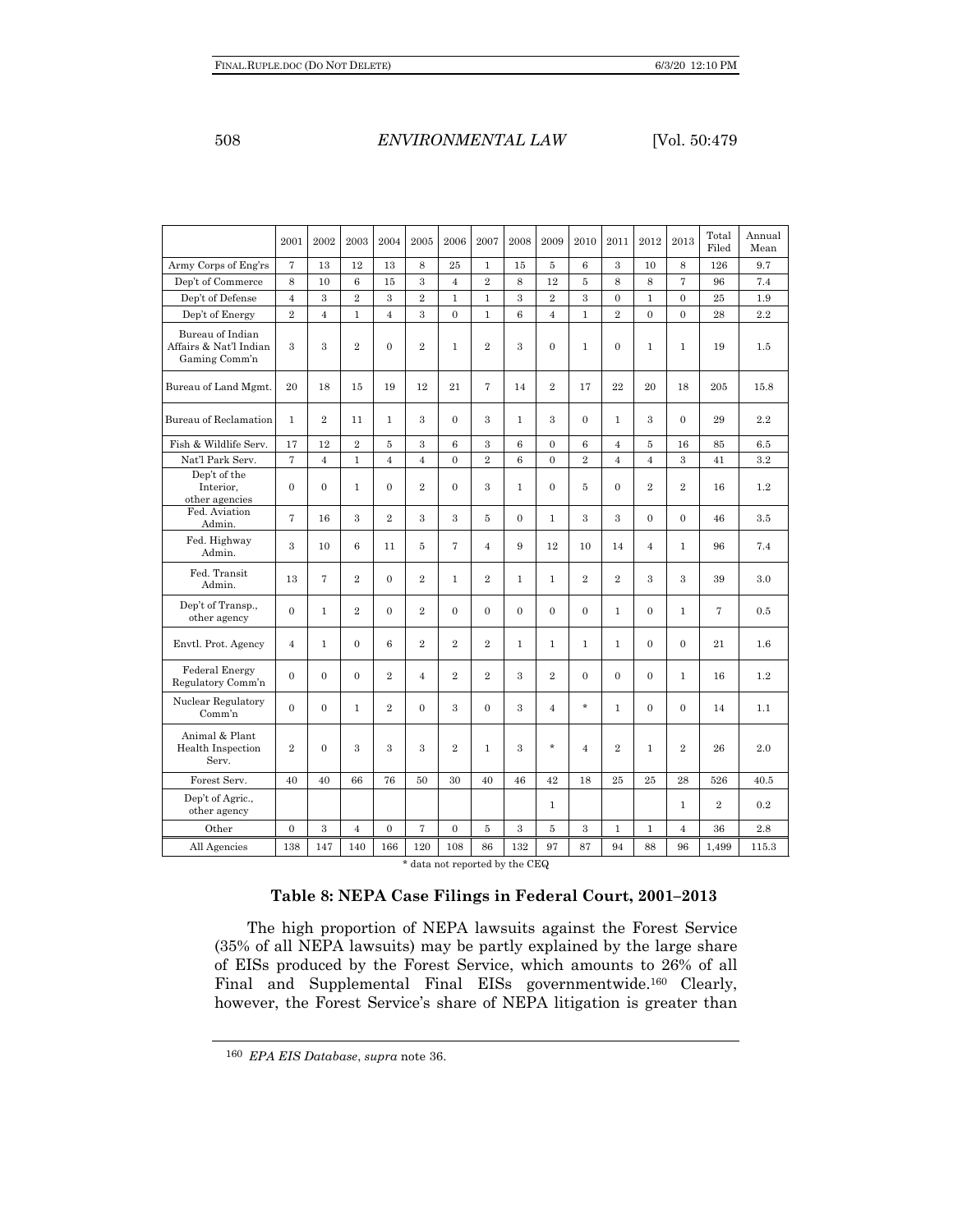its share of EIS production. In fact, we estimate that Forest Service NEPA decisions were challenged at almost three times the governmentwide rate, with 0.6% of all Forest Service NEPA reviews challenged,161 while only approximately 0.2% of governmentwide NEPA decisions were challenged.162 Moreover, other recent NEPA litigation scholarship found the Forest Service's governmentwide share of EISspecific litigation was 1.4 times its share of EISs produced, meaning that Forest Service EISs were challenged in court approximately 40% more often than anticipated based on the number of EISs they completed.163 Perhaps one factor behind the Forest Service's high litigation rates is the fact that the Forest Service prepares a higher percentage of EISs and fewer CEs than its sister agencies,164 which may indicate that its projects are anticipated to have a higher level of impact and therefore spark more intense public scrutiny.

By comparison, between 2001 and 2013, the BLM was a defendant in 205 NEPA suits, averaging 15.8 per year and making up 13.7% of all NEPA lawsuits governmentwide.<sup>165</sup> The Army Corps was the lead agency in 126 NEPA lawsuits, averaging 9.7 per year and making up 8.4% of NEPA lawsuits governmentwide.166 The Federal Highway Administration and the Department of Commerce were the lead agencies in 96 lawsuits each, averaging 7.4 per year and each making up 6.4% of NEPA lawsuits.167 The FWS averaged 6.5 NEPA lawsuits per year, for a total of 85 NEPA lawsuits between 2001 and 2013, making up 5.7% of governmentwide NEPA lawsuits.168 The Federal Aviation Administration was the lead agency in 46 NEPA lawsuits, averaging 3.5 NEPA lawsuits per year, and making up 3.1% of NEPA lawsuits governmentwide.169 The Park Service was the lead agency in 41 NEPA lawsuits, averaging 3.2 lawsuits per year, and making up 2.7% of governmentwide NEPA lawsuits per year.170

<sup>161</sup> Our calculation uses the number of cases filed against the Forest Service (526), divided by the estimated number of Forest Service NEPA decisions (84,950), which is based on the EPA's data on the number of Draft, Final, and Supplemental Final EISs produced by the Forest Service (1699) and the GAO's reporting that 2% of Forest Service NEPA reviews are Final EISs. U.S. GOV'T ACCOUNTABILITY OFF., *supra* note 9, at 8.

<sup>162</sup> *See supra* Part IV.B.3 and text discussing NEPA decisions challenged in court.

<sup>163</sup> Adelman & Glicksman, *supra* note 12, at 30 tbl.1. Note that Adelman & Glicksman compare EISs produced to EIS lawsuits, whereas our comparison using CEQ data examines EISs produced to general NEPA lawsuits, not specifically lawsuits over EISs.

<sup>164</sup> *See supra* note 37 and accompanying text.

<sup>165</sup> Calculated from the "Cases Filed" data provided in NEPA LITIGATION REPORT, *supra*  note 14.

<sup>166</sup> *Id.*

<sup>167</sup> *Id.*

<sup>168</sup> *Id.*

<sup>169</sup> *Id.*

<sup>170</sup> *Id.*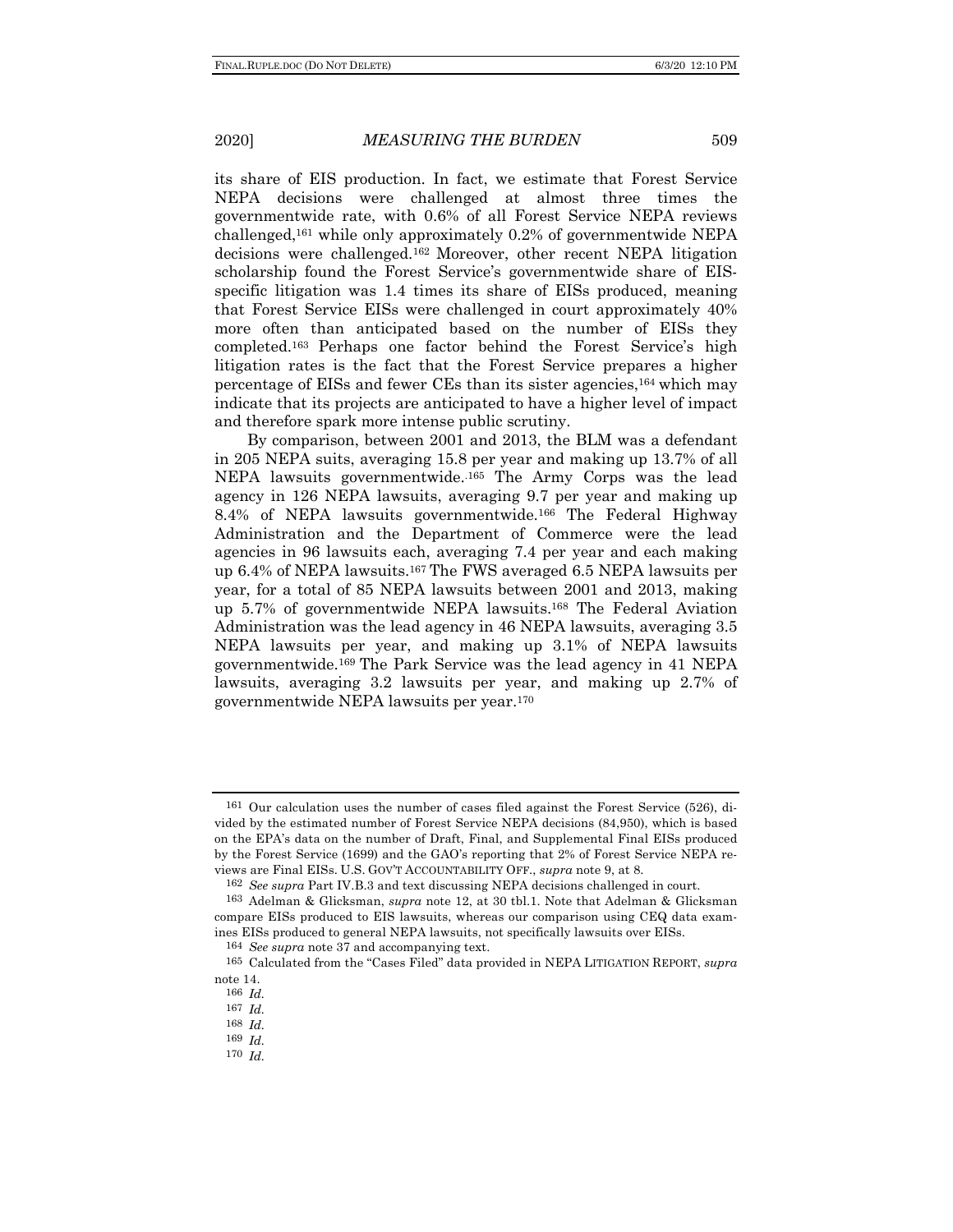The BLM produced 8.3% of Final and Supplemental Final EISs governmentwide,171 and recent NEPA scholarship found the BLM's governmentwide share of EIS lawsuits was roughly equal to its share of EISs produced.172 We estimate that the BLM's NEPA decisions (EISs, EAs, and CEs) were challenged  $0.4\%$  of the time,<sup>173</sup> which is the same rate as the governmentwide average. The NPS produced 5.9% of Final and Supplemental Final EISs governmentwide between 2001 and 2013.174 Based on our estimate of total NPS NEPA document production and the 41 NEPA lawsuits filed against the NPS, we estimate that only 0.1% of all NPS NEPA decisions were challenged in court.175 Finally, the FWS produced 2.6% of all Final and Supplemental Final EISs governmentwide during that same time period.176 Based on an estimated 16,300 NEPA decisions over the analysis period and 85 NEPA lawsuits filed, we calculate that 0.5% of all of the Service's NEPA decisions were challenged in court,177 more than twice the governmentwide average of 0.2%.178 However, because the overall number of NEPA lawsuits is low for the FWS, the agency's NEPA litigation burden remained comparatively light.

175 Our calculation of the number of the NPS's NEPA decisions is based on the EPA's data on the number of Final and Supplemental Final EISs produced and the GAO's estimate 1% of NEPA reviews governmentwide are Final EISs, as no NPS-specific estimate was available. U.S. GOV'T ACCOUNTABILITY OFFICE, *supra* note 9, at 8.

176 Our calculation reflects the number of Final and Supplemental Final EISs prepared by the FWS (80) divided by the number of Final and Supplemental Final EISs prepared by all agencies (3,132). *EPA EIS Database*, *supra* note 36.

177 Our calculation of the number of FWS NEPA decisions is based on the EPA's data on the number of Draft, Final, and Supplemental Final EISs produced by the FWS between 2001 and 2013 (173) and the GAO's estimate 1% of NEPA reviews governmentwide are Final EISs, as no FWS-specific estimate was available. U.S. GOV'T ACCOUNTABILITY OFFICE, *supra* note 9, at 8. As explained in Part IV.A.1, we reviewed BLM NEPA filings from 2005 through 2018 and found that just 0.43% of the BLM's NEPA reviews involved an EIS. Extrapolating from these figures, we estimate that just 0.2% of all BLM NEPA decisions are challenged in court. We chose not to extrapolate from these figures in the body of this report because we do not know if the figures obtained from the BLM's ePlanning website are complete or indicative of averages over the entire study period. This highlights the importance of developing better mechanisms to track all NEPA decisions.

178 *See supra* Part IV.B.3 and text discussing NEPA decisions challenged in court.

<sup>171</sup> Our calculation reflects the number of Final and Supplemental Final EISs prepared by the BLM (259) divided by the number of Final and Supplemental Final EISs prepared by all agencies (3,132). *EPA EIS Database*, *supra* note 36. 172 Adelman & Glicksman, *supra* note 12, at 30 tbl.1.

<sup>173</sup> Our calculation is the number of cases filed against the BLM (205), divided by the estimated number of the BLM's NEPA decisions (53,600), which is based on the EPA's data on the number of Draft, Final, and Supplemental Final EISs produced by the BLM (536) and the GAO's estimate 1% of NEPA reviews governmentwide are Final EISs, as no BLM-specific estimate was available. U.S. GOV'T ACCOUNTABILITY OFFICE, *supra* note 9, at 8.

<sup>174</sup> Our calculation reflects the number of Final and Supplemental Final EISs prepared by the NPS (185) divided by the number of Final and Supplemental Final EISs prepared by all agencies (3,132). *EPA EIS Database*, *supra* note 36.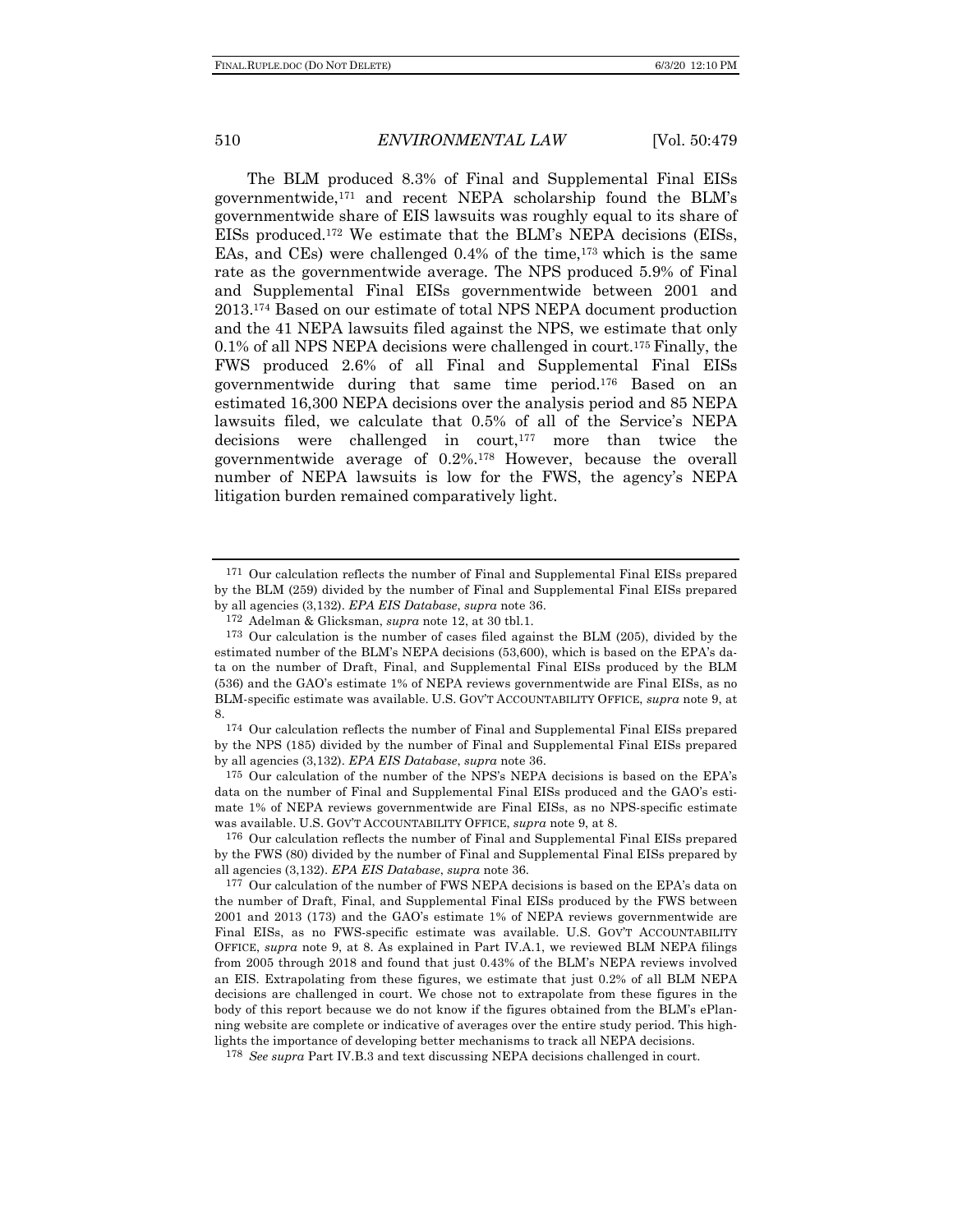It is also worth noting other NEPA litigation scholarship has found that agencies in charge of a significant amount of infrastructure work faced a lower share of EIS litigation than anticipated based on the number of EISs they produced. For example, the Federal Highway Administration's share of EIS litigation was just 30% of what was anticipated based on the number of EISs it produced.179 Similarly, the Army Corps' share of EIS litigation was half of that anticipated based on the number of EISs they produced.180 It is not clear whether these differences reflect differences in the level of scrutiny for particular projects or differences in the way agencies approach NEPA compliance.

### *C. NEPA Litigation Outcomes*

This section looks at: 1) the rate at which the federal government wins, loses, and settles NEPA litigation; 2) the success rates of different types of NEPA documents in court rulings; 3) how litigation outcomes vary across agencies; and 4) how NEPA litigation success rates compare to outcomes in other federal environmental litigation in which the federal government is a defendant. We found that some agencies fare better than others in NEPA litigation, but overall, federal agencies prevail in NEPA litigation at rates comparable to other environmental matters in which the agencies are defendants. We also found that governmentwide, agency success rates in NEPA litigation are improving over time.

### *1. NEPA Litigation "Win" Rates*

We examined the CEQ's published NEPA Litigation Reports<sup>181</sup> to calculate governmentwide and agency-level outcomes in three categories: "win,"182 "loss,"183 and "neutral."184 Between 2001 and 2013,

183 Federal government "losses" include rulings labeled by the CEQ as "remand" and "permanent injunction." These rulings include when the federal government lost on the merits of a NEPA claim; and when the government withdrew the project, plan, or decision prior to a judicial decision on the merits, but where no settlement was listed. We treated voluntary withdrawal of a project by an agency as a "loss" because the proposed action could not proceed without further NEPA action on the part of the lead agency. This may slightly overstate government "losses" because a project proposed by a non-federal actor

<sup>179</sup> Adelman & Glicksman, *supra* note 12, at 30 tbl.1.

<sup>180</sup> *Id.*

<sup>181</sup> *See* NEPA LITIGATION REPORT, *supra* note 14. The CEQ's "Case Dispositions" data provides information on the type of relief granted.

<sup>182</sup> "Wins" include rulings labelled by the CEQ as "judgment for defendant" and "dismissal without settlement." This includes cases where the court found the agency had met its burden; cases that were decided favorably for the agency on justiciability, jurisdictional, or procedural grounds; and when the plaintiffs withdrew their claim prior to a decision on the merits or when the plaintiff agreed to a voluntary dismissal. We count as a "win" any decision that resolved the matter in a way that did not call the agency's NEPA compliance efforts into question or require further action on the part of the lead agency even if the decision was not on the merits.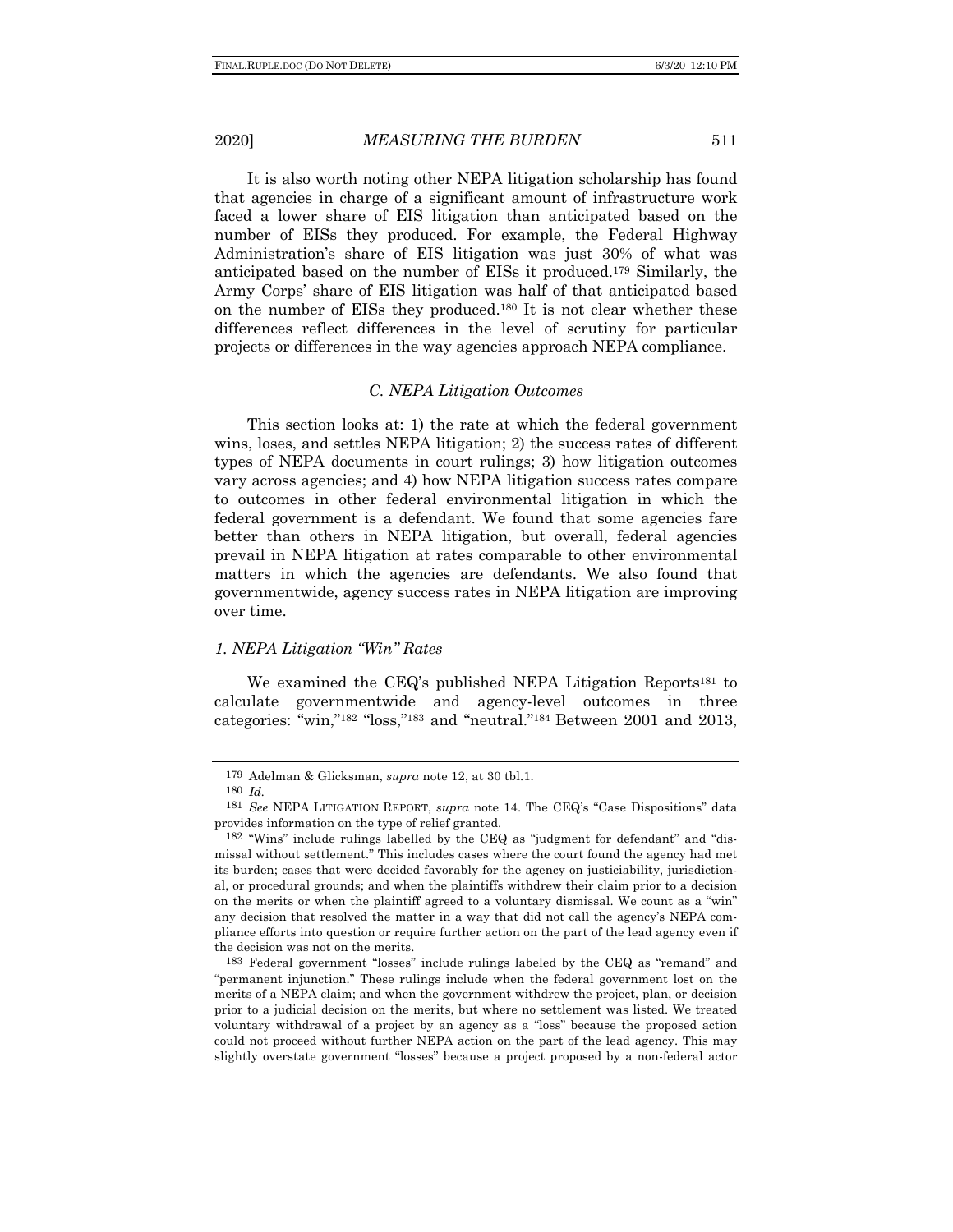the federal government "won" 63.3% of final outcomes in NEPA cases, "lost" 18.6% of the cases, and had neutral outcomes in 18.1% of the cases.185 Over the 13-year period studied, the federal government's win rate in NEPA litigation increased overall (with some variation), and the government prevailed at above average rates in each of the past five years of record.186 The federal government's loss rate was below the 13 year average in each of the past five years of record, and the rate of neutral outcomes also declined during each of the past five years.187



**Figure 5: NEPA Litigation Outcomes 2001–2013**

As shown in Table 9, the CEQ's reports also include data on the number of Temporary Restraining Orders (TRO) and Preliminary Injunctions ordered by a reviewing court.188 Such temporary relief is

- 186 *See infra* Figure 5 and Table 9.
- 187 *See infra* Figure 5 and Table 9.

could be withdrawn by that actor for reasons that have nothing to do with NEPA adequacy.

<sup>184</sup> Neutral outcomes include dismissals with settlement and outcomes labeled as "other" by the CEQ. Temporary relief was excluded from these calculations as such temporary relief does not reflect a final outcome.

<sup>185</sup> These numbers are calculated by dividing the number of winning, losing, and neutral outcomes by the total number of NEPA cases disposed of in that year.

<sup>188</sup> The CEQ's reports do not include data on the number of motions for a TRO or Preliminary Injunction. We could not determine the rate at which preliminary relief was granted against the government without such information.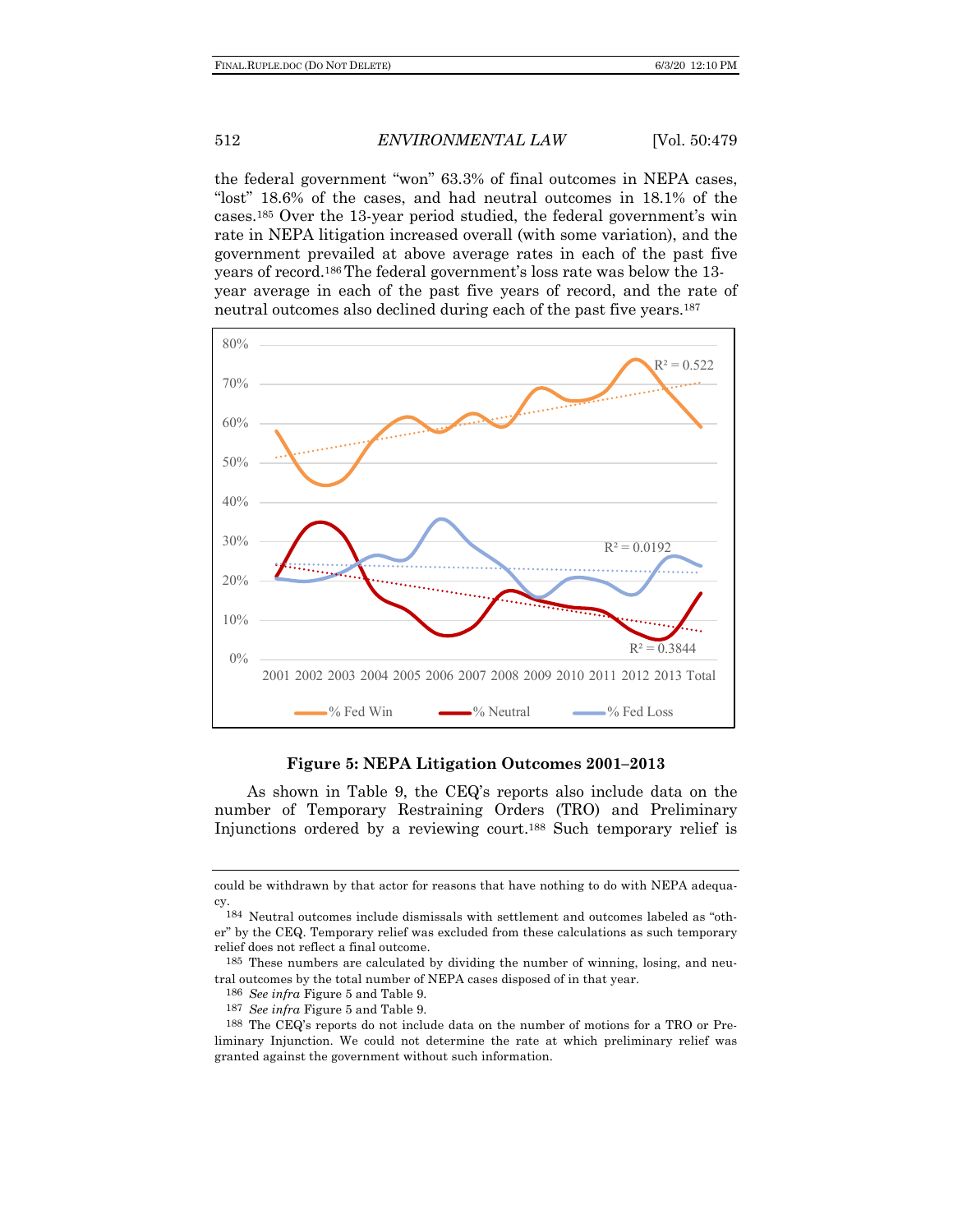important to note because it may delay implementation of agency actions. Between 2001 and 2013, plaintiffs in 128 NEPA lawsuits obtained temporary relief—either a TRO or a preliminary injunction.189 We do not, however, consider these to be "losses" for the government as they merely maintain the status quo while litigation remains pending, and temporary relief does not indicate that the plaintiffs eventually prevailed on the merits.

|               |                             | 2001 | 2002           | 2003           | 2004           | 2005         | 2006         | 2007           | 2008     | 2009           | 2010           | 2011     | 2012           | 2013           | Total |
|---------------|-----------------------------|------|----------------|----------------|----------------|--------------|--------------|----------------|----------|----------------|----------------|----------|----------------|----------------|-------|
|               | Judgement for U.S.          | 66   | 49             | 49             | 50             | 94           | 84           | 87             | 77       | 76             | 46             | 79       | 46             | 29             | 832   |
| Мin           | Dismissal w/o<br>Settlement | 41   | 52             | 29             | 41             | 24           | 34           | 27             | 12       | 24             | 8              | 20       | 9              | 18             | 339   |
|               | Temp. Restraining<br>Order  | 5    | $\overline{2}$ | $\overline{4}$ | $\overline{4}$ | $\mathbf{1}$ | $\mathbf{1}$ | $\overline{2}$ | $\Omega$ | $\mathbf{0}$   | $\theta$       | $\Omega$ | $\overline{2}$ | $\overline{2}$ | 23    |
| Temporary     | Preliminary Injunction      | 6    | 8              | 11             | 15             | 18           | 8            | 10             | 6        | $\overline{2}$ | 5              | 5        | 6              | $\overline{5}$ | 105   |
|               | Permanent Injunction        | 9    | 19             | 7              | 7              | 7            | 16           | 18             | 10       | 15             | $\overline{4}$ | 3        | $\overline{0}$ | 3              | 118   |
| $_{\rm iso1}$ | Remand                      | 18   | 15             | 16             | 17             | 23           | 48           | 23             | 19       | 6              | 8              | 21       | $\overline{4}$ | 8              | 226   |
|               | Dismissal w/ Settlement     | 24   | 22             | 22             | 28             | 24           | 13           | 15             | 26       | 22             | 11             | 18       | 5              | $\overline{4}$ | 234   |
| Other         | Other                       | 15   | 53             | 33             | $\Omega$       |              |              |                |          |                |                |          |                |                | 101   |
|               | Pending                     | 135  | 168            | 205            | 251            | 24           | 195          | 168            | 233      | 271            |                |          |                |                |       |

**Table 9: NEPA Litigation Outcomes, 2001–2013**

## *2. Success Rates Based on Type of NEPA Review*

We used the CEQ's published data to analyze the types of NEPA documents most often at issue in judicial decisions<sup>190</sup> and the government's success rates for each type of NEPA document.191 Unlike most of this Article, this section of our analysis is limited to 2005 through 2013 because earlier data does not include information on all possible litigation outcomes. As shown in Table 10, when NEPA cases were decided on ripeness, mootness, standing grounds, subject matter jurisdiction, or personal jurisdiction, the federal government won 86.1% of the time.192 The federal government won 69.8% of the time when the question involved whether NEPA was required.193 When the adequacy of a CE was the basis for a court ruling, the federal government won 68.2%

<sup>189</sup> *See infra* Table 9.

<sup>190</sup> *See supra* Part IV.B.5 (discussing types of NEPA documents most often at issue).

<sup>191</sup> Calculated using the "Basis for NEPA Dispositions" data provided in NEPA LITIGATION REPORT, *supra* note 14.

<sup>192</sup> *See also* Adelman & Glicksman, *supra* note 12, at 34–35 (finding that constitutional standing was the single most frequently litigated issue, but defendants were rarely successful in bringing such a defense).

<sup>193</sup> *See infra* Table 10.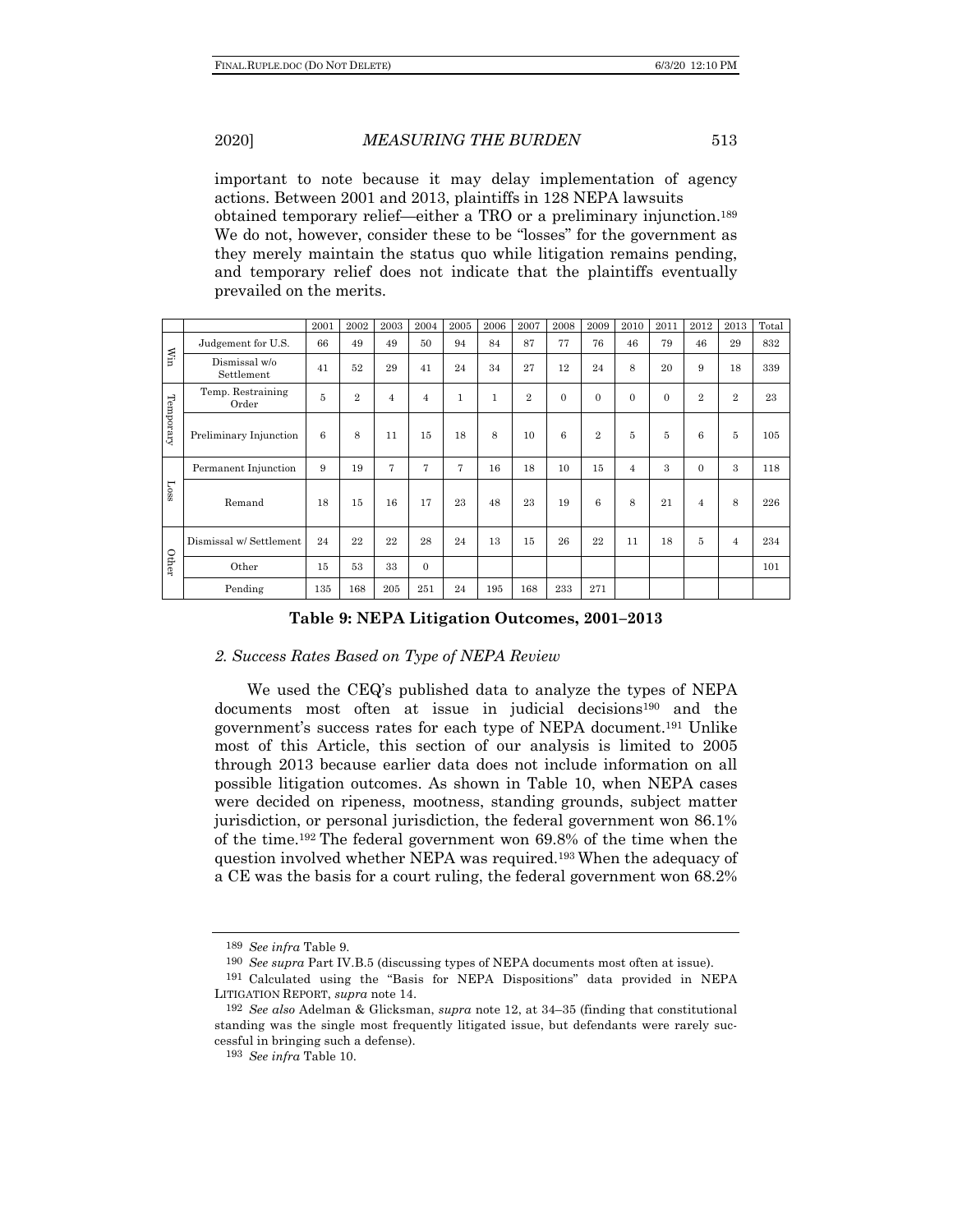of the time.194 The federal government won 62.3% of the time when EA adequacy was the basis for case disposition. When the court ruled on EIS adequacy, the federal government won 58.3% of the time.195 The federal government was the least successful when Supplemental EIS adequacy was challenged, winning those challenges 52.2% of the time.196

Because we were working with aggregated data, we were unable to determine whether these differences were statistically significant. We note, however, that Adelman and Glicksman found an absence in statistically significant variation in success rates for different types of NEPA claims.197

<sup>194</sup> Calculated from the "Basis for NEPA Dispositions" data provided from 2005 to 2013 in NEPA LITIGATION REPORT, *supra* note 14.

<sup>195</sup> Calculated from the "Basis for NEPA Dispositions" data provided from 2005 to 2013 in NEPA LITIGATION REPORT, *supra* note 14. This means that 41.7% of EISs that were subject to a court ruling on the merits were held inadequate. However, as a portion of final EISs produced, only 6.9% of final EISs were ruled inadequate. *See infra* Part IV.B.5 (discussing the portion of final EISs resulting in court rulings).

<sup>196</sup> Calculated from the "Basis for NEPA Dispositions" data provided from 2005 to 2013 in NEPA LITIGATION REPORT, *supra* note 14. However, as a portion of Supplemental EISs produced, only 15% of SEISs were ruled inadequate. *See infra* Part IV.B.5 (discussing the portion of supplemental final EISs resulting in court rulings).

<sup>197</sup> Adelman & Glicksman, *supra* note 12, at 34.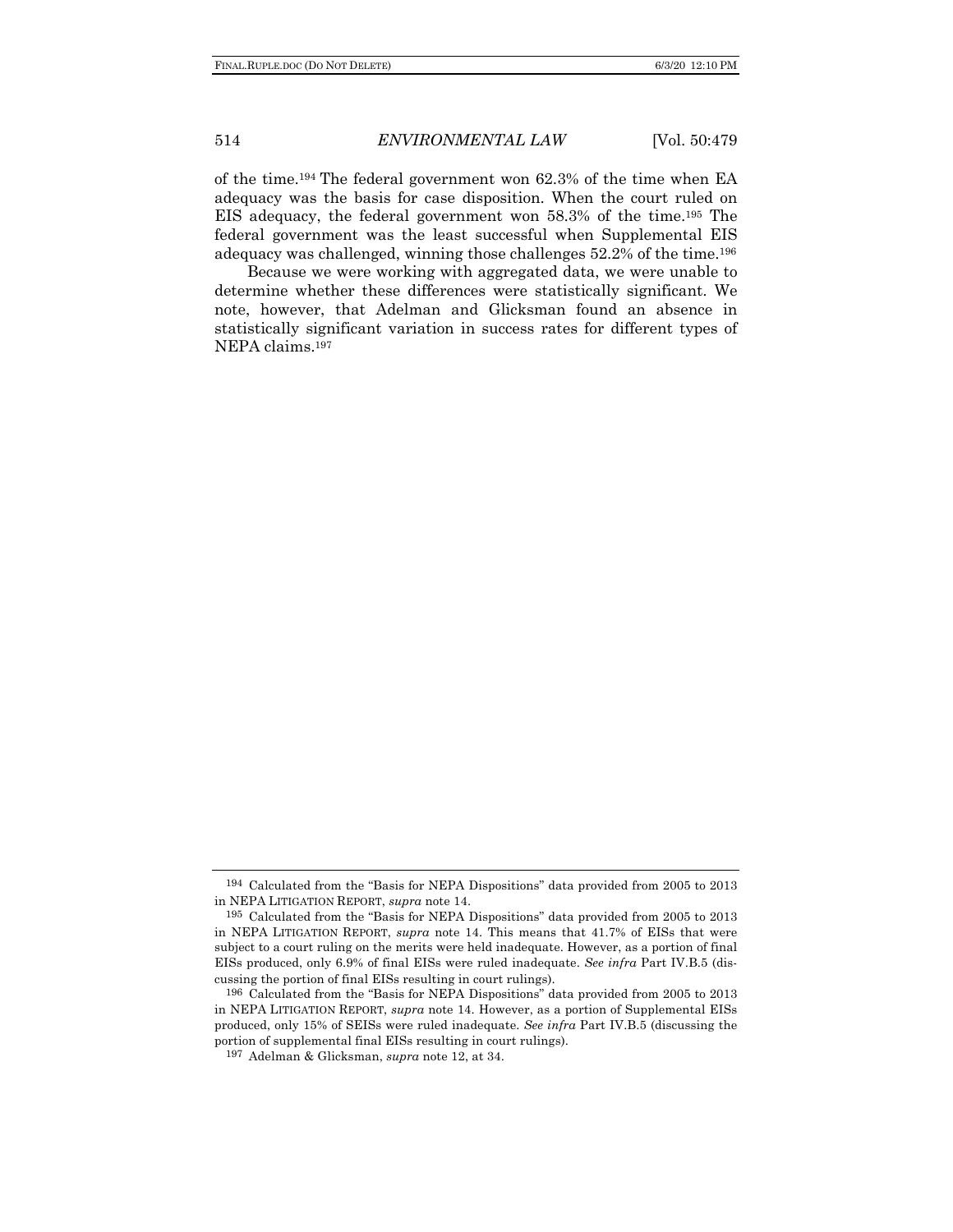|                          | 2005           | 2006           | 2007             | 2008           | 2009             | 2010             | 2011           | 2012             | 2013              | Total  |
|--------------------------|----------------|----------------|------------------|----------------|------------------|------------------|----------------|------------------|-------------------|--------|
| Jurisdictional           | 27             | 27             | 15               | 28             | $\mathbf{0}$     | 12               | 22             | 13               | $\tau$            | 151    |
|                          |                |                |                  |                |                  |                  |                |                  |                   |        |
| Agency prevailed         | 25             | 14             | 12               | 27             | $\boldsymbol{0}$ | 12               | 20             | 13               | $\scriptstyle{7}$ | 130    |
| Plaintiff prevailed      | $\overline{2}$ | 13             | 3                | $\mathbf{1}$   | $\boldsymbol{0}$ | $\boldsymbol{0}$ | $\overline{2}$ | $\mathbf{0}$     | $\boldsymbol{0}$  | 21     |
| % Agency Win             | 92.6           | 51.9           | 80.0             | 96.4           |                  | 100.0            | 90.9           | 100.0            | 100.0             | 86.1   |
| NEPA required?           | 13             | $\overline{4}$ | 14               | 3              | $\overline{4}$   | $\,3$            | $\,$ 8 $\,$    | $\mathbf 0$      | $\overline{4}$    | 53     |
| NEPA Not Required        | 9              | $\overline{4}$ | 10               | 3              | $\,2$            | $\mathbf{1}$     | $\overline{4}$ | $\overline{0}$   | $\overline{4}$    | 37     |
| <b>NEPA Required</b>     | $\overline{4}$ | $\mathbf{0}$   | $\overline{4}$   | $\overline{0}$ | $\overline{2}$   | $\overline{2}$   | $\overline{4}$ | $\mathbf{0}$     | $\overline{0}$    | 16     |
| % Agency Win             | 69.2           | 100.0          | 71.4             | 100.0          | 50.0             | 33.3             | 50.0           | Ξ.               | 100.0             | 69.8   |
| CE Adequacy              | 12             | 13             | 13               | 8              | $\bf 5$          | $5\phantom{.0}$  | 10             | $\overline{0}$   | $\overline{0}$    | 66     |
| CE Adequate              | 10             | $\,9$          | 7                | $\overline{5}$ | $\bf 5$          | $\,4$            | 5              | $\boldsymbol{0}$ | $\mathbf{0}$      | 45     |
| CE Inadequate            | $\overline{2}$ | $\overline{4}$ | $\,6$            | 3              | $\boldsymbol{0}$ | $\mathbf{1}$     | 5              | $\boldsymbol{0}$ | $\mathbf{0}$      | 21     |
| % Agency Win             | 83.3           | 69.2           | 53.8             | 62.5           | 100.0            | 80.0             | 50.0           |                  |                   | 68.2   |
| EA Adequacy              | 44             | 50             | 29               | $\bf 23$       | $\bf 28$         | 16               | 29             | $\bf 5$          | $\overline{7}$    | 231    |
| EA Adequate              | 24             | 27             | 14               | 14             | 23               | 11               | 24             | $\overline{2}$   | 5                 | 144    |
| EA Inadequate            | 20             | 23             | 15               | 9              | 5                | 5                | 5              | 3                | $\overline{2}$    | 87     |
| % Agency Win             | 54.5           | 54.0           | 48.3             | 60.9           | $82.1\,$         | 68.8             | 82.8           | 40.0             | 71.4              | 62.3   |
| EIS Adequacy             | 38             | 55             | 64               | 36             | 41               | $\bf{22}$        | 47             | $\mathbf{0}$     | 9                 | 312    |
| EIS Adequate             | 25             | 29             | 29               | 21             | 21               | 17               | 32             | $\overline{0}$   | 8                 | 182    |
| EIS Inadequate           | 13             | ${\bf 26}$     | $35\,$           | 15             | $20\,$           | $5\,$            | 15             | $\mathbf 0$      | $\mathbf{1}$      | 130    |
| % Agency Win             | 65.8           | 52.7           | 45.3             | 58.3           | 51.2             | 77.3             | 68.1           | u,               | 88.9              | 58.3   |
| <b>SEIS Adequacy</b>     | $\overline{7}$ | 18             | 15               | 9              | $\,6\,$          | $\,2\,$          | $\overline{7}$ | $\mathbf{0}$     | 3                 | 67     |
| <b>SEIS</b> Adequate     |                |                |                  |                |                  | $\mathbf{1}$     | $\mathbf{1}$   | $\overline{0}$   | $\,3$             | 5      |
| <b>SEIS Not Needed</b>   | 3              | $\,4\,$        | $\boldsymbol{6}$ | 8              | 3                | $\mathbf{1}$     | 5              | $\mathbf{0}$     | $\overline{0}$    | 30     |
| <b>SEIS</b> Needed       | $\overline{4}$ | 14             | 9                | $\mathbf{1}$   | 3                | $\boldsymbol{0}$ | $\mathbf 1$    | $\boldsymbol{0}$ | $\boldsymbol{0}$  | $32\,$ |
| % Agency Win             | 42.9           | 22.2           | 40.0             | 88.9           | 50.0             | 100.0            | 85.7           | Ξ.               | 100.0             | 52.2   |
| Total                    | 141            | 167            | 150              | 107            | 84               | 60               | 123            | 18               | 30                | 880    |
| <b>Total Agency Wins</b> | 96             | 87             | 78               | 78             | 54               | 47               | 91             | 15               | 27                | 573    |
| Total % Agency Wins      | 68.1           | 52.1           | 52.0             | 72.9           | 64.3             | 78.3             | 74.0           | 83.3             | 90.0              | 65.1   |

# **Table 10: NEPA Litigation Outcome Summary, 2005–2013**

## *3. NEPA Outcomes by Lead Agency*

In addition to calculating NEPA litigation outcomes on a governmentwide basis, we also examined the success rate of the eight agencies who are sued the most frequently over NEPA decisions. This information is displayed in Table 11. Because the CEQ's published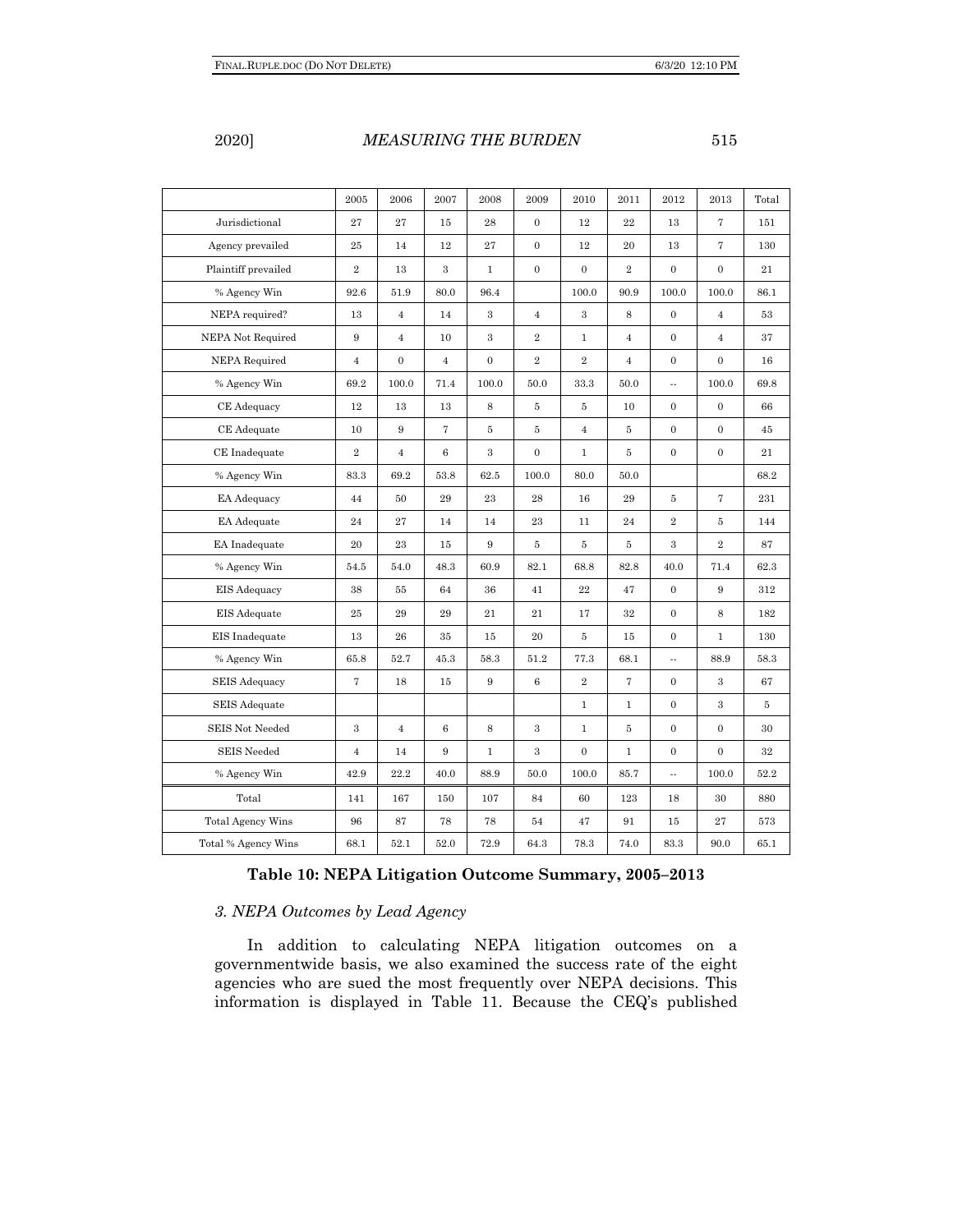summary reports on NEPA litigation<sup>198</sup> lacked agency-level win–loss– settle data, we obtained raw data from the CEQ to make these calculations,<sup>199</sup> relying wherever possible on the CEQ's labels of the type of relief granted and the basis for disposition (e.g., justiciability, adequacy of the NEPA decision, or other).200

Overall, the eight most-sued agencies won slightly less often and had fewer neutral outcomes compared to the governmentwide averages. The most-sued agencies won 60.2% of NEPA litigation, lost 23.6% of NEPA litigation, and had neutral outcomes 10.3% of NEPA litigation. In comparison, the federal government overall won 63.3% of their cases, lost 18.6% of their cases, and had neutral outcomes  $18.1\%$  of the time<sup>201</sup>

 $201$  The total number of dispositions shown in Table 11 (1,850) is greater than the total number of dispositions in Table 8 (1,499) because multiple rulings may have occurred in the same case. The government, for example, may have lost a motion to dismiss on jurisdictional grounds only to later prevail on NEPA adequacy.

<sup>198</sup> NEPA LITIGATION REPORT, *supra* note 14.

<sup>199</sup> We contacted the CEQ and requested copies of the raw data that CEQ utilized to prepare the summary statistics that are posted on the CEQ website. The CEQ graciously shared this data, which is on file with the authors. For this agency-level breakdown, we omitted 2004 and 2005 data from our analysis because the CEQ's raw data did not distinguish between sub-agencies within large departments (e.g., Department of Interior litigation did not distinguish between cases involving the BLM, the FWS, or the NPS). We chose not to make our own determinations of the lead agency by reexamining each case in court docket databases because cases often involved multiple defendant agencies and we could not ensure our labeling methods would be consistent with those used by the CEQ for the other nine years of data.

<sup>200</sup> Although we relied on the CEQ's labeling to the maximum extent possible, some of the CEQ's agency-level raw data labels were unclear, forcing us to make occasional judgement calls. For example, the CEQ's raw data occasionally labeled outcomes as "mixed rulings," rather than as one of the outcome categories that would allow us to clearly find a win, loss, or neutral. In these situations, we did not code a win/loss/neutral label, but instead counted those cases as unlabeled "others" in the total number of rulings for that year. On average, 5.4% of rulings were "other," while the annual average ranges from 0.8% to 7.9% of rulings. Due to the inclusion of these unlabeled other outcomes, some win /loss/neutral percentages for individual agencies total to less than 100%. It was also occasionally unclear from the CEQ's labeling whether remands at the appellate level were favorable or unfavorable for the government. In such instances, we found the court opinions, identified the district court ruling, and determined whether the appellate outcome for the NEPA claim was favorable or unfavorable to the government.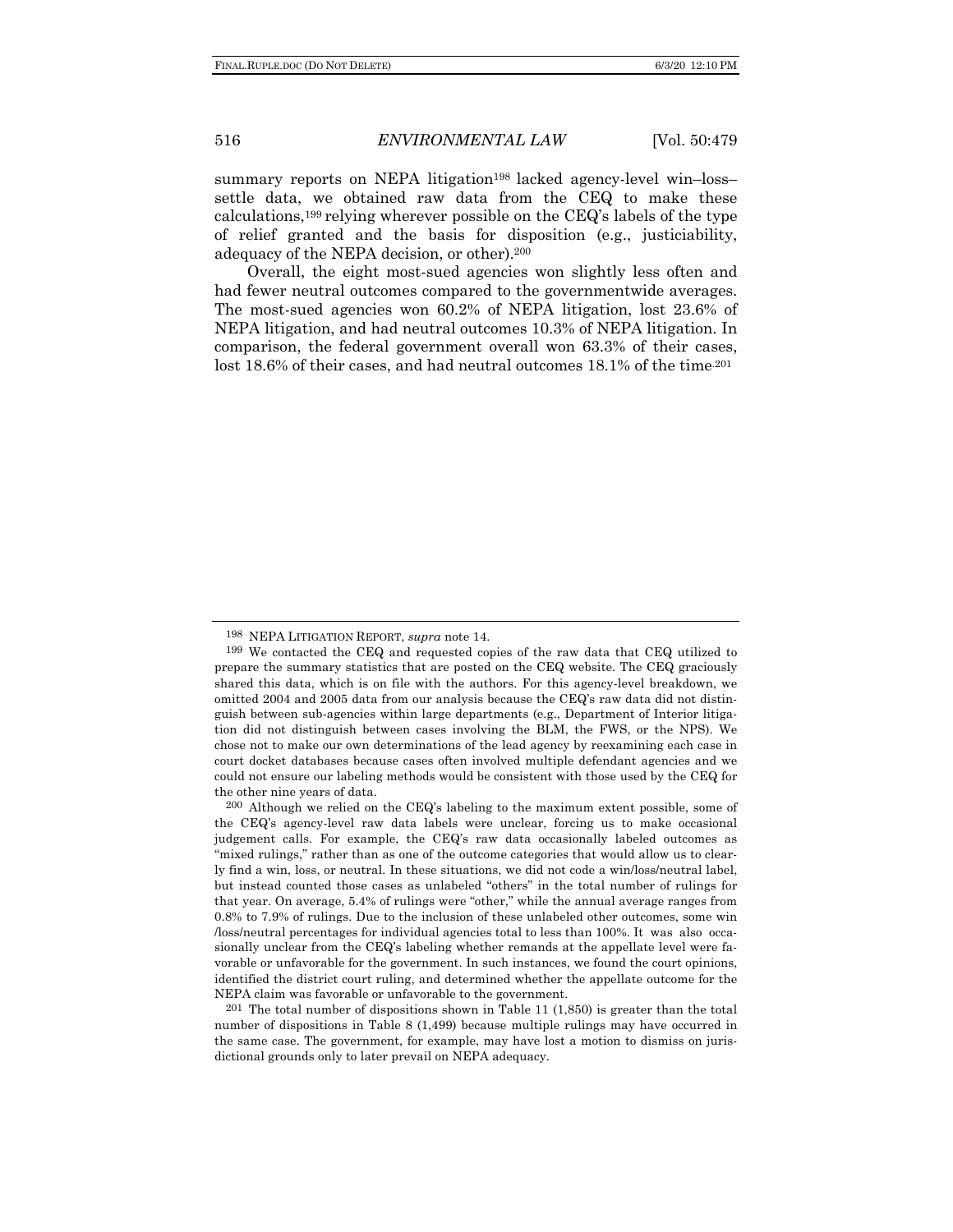| Agency                                      | <b>Final Rulings</b> | $%$ Lost | % Neutral | $%$ Win |
|---------------------------------------------|----------------------|----------|-----------|---------|
| Army Corps of Engineers                     | 131                  | 24.4     | 9.2       | 65.6    |
| NOAA & National Marine Fisheries<br>Service | 114                  | 20.2     | 7.9       | 64.0    |
| <b>BLM</b>                                  | 175                  | 27.4     | 11.4      | 56.0    |
| <b>FWS</b>                                  | 80                   | 16.3     | 10.0      | 71.3    |
| <b>NPS</b>                                  | 41                   | 31.7     | 14.6      | 51.2    |
| Fed. Aviation<br>Administration             | 57                   | 10.5     | 10.5      | 73.7    |
| Fed. Highway<br>Administration              | 104                  | 15.4     | 8.7       | 70.2    |
| Forest Service                              | 520                  | 26.3     | 10.8      | 55.0    |
| Total for Eight<br>Most-Sued Agencies       | 1,222                | 23.6     | 10.3      | 60.2    |
| All Federal Agencies                        | 1.850                | 18.6     | 18.1      | 63.3    |

### **Table 11: NEPA Outcomes by Lead Agency**

Of the most-sued agencies, the Federal Aviation Administration was the agency most likely to prevail in litigation, with 73.7% of its NEPA litigation resulting in a win, 10.5% in a loss, and 10.5% in a neutral outcome. The FWS also fared well, with 71.3% of its NEPA litigation resulting in a win, 16.3% in a loss, and 10% in a neutral outcome. The Federal Highway Administration was close behind, winning 70.2% of its NEPA litigation, losing 15.4%, and having a neutral outcome in 8.7% of cases.

The Army Corps and NOAA/National Marine Fisheries Service won 65.6% and 64% of NEPA litigation, respectively. The BLM and the Forest Service won their NEPA litigation 56% and 55% of the time, respectively, and lost 27.4% and 26.3% of the time, respectively.202 The NPS was the least successful agency—winning the least, losing the most, and having more neutral outcomes than any of the top eight mostsued agencies. The NPS won its NEPA litigation just 51.2% of cases, lost 31.7%, and had neutral outcomes 14.6% of the time.

Our agency-level success findings based on the CEQ's reporting differs from that of other recent NEPA litigation scholarship, which found that the rate at which plaintiffs prevailed was largely uniform across agencies and types of claims raised, and any variation observed was more generally correlated with the presidential administration in

<sup>202</sup> For comparison to the CEQ's data, an article examining Forest Service NEPA litigation with published opinions issued between 1970 and 2001 found that the "Forest Service won 60%, lost 20%, and had other judgements in 20%" of NEPA cases brought against them. Broussard & Whitaker, *supra* note 43, at 137. That article also examined the type of NEPA document at issue in Forest Service NEPA litigation and found that, at the district court level, 55% of decisions involved cases where plaintiffs argued that an EA or EIS should have been prepared, and 36% of cases involved an inadequate EA or EIS. *Id.* at 138; *see also* Miner et al., *supra* note 43, at 116, 122 (finding that the Forest Service won 51.5% of land management litigation between 1989 and 2008, and won NEPA claims 69.3% of the time).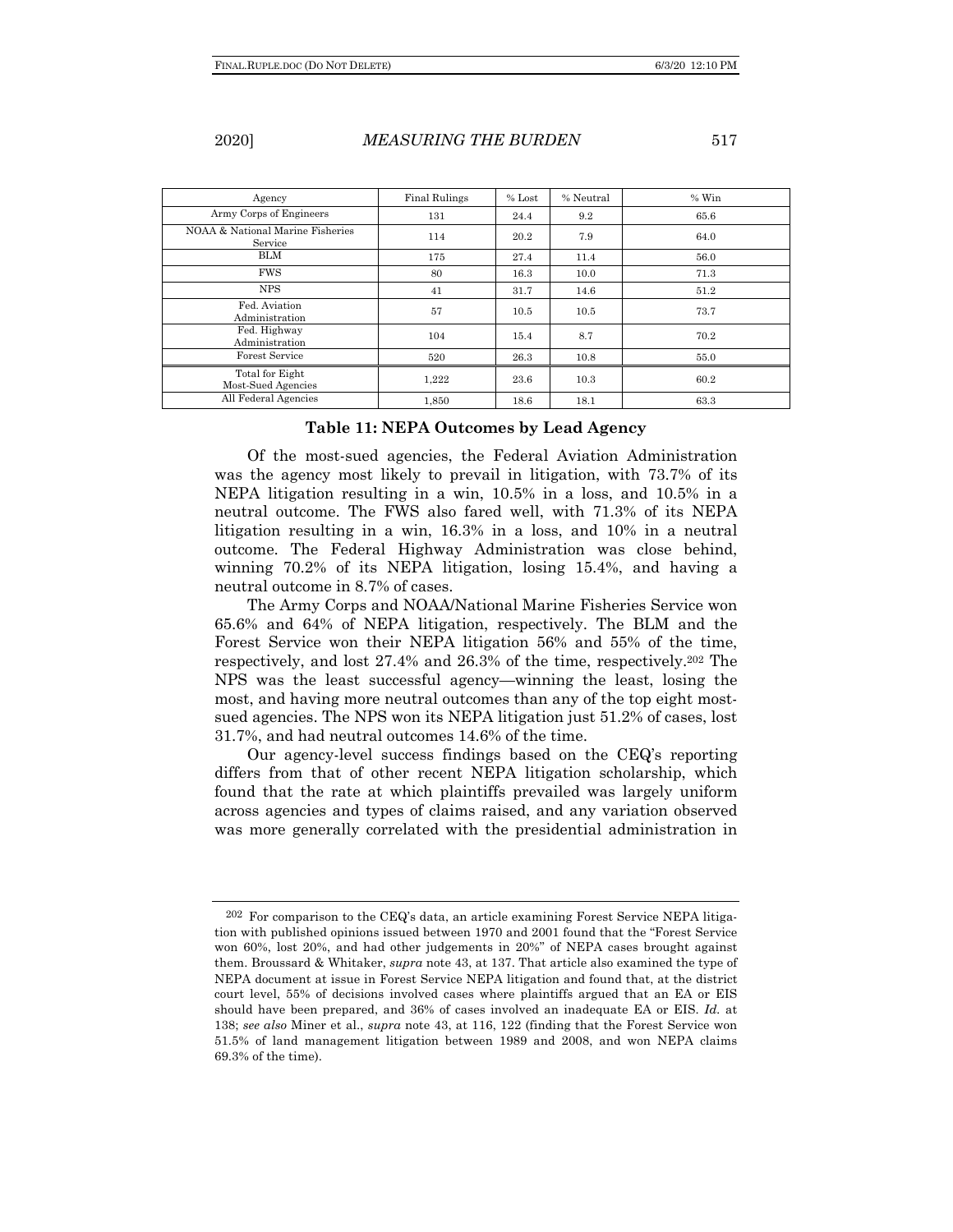charge and the political affiliation of the president who appointed the judges making the decisions.203

### *4. NEPA Litigation Outcomes Compared to Other Federal Cases*

To put NEPA litigation into context, we examined data published by the Office of the United States Attorneys.204 We analyzed the outcomes of all civil litigation in which the federal government was a party, as well as civil litigation over environmental or lands issues where the federal government was a defendant.<sup>205</sup> Unfortunately, coding differences between the CEQ's NEPA litigation reporting and the Office of U.S. Attorneys' general civil litigation reporting preclude a direct comparison between the two data sets.

As displayed in Table 12, data from the Office of U.S. Attorneys labels 30.7% of civil litigation cases handled by the U.S. Attorney between 2001 and 2013 as an "other" outcome—i.e. neither a win, loss, settlement, or dismissal. This results in a paradoxical outcome wherein the federal government wins less and loses less in civil litigation over all matters than it does in NEPA litigation, while settlement rates are largely equal to neutral outcomes in NEPA litigation. Including dismissals, the federal government won<sup>206</sup> just 41.4% of all civil litigation between 2001 and 2013207 (whereas the government won 63.3% of NEPA litigation<sup>208</sup>). However, the federal government also only lost 10.8% of civil cases (whereas it lost  $18.6\%$  of NEPA cases<sup>209</sup>). The federal government settled 17.2% of its civil cases during that same time period (while it had neutral outcomes in  $18.1\%$  of NEPA cases<sup>210</sup>).

<sup>203</sup> Adelman & Glicksman, *supra* note 12, at 25.

<sup>204</sup> *Annual Statistical Reports*, *supra* note 76.

<sup>205</sup> We limited our analysis to cases where the federal government was a defendant because NEPA litigation is unlikely to be initiated by a federal agency. Focusing on other cases where federal agencies are a defendant therefore ensures that we are comparing like cases.

<sup>206</sup> Wins include judgements for the government and dismissals.

<sup>207</sup> *See infra* Table 12.

<sup>208</sup> *See supra* Table 11.

<sup>209</sup> *See supra* Table 11.

<sup>210</sup> *See supra* Table 11.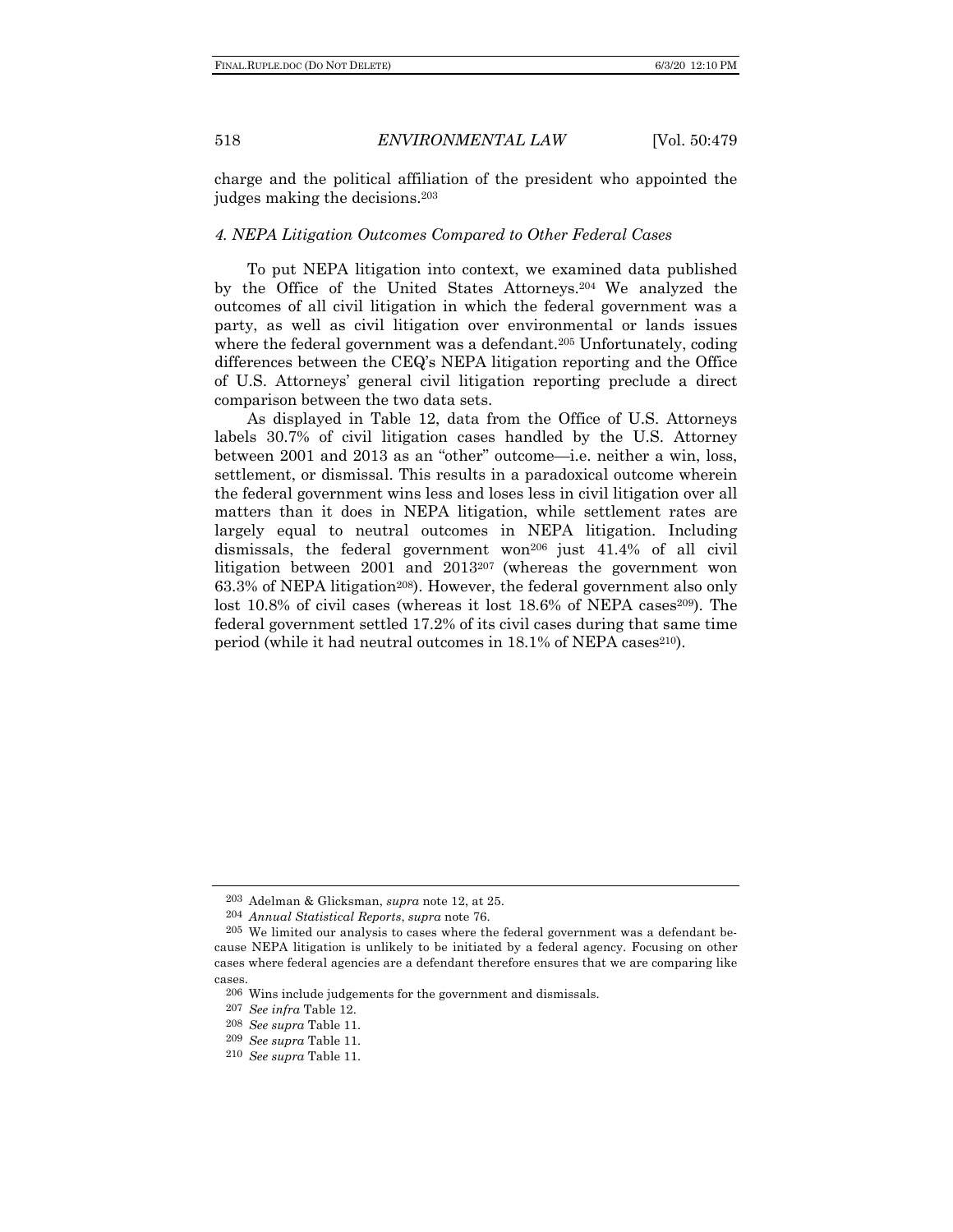|                 | 2001 | 2002 | 2003 | 2004     | 2005 | 2006 | 2007 | 2008 | 2009 | 2010 | 2011 | 2012 | 2013 | Avg. |
|-----------------|------|------|------|----------|------|------|------|------|------|------|------|------|------|------|
| For U.S.        | 29.6 | 30.7 | 31.7 | 30.2     | 33.6 | 33.4 | 30.8 | 29.4 | 30.6 | 27.6 | 25.3 | 28.5 | 26.3 | 29.7 |
| Settled         | 23.1 | 21.6 | 22.8 | 21.2     | 19.6 | 19.9 | 16.2 | 14.5 | 14.4 | 14.7 | 13.9 | 13.2 | 10.3 | 17.2 |
| Against<br>U.S. | 9.9  | 9.4  | 9.2  | $10.2\,$ | 11.0 | 10.3 | 10.3 | 16.1 | 12.2 | 9.3  | 9.3  | 12.8 | 9.0  | 10.8 |
| Dismiss         | 8.2  | 8.3  | 9.3  | 9.6      | 11.5 | 11.0 | 14.0 | 12.1 | 13.4 | 13.5 | 14.1 | 14.3 | 12.0 | 11.6 |
| Other           | 29.1 | 29.9 | 27.1 | 28.9     | 24.2 | 25.4 | 28.7 | 27.9 | 29.4 | 34.9 | 37.3 | 31.3 | 42.4 | 30.7 |

# **Table 12: Civil Litigation Outcomes in Civil Cases Handled by U.S. Attorneys in District Court, 2001–2013**

Total 74,558 77,141 75,434 76,949 78,154 68,858 67,047 87,481 80,261 77,934 81,245 78,229 89,120

In order to address the unknown nature of the "other" categorization, we excluded "other" outcomes and recalculated the government's success rate. When we excluded "other" outcomes from the analysis, we find that the federal government prevails in civil cases handled by the U.S. Attorney's Office 59.7% of the time, settles 24.8% of these cases, and loses 15.5% of the cases.211 By comparison, the federal government won 63.3% of its NEPA cases from 2001 through 2013, had neutral outcomes in 18.1% of these cases, and lost 18.6% of its NEPA cases.212

When focusing on general environmental and land use litigation in which it is a defendant, the federal government also wins less and loses less and settles less than it does in NEPA-specific litigation. The federal government won just 41.6% of all environmental and lands litigation in which it was involved between 2001 and 2013.<sup>213</sup> However, it also only lost 6.4% of such cases.214 The federal government settled 11.2% of its environmental and lands cases during that same time period, leaving a significant portion of such cases (40.8%) with an unknown "other" class of outcome, as shown in Table 13.

When we exclude "other" outcomes we find that the federal government prevails in 70.3% of environmental and lands cases in which it is a defendant, settles 18.9% of those cases, and loses 10.8% of the time. As noted above, the federal government won 63.3% of its NEPA cases from 2001 through 2013, had neutral outcomes in 18.1% of these cases, and lost 18.6% of its NEPA cases.

<sup>211</sup> *Annual Statistical Reports*, *supra* note 76.

<sup>212</sup> *See supra* Table 11.

<sup>213</sup> *Annual Statistical Reports*, *supra* note 76.

<sup>214</sup> *Id.*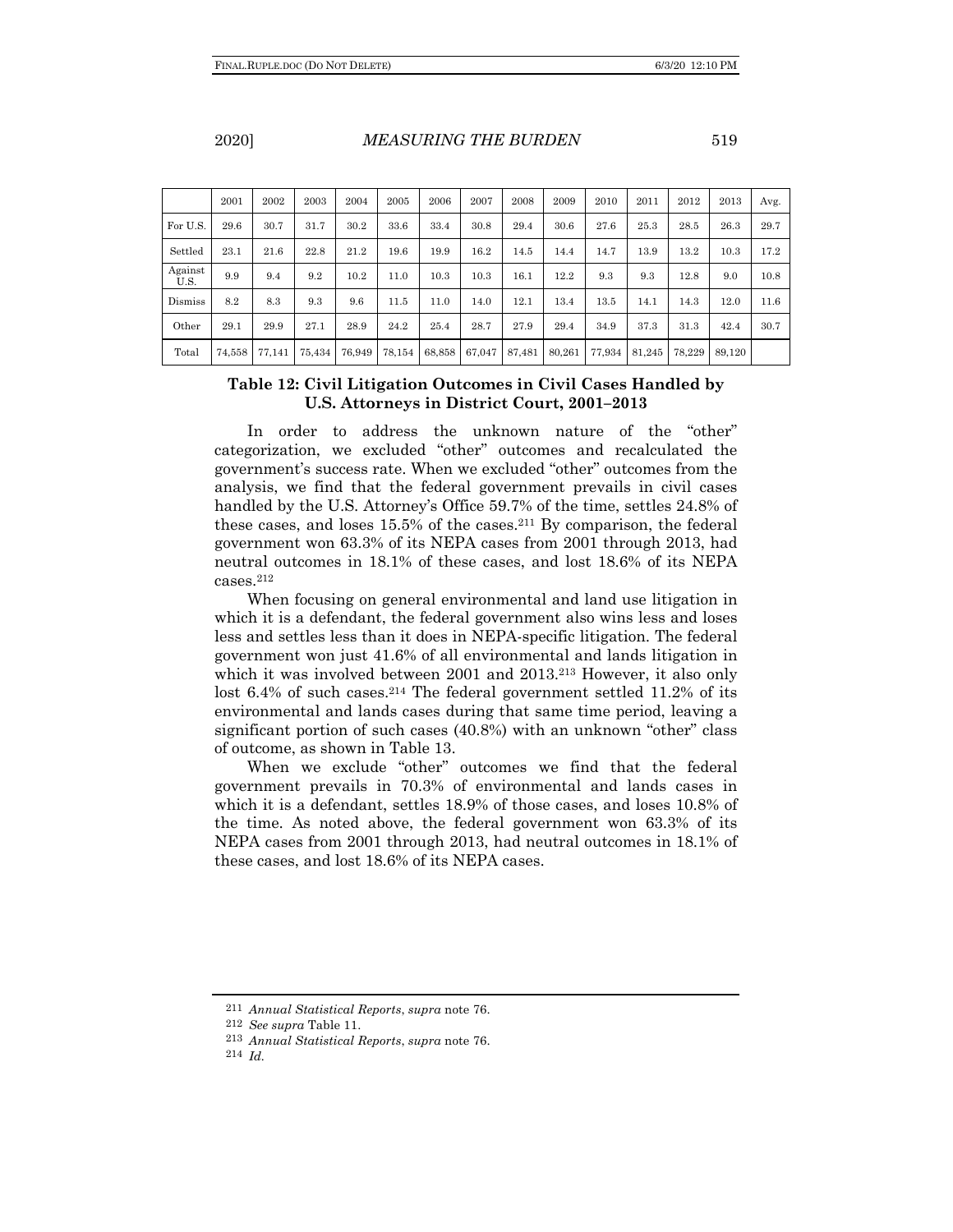|                 | 2001 | 2002 | 2003 | 2004 | 2005 | 2006 | 2007 | 2008 | 2009 | 2010 | 2011 | 2012 | 2013 | Avg. |
|-----------------|------|------|------|------|------|------|------|------|------|------|------|------|------|------|
| For U.S.        | 22.4 | 21.5 | 30.0 | 34.9 | 31.3 | 31.3 | 29.4 | 28.7 | 24.4 | 22.2 | 25.4 | 25.2 | 25.3 | 27.0 |
| Settled         | 13.3 | 10.5 | 10.0 | 12.2 | 12.2 | 10.7 | 9.5  | 12.6 | 11.8 | 15.3 | 9.5  | 8.0  | 7.8  | 11.2 |
| Against<br>U.S. | 7.0  | 5.3  | 7.9  | 5.9  | 8.2  | 7.7  | 7.0  | 5.4  | 3.9  | 5.8  | 5.2  | 5.4  | 8.0  | 6.4  |
| Dismiss         | 17.0 | 15.6 | 16.1 | 14.6 | 12.0 | 10.0 | 17.4 | 13.0 | 17.2 | 13.8 | 13.2 | 13.1 | 14.5 | 14.6 |
| Other           | 40.3 | 47.1 | 36.1 | 32.5 | 36.3 | 40.4 | 36.7 | 40.4 | 42.7 | 42.9 | 46.6 | 48.3 | 44.4 | 40.8 |
| Total           | 670  | 646  | 621  | 542  | 534  | 431  | 472  | 485  | 459  | 464  | 401  | 389  | 387  |      |

# **Table 13: Civil Litigation Outcomes, Environmental/Lands Matters, U.S. as a Defendant, 2001–2013**<sup>215</sup>

Regardless of whether we include the "other" category in calculating the federal government's overall win rates in civil litigation and environmental-specific litigation, these rates differ slightly from NEPA-specific litigation outcomes using the CEQ's data. While our results differ somewhat from the findings contained in a recent study from Professors Adelman and Glicksman, we do find that the federal government prevails in the majority of cases. In their study, Adelman and Glicksman examined NEPA litigation using a database created specifically for that project. That study observed that plaintiffs prevail in NEPA litigation at rates similar to those in other challenges to federal agency actions.216 That study also noted that the federal government wins around 70% of challenges to agency actions.217

Adelman and Glicksman's study observed that environmental plaintiffs won substantially more often than other plaintiffs in NEPA litigation at both the district court and on appeal.218 This appears to indicate that environmental plaintiffs are more selective than their peers in deciding whether to engage in NEPA litigation, which contradicts arguments that environmental plaintiffs are making frivolous claims in order to unnecessarily delay federal projects.

<sup>215</sup> *Id.*

<sup>216</sup> Adelman & Glicksman, *supra* note 12, at 27–28.

<sup>217</sup> *See id.* at 27–28 n.111 (looking at the success rates for challenges to agency action from various empirical studies, citing Thomas J. Miles & Cass R. Sunstein, *The Real World of Arbitrariness Review*, 75 U. CHI. L. REV. 761, 767–68 (2008) ("reporting data on administrative review cases involving EPA indicating that agencies prevailed on average 72% of administrative challenges on appeal"); Richard J. Pierce & Joshua Weiss, *An Empirical Study of Judicial Review of Agency Interpretations of Agency Rules*, 63 ADMIN. L. REV. 515, 515 (2011) ("observing that '[c]ourts at all levels of the federal judiciary uphold agency actions in about 70% of cases' irrespective of the standard of review that they apply'"); Richard J. Pierce, *What Do the Studies of Judicial Review of Agency Actions Mean?*, 63 ADMIN. L. REV. 77, 84–85 (2011) ("synthesizing the results of numerous empirical studies of judicial review and finding that agencies prevail in 64% to 81% of the cases at the circuit level")).

<sup>218</sup> *Id.* at 27 (noting that environmental plaintiffs win 35% of NEPA cases at the district court and 27% on appeal, while other plaintiffs win just 16% of NEPA cases at the district court and only 14% on appeal).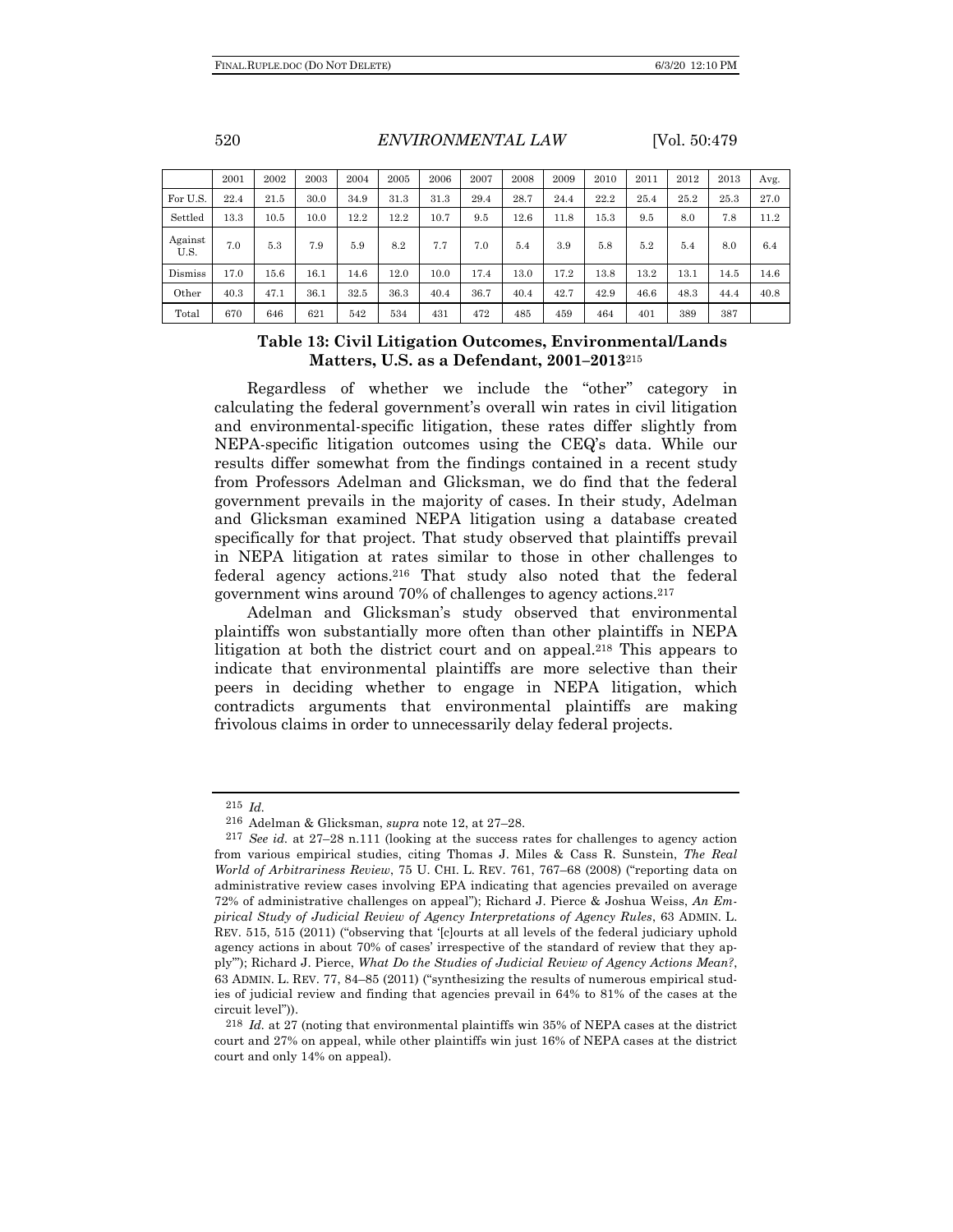#### V. CONCLUSION AND RECOMMENDATIONS

The vast majority of federal actions that are subject to NEPA review are evaluated through an expedited analysis contained in either a CE  $(95\%)^{219}$  or an EA  $(5\%)^{220}$  Less than 1% of federal actions require an EIS.221 Overall, just 0.22% of NEPA actions—or 1 in 450—result in litigation, and NEPA litigation represents just 0.043% of all civil environmental litigation in which the federal government is a defendant.222 The rate at which NEPA decisions are challenged in court is also generally in decline. The volume of NEPA litigation simply does not appear unduly burdensome, especially given the important dual goals of reducing environmental impacts and fostering public involvement in federal decisions impacting the environment.

While EISs are more likely to result in litigation than either EAs or CEs, this should not come as a surprise because EISs are reserved for the most complex, contentious, and impactive 1% of federal projects. Even so, both the number of EISs completed annually and the volume of NEPA litigation are declining while federal agencies are prevailing in litigation at an increasing rate. Environmental plaintiffs appear to be quite selective in the cases that they bring, given both the small number of suits brought annually and their record of prevailing at a higher rate than non-environmental plaintiffs. This finding contradicts claims that environmental organizations are abusing the courts by the frequent filing of frivolous claims.

NEPA litigation, in short, does not appear unduly burdensome. This is not to say that there is no room for NEPA reform, but rather, that efforts to reduce litigation or expedite production of NEPA documents are likely to have limited benefit while potentially undermining important national goals. Streamlining NEPA also runs a risk of actually delaying project implementation if, as our analysis suggests, the rate of challenge is inversely related to the time spent on the NEPA analysis. We therefore encourage Congress, the CEQ, and other agencies that are contemplating revisions to NEPA's implementing regulations to look beyond impassioned rhetoric and ensure that any reform efforts are based on sound data.

Having taken a hard look at NEPA litigation, our conclusions and recommendations are twofold: First, our analysis of the CEQ's NEPA completion time data, NEPA litigation data, and U.S. Attorneys' Office data on all federal civil litigation demonstrates that the attacks against NEPA and NEPA litigation focus on a nonexistent problem. Second, we nonetheless recognize that there is still room for improvement and suggest that any improvements made should be based on hard data, not

<sup>219</sup> U.S. GOV'T ACCOUNTABILITY OFFICE, *supra* note 9, at 8.

<sup>220</sup> *Id.*

<sup>221</sup> *Id.*

<sup>222</sup> *See supra* Table 4 (comparing the number of NEPA lawsuits filed to the total number of civil lawsuits against the federal government).